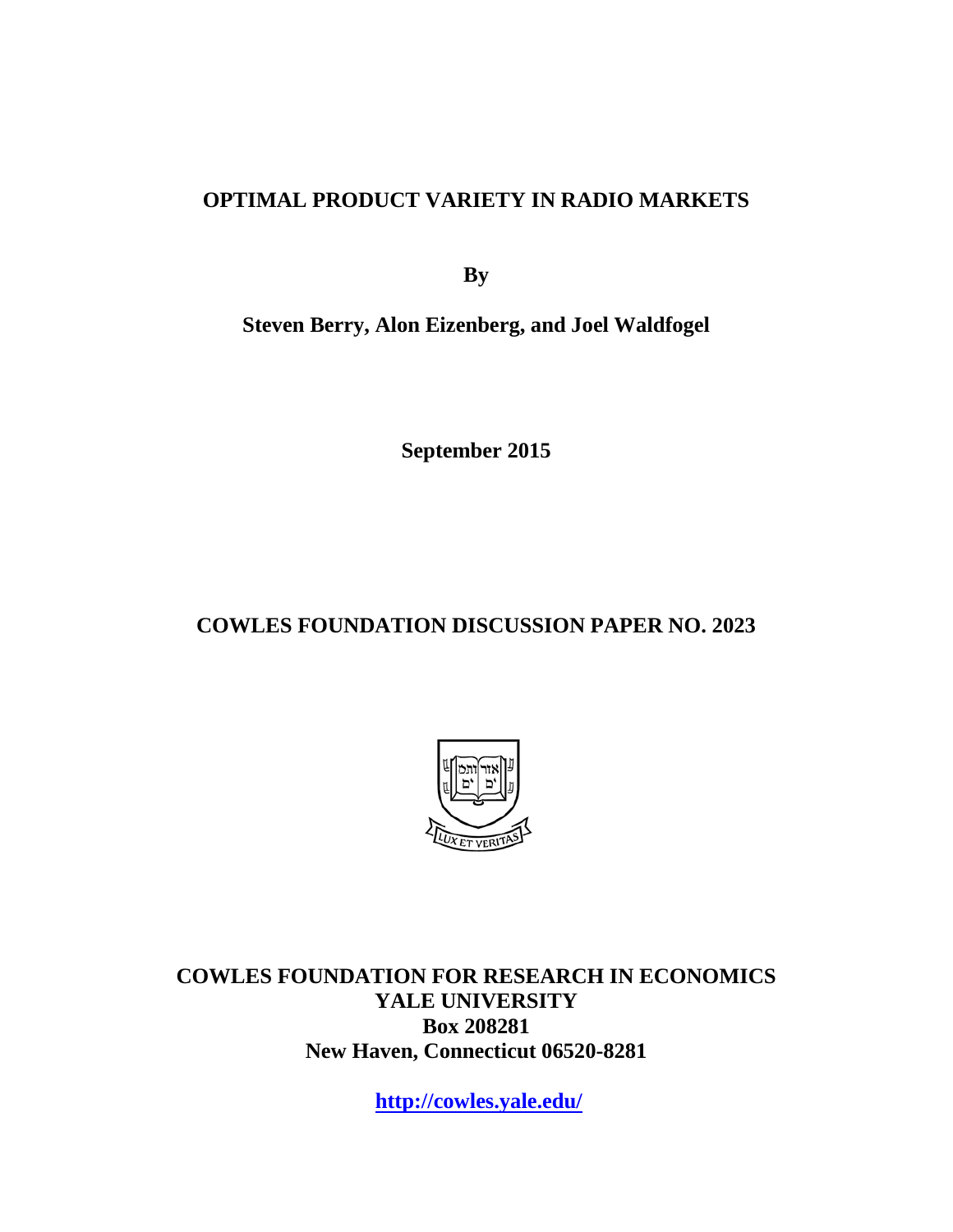# Optimal Product Variety in Radio Markets<sup>∗</sup>

Steven Berry<sup>†</sup> Alon Eizenberg<sup>‡</sup> Joel Waldfogel<sup>§</sup>

#### September 2015

#### Abstract

A vast theoretical literature shows that inefficient market structures may arise in free entry equilibria. The inefficiency may manifest itself in the number, variety, or quality of offered products. Previous empirical work demonstrated that excessive entry may obtain in local radio markets. Our paper extends that literature by relaxing the assumption that stations are symmetric, and allowing instead for endogenous station differentiation along both horizontal and vertical dimensions. Importantly, we allow station quality to be an unobserved station characteristic. We compute the optimal market structures in local radio markets and find that, in most broadcasting formats, a social planner who takes into account the welfare of market participants (stations and advertisers) would eliminate 50%-60% of the stations observed in equilibrium. This finding is robust to whether we consider horizontal differentiation only, or both horizontal and vertical differentiation. In 80%-94.9% of markets that have high quality stations in the observed equilibrium, welfare could be unambiguously improved by converting one such station into low quality broadcasting. In contrast, it is never unambiguously welfare-enhancing to convert an observed low quality station into a high quality one. This suggests local over-provision of quality in the observed equilibrium, in addition to the finding of excessive entry.

†Department of Economics, Yale University, and NBER. email: steven.berry@yale.edu

<sup>∗</sup>Presentation slides for this paper have been publicly available since 2006. We are grateful to seminar and conference participants at Brown University, the Hebrew University, Tel Aviv University (economics & marketing), the University of Cyprus, the University of Pennsylvania (Wharton), the University of Zurich, Stanford University, Yale University, the Annual Meetings of the SEA, the Sixth Conference on the Economics of Advertising and Marketing, Tel Aviv, and the Media and Communications Conference, Chicago.

<sup>‡</sup>Department of Economics, Hebrew University of Jerusalem, and CEPR. email: alon.eizenberg@mail.huji.ac.il

<sup>§</sup>Carlson School, University of Minnesota, and NBER. email: jwaldfog@umn.edu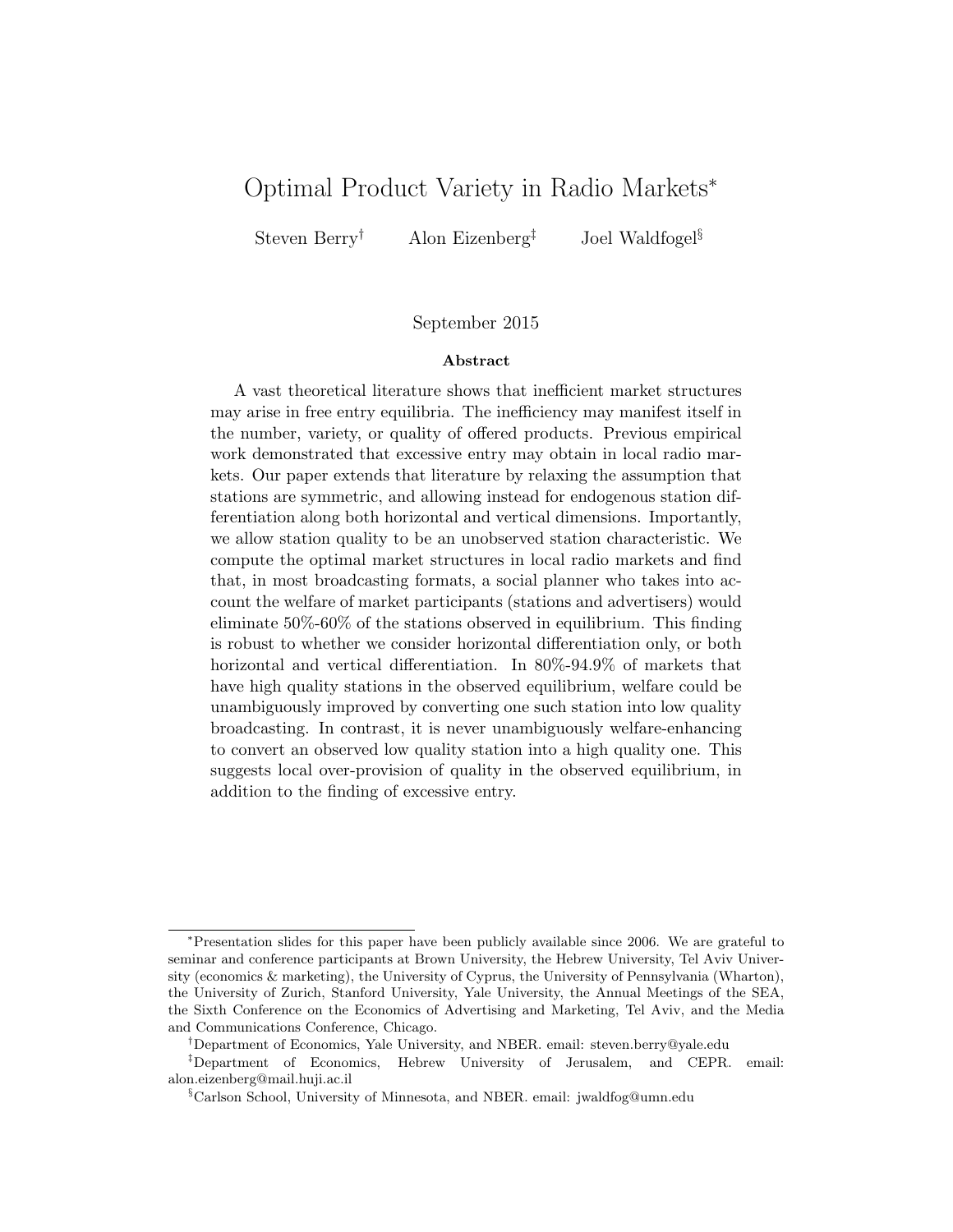# 1 Introduction

A vast theoretical literature (e.g., Spence 1976) shows that free entry equilibria may result in inefficient market structures. The inefficiency may manifest itself in the number, variety, or quality of offered products. In the radio industry, various authors (Steiner 1952, Rogers and Woodbury 1996) have argued that inefficient content duplication and excessive station entry may be prevalent. Berry and Waldfogel (1999, hereafter BW99) demonstrated such excessive entry empirically. In their model, radio stations in each market were symmetrically differentiated.

In this paper, we extend the literature by introducing observed and unobserved product-level differentiation into the empirical study of excessive entry. To the degree that horizontal differentiation is important, prior estimates of excess entry may be overstated. Allowing for vertical differentiation is also important, as it allows us to empirically address questions regarding quality provision in an oligopoly equilibrium, an area in which unambiguous theoretical predictions are difficult to obtain. Our empirical treatment of vertical differentiation is novel, allowing it to be an unobserved station characteristic. From an econometric standpoint, we deal with product differentiation via a particularly simple application of recently popular "bounds" methods for treating fixed costs in the presence of multiple equilibria. The partial identification of fixed costs results in partial identification of the market's socially-optimal market structure, and we propose and implement an algorithm that, given the estimated model, computes bounds on the optimal market structure. By comparing these bounds to the observed market structure, we are able to place bounds on the extent of excessive entry into local radio markets.

Excessive entry may obtain if firms incur substantial fixed costs, and offer products that are close substitutes to one another (Mankiw and Whinston 1986). Firms continue to enter the market as long as their private gains exceed fixed costs, ignoring the negative externality associated with their entry, i.e., the reduction in rivals' output. In the context of local radio markets, if stations offer similar content, entrants would mostly "steal business" from other stations, while incurring additional fixed costs, resulting in excessive entry. On the other hand, if stations offer differentiated content, additional stations may help expand the market, creating positive externalities that may offset the additional fixed costs. The free-entry equilibrium may therefore result in excessive entry, insufficient entry, or an optimal amount of entry. Empirical work is required to determine which of these possibilities obtains in a given market.

We find that a social planner who maximizes the joint surplus of stations and advertisers would reduce the number of stations in most formats by about 50%-60%. This finding is robust to the dimension of differentiation considered, i.e., whether we allow for horizontal (format) differentiation only, or for both horizontal and vertical differentiation. Since listeners do not pay for radio content, quantifying their surplus in monetary terms is not possible. We provide,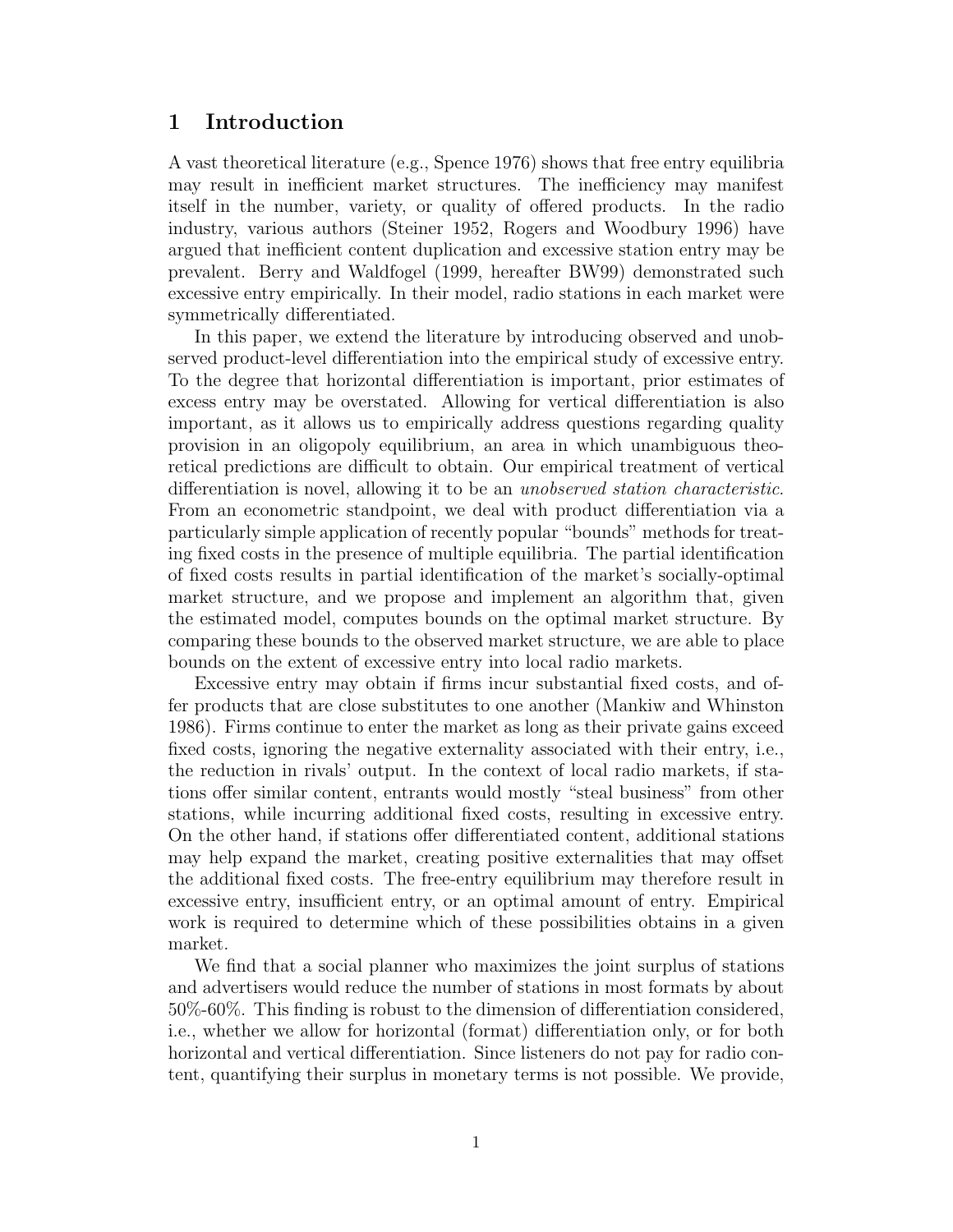however, several exercises in which we convert listener welfare into monetary terms using reasonable assumptions. This allows us to argue that excessive entry is likely to be present in the data even when taking listeners' welfare into account.

While we find substantial excess entry in the market solution (roughly two times too many stations), the extent of excessive entry that we document is lower than that documented in BW99, where free entry was found to allow four times too many stations. The models differ in three major ways. First, our richer model allows for horizontal differentiation among stations in both the demand and entry models. Second, we allow for vertical differentiation among stations. Third, we employ a bounds approach to estimating fixed costs, and avoid making parametric assumptions on the distribution of fixed costs. This stands in contrast to the point-identification approach in BW99 which, in particular, assumed that fixed costs were normally distributed.

To explore which enrichment of the model explains the contrast between the previous and present results, we estimate a sequence of alternative models. First, we re-estimate the BW99 symmetric model with the new data, generating results nearly identical to the BW99 results: four times too many stations to maximize the surplus of market participants. Second, we estimate a model with only horizontal differentiation, not allowing for vertical differentiation as in our main model. Results from this model are much closer to the results of the main model of the paper: the socially optimal configurations include roughly twice the actual number of stations. We conclude both that relaxing the symmetric approach is important to estimates of the welfare costs of entry and that, even with a richer approach, entry remains excessive. As we discuss in detail in Section 5, pinning down the exact feature that differentiates the predictions of the symmetric vs. nonsymmetric models is difficult. Just the same, the analysis demonstrates that extending the analysis to allow for nonsymmetries, while technically more demanding, is important.

Our framework also allows us to shed light on equilibrium quality choices and their properties. The theories of quality choice are well developed for the monopoly case (Mussa and Rosen 1978, Maskin and Riley 1984), but much less so for the oligopoly case.<sup>1</sup> The difficulty of obtaining theoretical results has motivated empirical work on this issue, such as Mazzeo's (2002) analysis of quality choices in the motel industry. Compared to Mazzeo's motel setup, the quality of a radio station is more difficult to ascertain from observed data. We therefore pursue an approach that treats quality as an unobserved station characteristic, and we provide methods to identify and estimate a model with such unobserved vertical differentiation.

A striking result is that, in 80%-94.9% of markets in which we determine the presence of high-quality stations, welfare could be unambiguously improved by converting one such high quality station into low quality. In contrast, it is never unambiguously welfare-enhancing to convert an observed low quality station into a high quality one. This analysis suggests that over-provision of

 $\overline{^{1}$  For an example of such work, see Rochet and Stole (2002).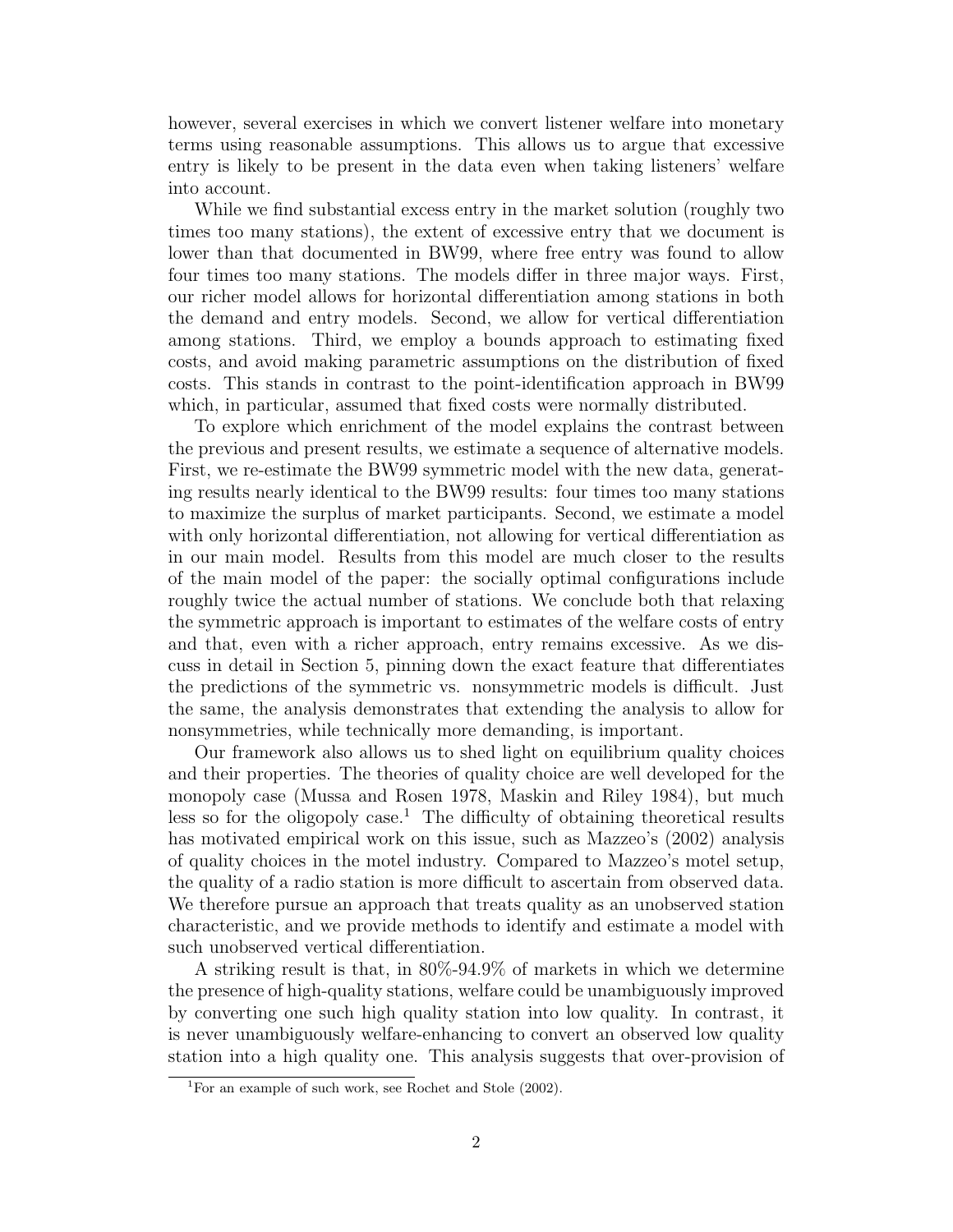quality, in a local sense, characterizes free-entry equilibria in radio markets.

Methodology. We base our analysis on a two-stage model. In the first stage, a large number of (ex-ante identical) potential entrants simultaneously decide whether to enter the market, and in which format (or format-quality combination) to operate. The market structure determined in this first stage is, therefore, a vector describing the numbers of stations operating in each format (or format-quality cell). The post-entry asymmetry implies that the market structure may not be uniquely determined in equilibrium. This contrasts with Bresnahan and Reiss (1991) and BW99, where the market structure is a scalar and equilibrium is unique.

In the second stage, entering stations pay fixed entry costs and garner revenues. Our model determines those revenues as follows: a discrete-choice model of listeners' preferences determines, given the market structure, how many listeners are captured by each station. Those listeners are then "sold" to advertisers at a price which is determined from a simple model of advertisers' demand for listeners. A station's revenue is, then, the product of the perlistener price paid by advertisers, and its total number of listeners.

Our discrete-choice model of listener preferences builds on the nested logit model and allows for systematic station differentiation along two dimensions: format (i.e., horizontal) differentiation, and unobserved quality (i.e., vertical) differentiation. We show how to estimate such a model, overcoming the following challenges: first, the fact that quality is unobserved requires us to assign it within the estimation procedure. Our estimation approach classifies stations into quality levels using observed market share variation within an observed market-format data cell. Naturally, the extent of such variation dictates the amount of vertical differentiation that can be incorporated into the model. This motivates us to restrict attention to two quality levels, and to allow for vertical differentiation in two popular broadcasting formats.

Second, quality choices are endogenous, an issue that we address with fixed effects that control for unobserved taste shocks at the market-format level. The presence of fixed effects complicates the estimation of the model substantially, and we propose and implement a two-step estimator that overcomes this issue.

We also estimate advertisers' demand for listeners, modeled by a simple constant-elasticity specification in which the advertising price depends on the total "output" of listeners. This model is estimated via 2SLS and implies a downward-sloping demand curve with a constant elasticity of about  $(-2)$ , a similar value to that reported in BW99. Put together, the estimated listening equation and the advertisers' demand equation allow us to predict the revenue garnered by each station given any counterfactual market structure.

These revenue predictions allow us to estimate fixed costs, relying on necessary equilibrium conditions from the entry model described above. Suppose, for example, that three stations are observed to operate in the "Rock" format in a given local market. For this to be an equilibrium, it has to be the case that three stations are still profitable, while a fourth entrant would incur a loss. The first condition places an upper bound on the fixed cost of operating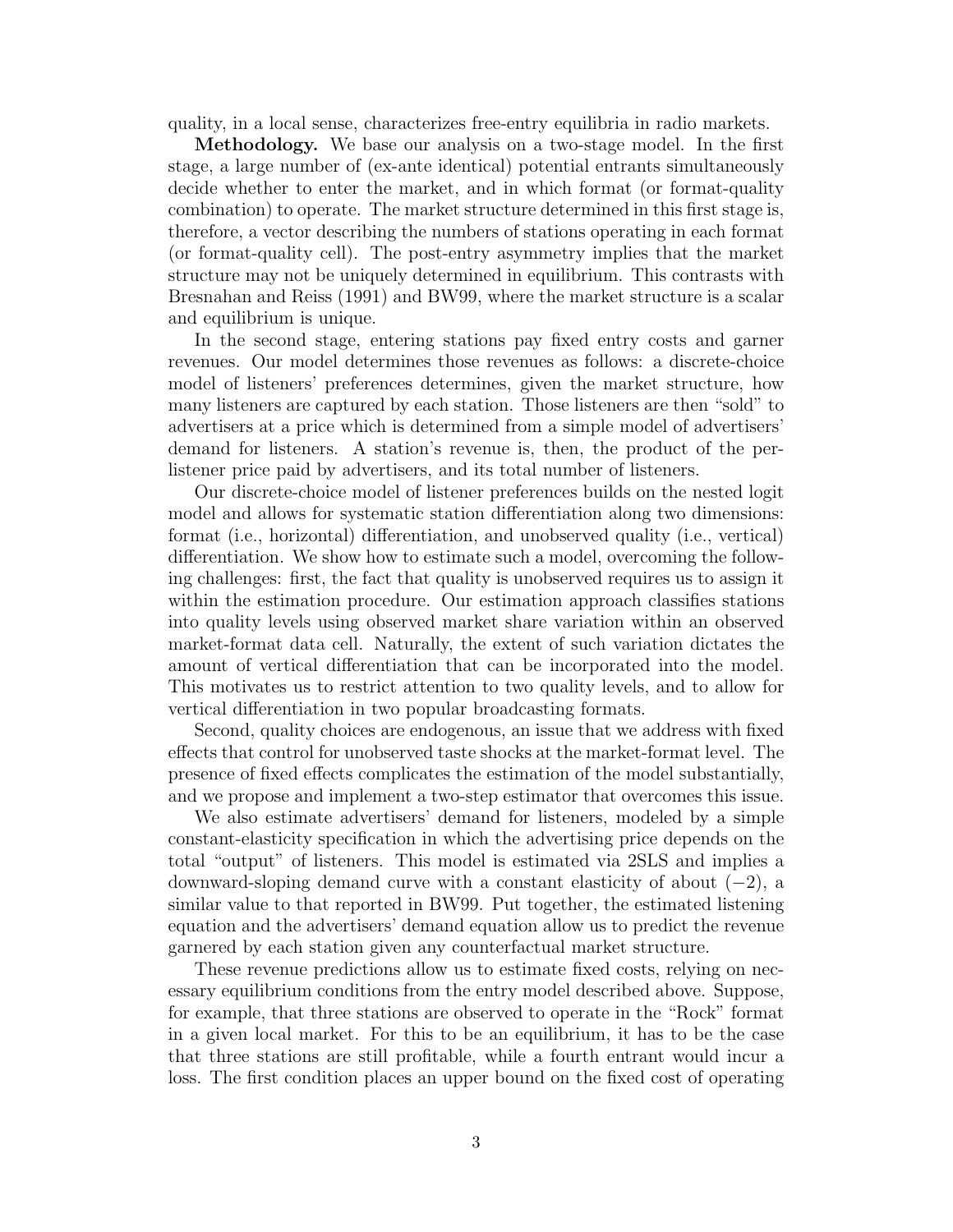a Rock station in this market: the revenue of a Rock station in the observed market equilibrium. The second condition places a lower bound on this fixed cost: the revenue of a counterfactual, fourth entrant into the Rock format. Having estimated the listening equation and advertisers' demand as explained above, these revenue figures are easily computed and provide bounds on the relevant fixed cost. Allowing, in addition, for discrete vertical differentiation implies that stations enter format-quality cells and is similarly handled.

The extant literature typically proceeds by utilizing these bounds on the fixed costs to estimate the distribution of fixed costs across markets. In BW99, these bounds were utilized, along with a parametric assumption on the distribution of fixed cost, to generate an ordered probit estimator for the parameters of this distribution. This point-identification approach is not available here since the potential non-uniqueness of equilibria prohibits us from writing down the likelihood function. To address this issue, the literature offers the possibility of estimating bounds on the parameters of the distribution of fixed costs using moment inequalities.<sup>2</sup> These estimators are often technically demanding and sometimes rely on strong parametric assumptions.

In this paper we take a different approach: instead of using the bounds on fixed costs of operation in different markets to estimate the distribution of fixed costs across markets, we use the market-specific bounds directly in our welfare analysis. This has two benefits: first, we do not have to make parametric assumptions on the distribution of fixed costs across markets (nor do we have to assume that costs are independent across such markets). Second, by not estimating the distribution of fixed costs, we avoid the difficult task of doing inference on this distribution.<sup>3</sup>

Our paper offers some additional methodological contributions that may be applicable in many empirical studies of market structure. We develop an algorithm that, given bounds on fixed costs in format-quality cells, computes a set of market structures that cannot be ruled out as socially optimal. Our modeling of station unobserved quality, and the two-step estimation for the listening model that incorporates this quality differentiation, are also novel.

Relationship to previous literature on the radio industry. Several features make the radio industry an attractive arena to study product positioning in an oligopoly equilibrium. First, data is available from a large cross-section of local markets characterized by substantial variation in market population and listener demographics. Second, horizontal differentiation is easily observed since stations belong to well-defined broadcasting formats.

Two papers rely on reduced-form techniques to study the impact of mergers on broadcasting variety. Berry and Waldfogel (2001) document that the merger wave that followed from the 1996 Telecommunication Act reduced station entry but increased the variety of offered programming. Sweeting (2010) uses playlist data to study how station merger decisions affect positioning, and

<sup>2</sup>Some examples include Ho (2009), Crawford and Yurukoglu (2011), Ho and Pakes (2014), Eizenberg (2014).

<sup>3</sup>See, for example, Chernozhukov, Hong, and Tamer (2007), Andrews and Jia (2012), Pakes, Porter, Ho and Ishii (2015).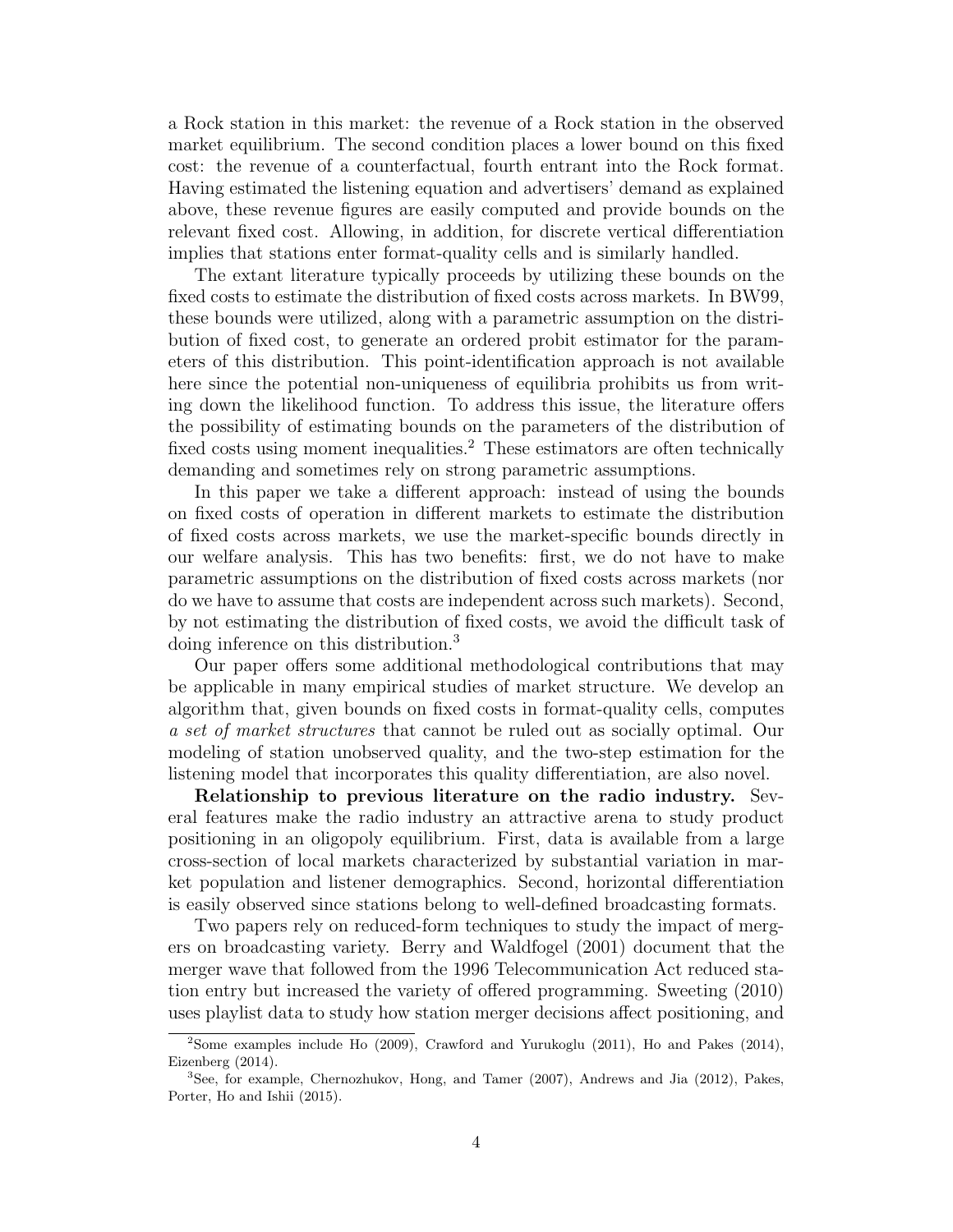finds that, following a merger, owners of merging stations tend to push them apart (in characteristics space) to limit cannibalization, but at the same time reduce the extent of differentiation with respect to competitors.

Another line of research studies the market structure in the radio industry via the estimation of a dynamic oligopoly game (Jeziorski (2012, 2013a, 2013b), and Sweeting (2013)). Dynamic models are well suited to considering explicitly dynamic questions. For example, Sweeting's (2013) dynamic analysis emphasizes the estimation of repositioning costs of existing stations. On the other hand, the current state of estimation techniques for dynamic oligopoly requires many strong assumptions. We view the static modeling pursued in our paper as complementary to these dynamic models, especially when the questions at hand are not explicitly dynamic.

The static approach determines the cross-section of equilibrium market structures as a function of the local market's population and its socioeconomic and demographic makeup. This leads to a simple and transparent setup for studying the possibility of excessive entry, a question motivated both by theory, and by previous studies of the radio industry cited above. A static model has a couple of additional benefits in our setup: first, it makes our analysis conceptually comparable to BW99's analysis, allowing us to explore the impact of relaxing symmetry assumptions and admitting multiple equilibria. Second, it does not require a parametric assumption on our key primitive, the distribution of fixed costs.<sup>4</sup> Another relevant work is Goettler and Shachar (2001), who estimate a spatial location model of television program choice relying on an estimated discrete choice model that allows for latent product attributes. Unlike our work, that paper relies on panel data in devising its identification strategy, whereas our approach is suitable for the cross-sectional data utilized in this paper.

The remainder of this paper is organized as follows: Section 2 describes the data and station format classifications. Section 3 describes the various components of our model, and the estimation of its primitives. Section 4 uses the estimated model to analyze the discrepancy between the free-entry equilibrium and the optimal market structure. Section 5 performs a comparison to simpler models that eliminate one or both dimensions of station systematic differentiation. Section 6 discusses robustness, and Section 7 concludes.

# 2 Data

The data used in this study cover a cross-section of metropolitan radio markets in 2001. Market definitions follow those of Arbitron, a media marketing research firm that tracks activity and trends in the radio industry. While some

<sup>4</sup>Smith and O'Gorman (2008) study (independently from our work) the distribution of fixed costs in the radio industry relying on a static model and a partial identification approach. That paper pursues very different questions compared to our paper. In particular, we focus on questions that pertain to product variety, develop tools that compute optimal market structures, and address unobserved vertical differentiation issues.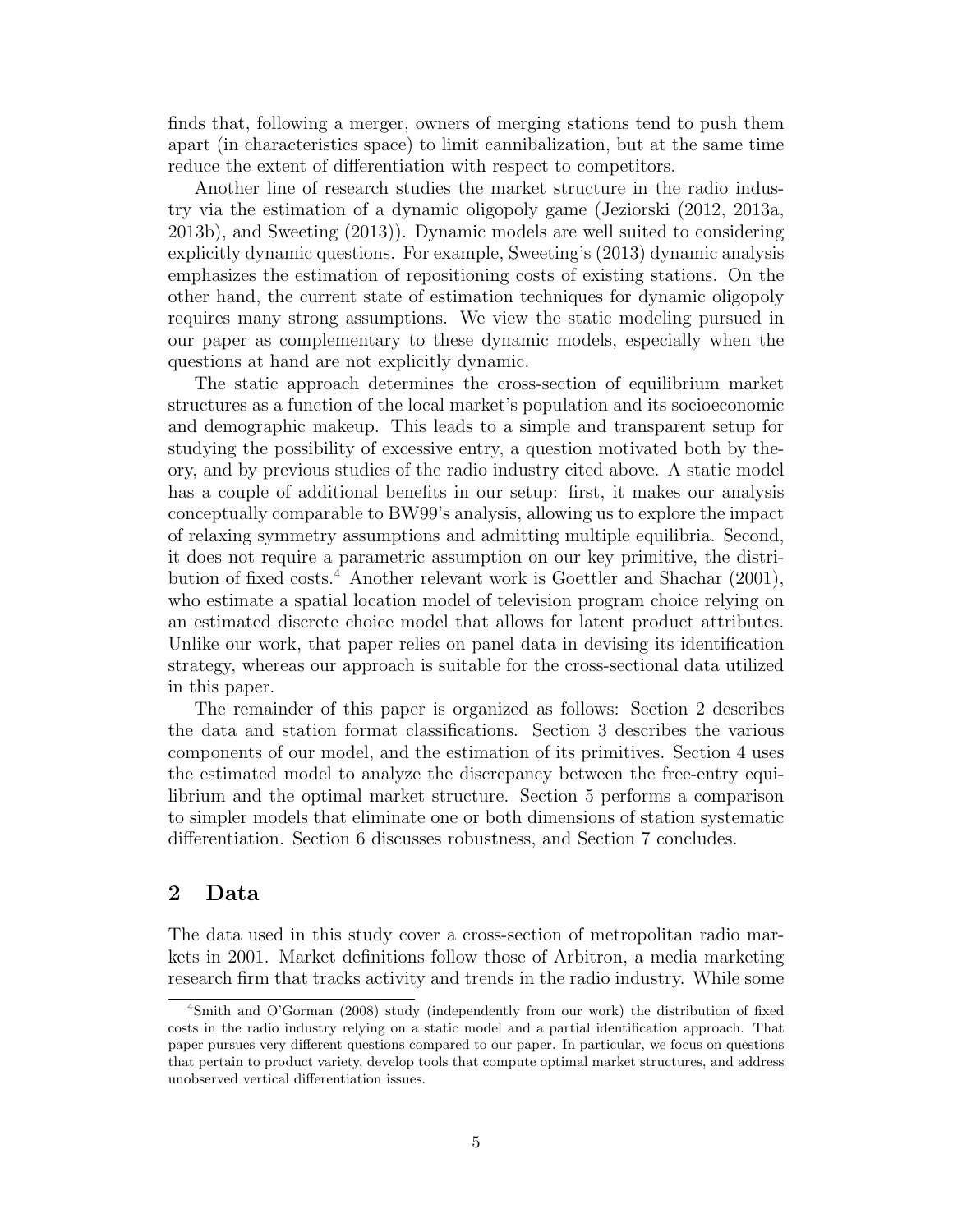of Arbitron's 286 radio markets coincide with Census MSA definitions, others do not.

Data regarding stations and listenership in these markets is obtained from the Spring 2001 edition of American Radio, by Duncan's American Radio. Rich information regarding individual stations is available from this source. We observe each station's "AQH-listeners," i.e., the number of listeners of age 12 and above who listened to the station during the average quarter-hour in Spring 2001.<sup>5</sup> These listenership figures are provided by Arbitron based on diaries retrieved from surveyed individuals in each market. We further observe the station's broadcasting format, which plays a key role in our analysis, and whether the station is considered "home to the market." A station's "home market" is determined by its city of FCC license, and it may additionally appear in the Arbitron data as an out-metro station in markets where it..."accumulated enough listening within the...metro to rate inclusion in the market report."<sup>6</sup> Finally, we observe technical information: whether the station is on the FM or AM band, its broadcasting wattage and antenna height.

At the market level, we observe the market's population of persons 12 or older, and the total number of diaries retrieved by Arbitron. The number of retrieved diaries is related to the accuracy of the listenership data. Our empirical model utilizes this information to formally take account of potential measurement error in reported market shares.

We compute the market share of each station by dividing the number of its AQH-listeners by total market 12+ population. The share of the "outside option" of not listening to commercial radio is computed as 1 minus the sum of stations' individual shares. Non-commercial stations (e.g., public radio), as well as commercial stations not listed by Arbitron (e.g., due to very low listening, or violation of Arbitron's rules), are included in this outside option.

Additional market-level data were obtained from Duncan's Radio Market Guide. From the 2002 edition, we obtained estimates of each market's total revenue in 2001 (i.e., the combined annual revenue of the market's stations). While some estimates are based on information provided by radio stations to their accounting firms (or directly to Duncan's Radio Market Guide), other estimates are based on Duncan's assessments. Similarly as in BW99, we compute the market's ad price, i.e., the average price paid by advertisers for an AQH-listener, by dividing total market revenue by the total number of listeners to in-metro stations.<sup>7</sup>

<sup>5</sup>This average is computed over all quarter-hours in the standard survey week: Monday-Sunday, 6AM - 12 Midnight.

<sup>&</sup>lt;sup>6</sup>Source: Duncan's American Radio 2001. In some cases, the Arbitron data classifies a station's home market based on the station's choice, which may differ from its official city of license.

<sup>7</sup>This calculation assumes that all of the market's revenue is garnered by in-metro stations, i.e., stations that are home to the market. This assumption could be put into question in markets where substantial listenership is enjoyed by out-metro stations. For example, the extreme ad price of 2691 reported in Table 1 below occurs at Bridgeport, Connecticut, a market heavily served by out-metro stations. This assumption, however, may be justified even for such markets: it may be costly for a local advertiser to reach the local audience when the market is heavily served by out-metro stations, and the relatively high ad price may reflect that.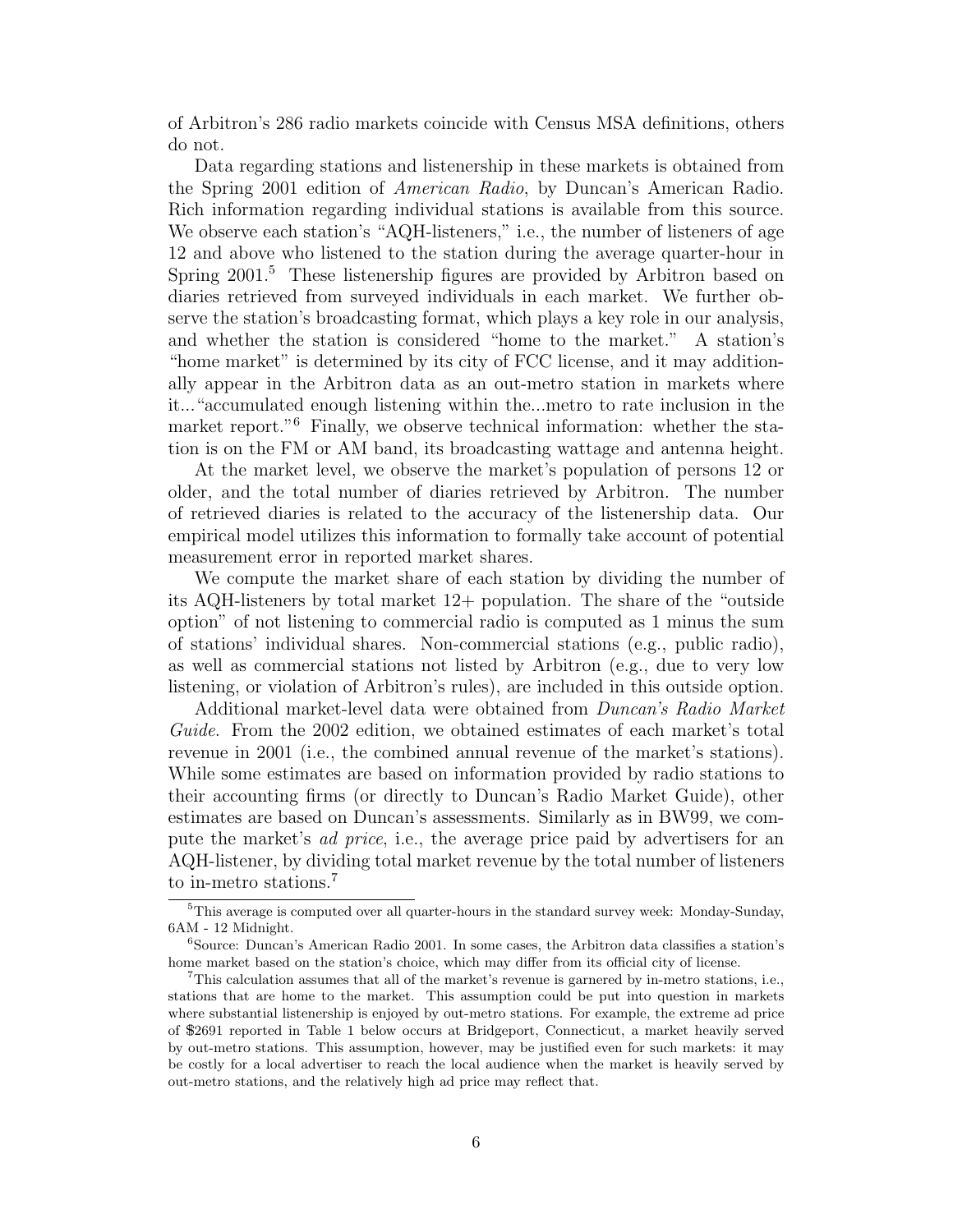An alternative approach to using total market revenue data, pursued recently by Sweeting (2013) and Jeziorski (2012, 2013a, 2013b) utilizes stationspecific data obtained from different sources than those we use here. These station-specific revenue data are computed using various assumptions based on methodology proprietary to the data provider. Our approach has both advantages and disadvantages: while it forces the ad price to be identical across different formats, it also avoids the potential measurement error stemming from the methodology used to assign station-specific revenue numbers. Ultimately, we employ the total market revenue figures, in part because of our interest in staying conceptually close to the methodology used in BW99.

The 2001 edition of Duncan's Radio Market Guide provides market-level demographic information for the year 2000. In particular, the market's percentage of Black and Hispanic population, average income, and percentage of college-educated is available. We have full data (including revenue and demographic information) for 163 of Arbitron's 286 markets, and we restrict our analysis to those  $163$  markets.<sup>8</sup> After dropping observations (stations) with reported zero listenership, the data we use cover 4,362 stations in the included markets. Finally, we classify markets into geographic regions (Northeast, Midwest, South, and West) based on Census definitions.

Summary statistics on some of the market-level variables are available in Table 1. The mean listenership share (i.e., the share not choosing an outside option) is about 12%. The average market has 19.6 in-metro stations, and 7.2 out-metro stations. The average ad price is 570 US\$. Since this price was computed using annual revenue, it represents the average price paid for one listener over the course of one year.

| Lable 1. Description of Market-Level Data |          |       |                |         |         |
|-------------------------------------------|----------|-------|----------------|---------|---------|
| Variable                                  | Units    | Mean  | Std. Deviation | Minimum | Maximum |
| Share in-metro                            | $\%$     | 0.111 | 0.026          | 0.030   | 0.151   |
| Share Out-metro                           | %        | 0.015 | 0.023          | 0.000   | 0.104   |
| $N1$ (in-metro)                           | integer  | 19.64 | 7.565          | 4.000   | 45.00   |
| $N2$ (out-metro)                          | integer  | 7.209 | 8.320          | 0.000   | 37.00   |
| Population                                | millions | 1.016 | 1.687          | 0.075   | 14.48   |
| Ad Price                                  | S        | 570.5 | 237.7          | 258.2   | 2691.2  |
| Income                                    | 10,000\$ | 4.584 | 0.860          | 2.482   | 8.010   |
| College                                   | %        | 21.20 | 5.370          | 10.20   | 37.10   |

Table 1: Description of Market-Level Data

Notes: computed using the 163 markets with full data, see text.

Format classification. Stations' broadcasting formats represent horizon-

<sup>8</sup>Revenue figures are available for 200 markets, however the sample size is further restricted since we only collected the full demographic information for a subset of 163 such markets. Our restricted sample provides good coverage of the major metropolitan markets: it covers 29 of the top 30 markets (by population), and 89 of the top 100 markets. At the same time, it also covers some of the smallest markets (e.g., the smallest market covered is ranked 274 out of 286 in terms of its population). All in all, we believe that our data cover a representative sample of the population of markets of interest.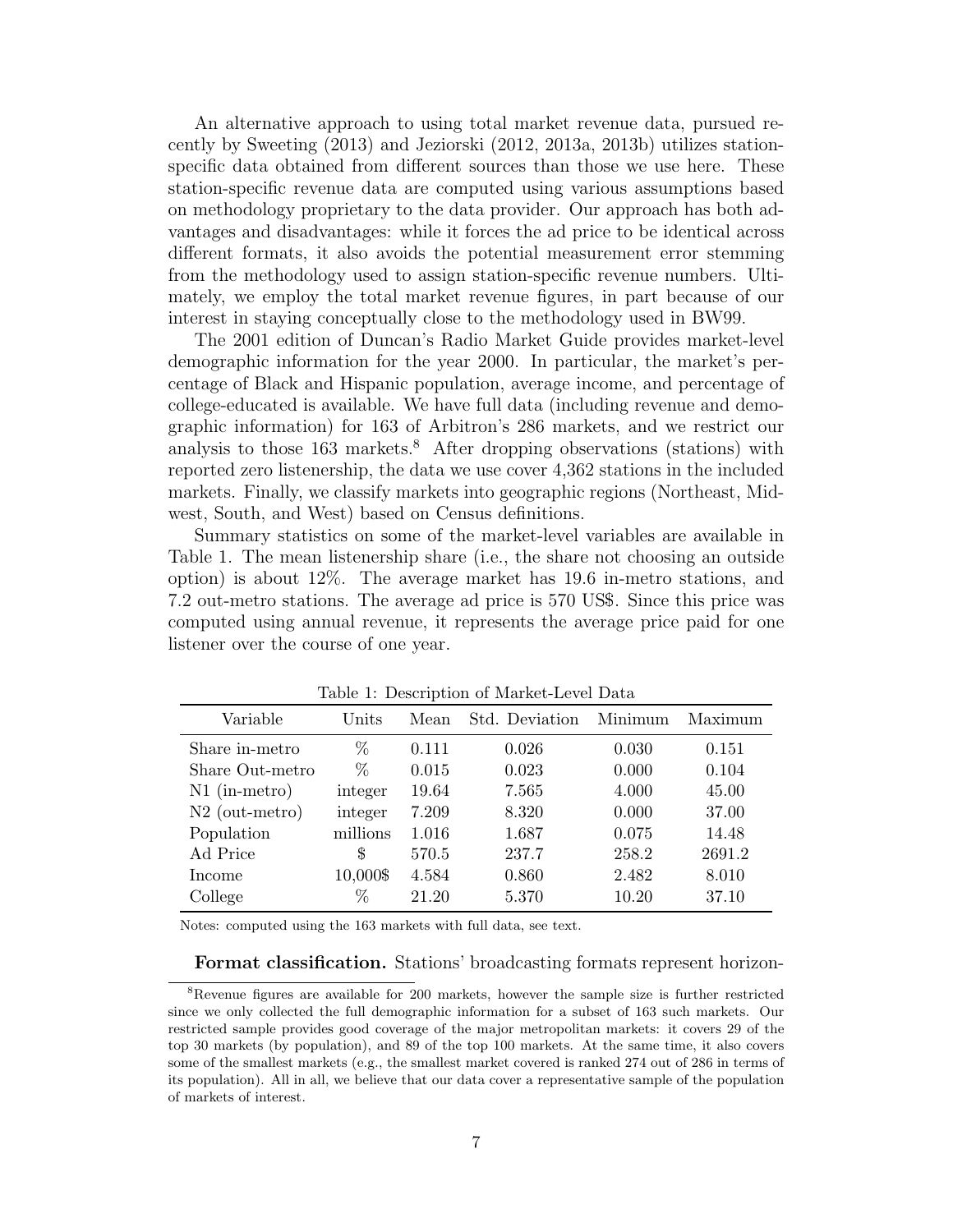tal differentiation and, therefore, play an important role in our analysis of variety in radio markets. The number of different formats in the data is close to 70, motivating an aggregation into higher-level categories. We classify formats into ten such categories, based on intuition gained from a large number of sources about the nature of the formats. The ten format categories are described in Table 2.

Some idea on the performance of these format categories is provided in Table 3. The "Frequency" column describes the share of markets where a given category is represented by at least one station. Three format categories raise potential selection issues: "Religious" stations are present in about 80 percent of the markets, while "Urban" and "Spanish" are present in 74 and 40 percent, respectively. We discuss robustness to this issue in Section 6. Additional columns of Table 3 reveal that the most popular format (in terms of total format listening share, averaged across markets) is "Mainstream," followed by "Rock", "Country" and "News/Talk."

# 3 Model

The model has three components. The first component, described in section 3.1, is the listening equation which determines stations' market shares as a function of listeners' tastes, conditioning on a given market structure. The second component, described in section 3.2, models the other side of this media market: advertisers' demand for listeners. Together, the listening function and the advertisers' demand function determine stations' revenues given any fixed market structure. The market structure itself is determined by the third component of the model: the entry game, described in section 3.3.

#### 3.1 The listening model

We introduce a listening model that departs from BW99 by incorporating two important dimensions of station differentiation. Horizontal (format) differentiation is accommodated via a nested-logit structure that treats the ten formats as nests, with an eleventh nest that contains the outside option of not listening to commercial radio. In addition, we admit unobserved vertical differentiation. We model quality as discrete, effectively creating a set of horizontal/vertical cells into which stations can enter. Although our arguments generalize to a larger number of discrete quality levels, we use only two levels for the unobserved discrete station quality of in-metro stations,"high" and "low." Practical considerations involving data variation motivate us to allow for quality differentiation in two dominant formats only, as we explain below.

How should one define and measure station quality? Our data offer, at best, some imperfect proxies for quality, such as the station's broadcasting wattage. A station's actual quality is likely to depend primarily on the quality of the content provided, a feature which is inherently difficult to quantify. As a consequence, we choose to model quality as an *unobserved* station characteristic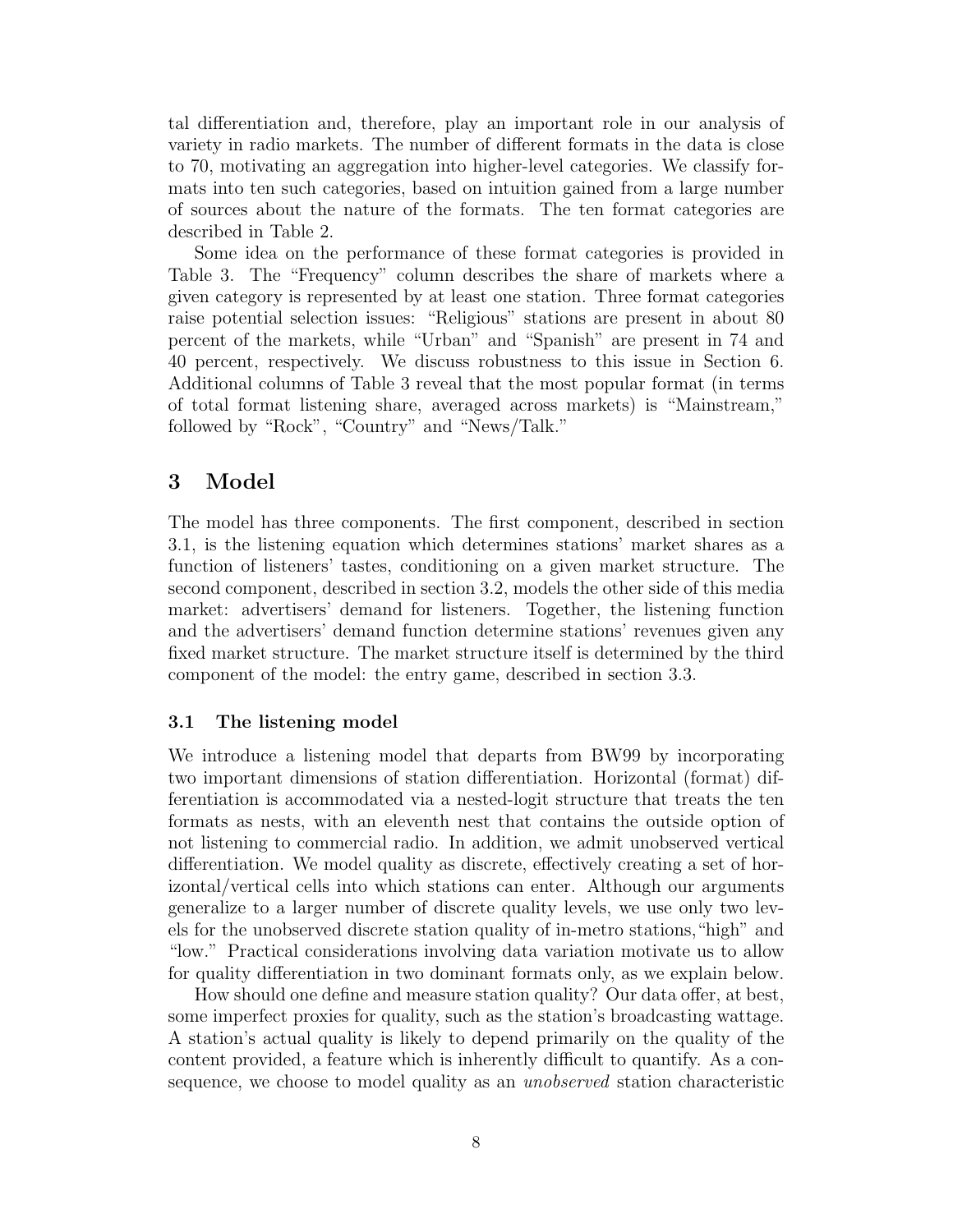|              |                |                           | Table 2: Format classification |                 |               |
|--------------|----------------|---------------------------|--------------------------------|-----------------|---------------|
| Format Group |                |                           | Formats Included               |                 |               |
| "Mainstream" | Adult Cont.    | Hot AC                    | Modern AC                      | Soft AC         | Adult Altern. |
|              | Classic Hits   | 80s Hits                  |                                |                 |               |
| <b>CHIR</b>  | <b>CHR</b>     |                           |                                |                 |               |
| Country      | Country        | Classic Cntry.            | Trad. Country                  |                 |               |
| Rock         | Rock           | Active Rock               | Modern Rock                    | Classic Rock    |               |
| Oldies       | Oldies         |                           |                                |                 |               |
| Religious    | Religious      | Cont. Christ.             | <b>Black Gospel</b>            | Gospel          | S. Gospel     |
| Urban        | Urban          | Urban AC                  | Urban Oldies                   | Rhythmic Old.   |               |
| Spanish      | Spanish        | Span.-Oldies              | Span.-Adult Alt                | Span.-C. Christ | Span.-CHR     |
|              | Span.-Cl. Hits | Span.-EZ                  | Span.-Hits                     | Span.-NT        | Span.-Relig.  |
|              | Span.-Talk     | Tejano                    | Tropical                       | Reg'l Mex.      | Span.-Stand.  |
|              | Ranchero       | Romantica                 |                                |                 |               |
| News/Talk    | News/Talk      | News                      | Talk                           | Hot Talk        | Bus. News     |
|              | Sports         | Farm                      |                                |                 |               |
| Other        | Variety        | Bluegrass                 | Blues                          |                 | Americana     |
|              | Pre-teen       | Ethnic                    | Silent                         | cp-new<br>$A22$ | A26           |
|              | A30            | $\mathbb{R}$ $\mathbb{R}$ | Jazz                           | Smooth Jazz     | Dance         |
|              | Classical      | Adult Stand.              | Easy List                      |                 |               |

|               |                             |                    | Table 2: Format classification |                  |
|---------------|-----------------------------|--------------------|--------------------------------|------------------|
| Format Group  |                             |                    | Formats Included               |                  |
| "Main stream" | Classic Hits<br>Adult Cont. | 80s Hits<br>Hot AC | Modern AC                      | Soft AC          |
| <b>CHR</b>    | CHR.                        |                    |                                |                  |
| Country       | Country                     | Classic Cntry.     | Trad. Country                  |                  |
| Rock          | Rock                        | Active Rock        | Modern Rock                    | Classic Rock     |
| Oldies        | Oldies                      |                    |                                |                  |
| Religious     | Religious                   | Cont. Christ.      | <b>Black Gospel</b>            | Gospel           |
| Urban         | Urban                       | Urban AC           | Urban Oldies                   | $R$ hythmic Olc  |
| Spanish       | Spanish                     | Span.-Oldies       | Span.-Adult Alt                | Span.-C. Chris   |
|               | Span.-Cl. Hits              | Span.-EZ           | Span.-Hits                     | Span.-NT         |
|               | Span.-Talk                  | Tejano             | Tropical                       | Reg'l Mex.       |
|               | Ranchero                    | Romantica          |                                |                  |
| News/Talk     | News/Talk                   | News               | Talk                           | Hot Talk         |
|               | Sports                      | Farm               |                                |                  |
| Other         | Variety                     | Bluegrass          | Blues                          | $cp-new$         |
|               | Pre-teen                    | <b>Ethnic</b>      | Silent                         | A <sub>2</sub> 2 |
|               | A30                         | $\mathbb{A}$       | Jazz                           | Smooth Jazz      |
|               | Classical                   | Adult Stand.       | Easy List.                     |                  |

9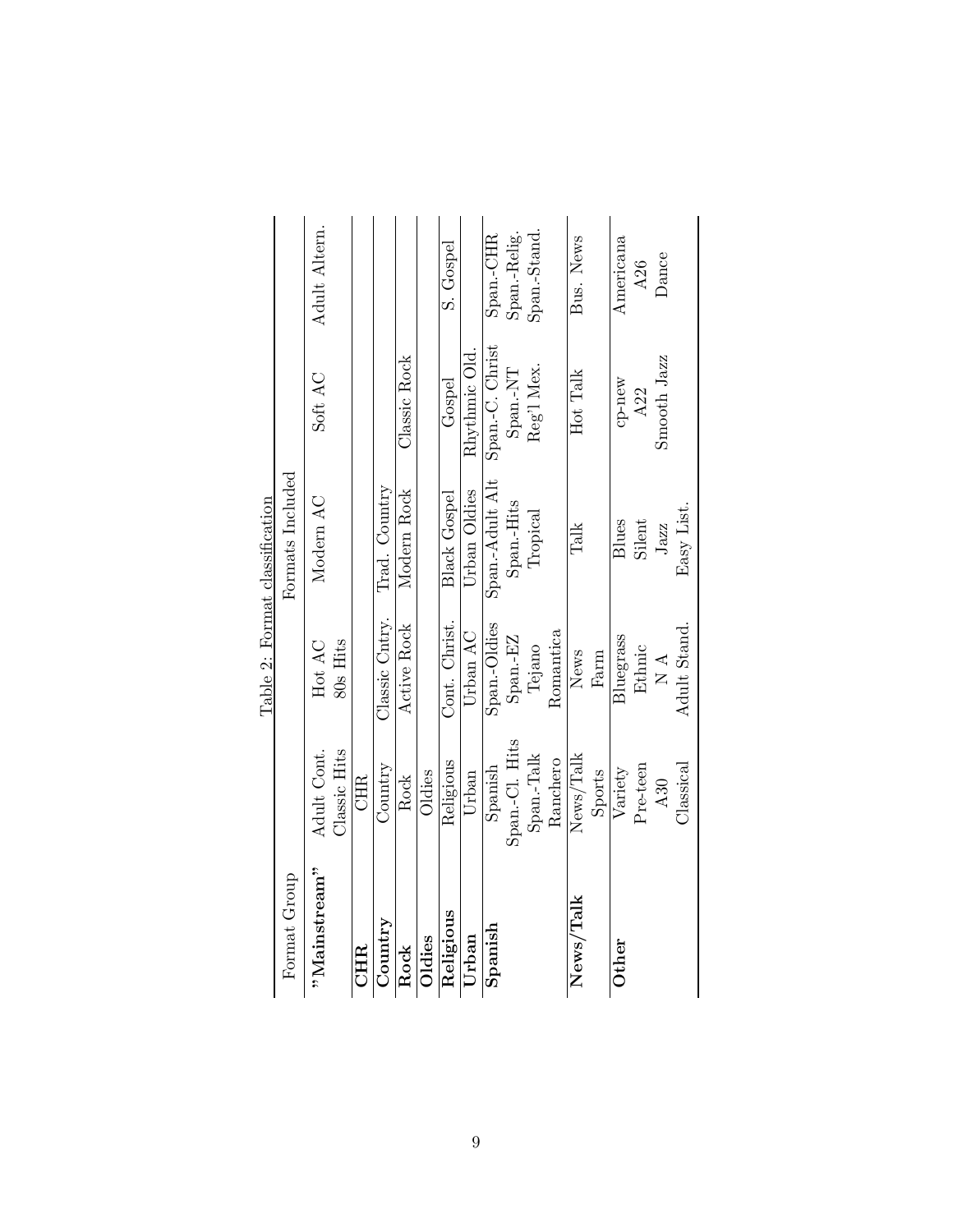| Format Group | Frequency | Mean stations |    | Max stations Mean format share |
|--------------|-----------|---------------|----|--------------------------------|
| "Mainstream" | 100.00%   | 4.48          | 11 | 2.31\%                         |
| Rock         | 100.00%   | 3.42          | 9  | 1.88%                          |
| Country      | 99.39%    | 2.99          | 9  | 1.85%                          |
| News/Talk    | 100.00%   | 4.31          | 13 | $1.55\%$                       |
| Urban        | 73.62%    | 2.10          | 6  | 1.24\%                         |
| $\rm CHR$    | 93.25%    | 1.66          | 6  | 1.16%                          |
| Other        | 94.48%    | 2.80          | 9  | 1.09%                          |
| Oldies       | 98.16%    | 1.48          | 5  | 0.79%                          |
| Spanish      | 40.49%    | 1.63          | 15 | $0.40\%$                       |
| Religious    | 79.75%    | 1.88          | 6  | $0.37\%$                       |

Table 3: Format category performance

Notes: The first column describes the frequency with which a metro has at least one station (in- or out-metro) in format. Statistics computed over the 163 markets, both in- and out-metro taken into account.

that shifts listeners' mean utility. Stations' quality classifications are treated as discrete parameters to be estimated along with the other parameters of the model. An additional challenge is the endogeneity of horizontal and vertical differentiation: a station's quality and format choices may depend on the unobserved tastes for broadcasting formats in the relevant market. We address this by including market-format fixed effects in listeners' utility specification. As a consequence of those challenges, estimation becomes more complicated compared to the more standard nested logit model which is amenable to estimation via a linear equation, as in Berry (1994) and BW99.

Let  $t = 1, ..., T$  denote our observed metropolitan radio markets, and  $j =$  $1, \ldots, J_t$  index stations operating in market t. We partition the set of stations into  $g = 0, ... 10$  nests such that  $g = 0$  corresponds to the outside option and the remaining nests are the ten broadcasting formats. The utility for listener i from listening to station j in format  $g$ , in market  $t$  is defined by:

$$
u_{i,j \in g,t} = \delta_{jt} + \nu_{igt}(\sigma) + (1 - \sigma)\epsilon_{ijt},\tag{1}
$$

where  $\delta_{jt}$  is the mean utility common to all listeners from listening to station j, and  $\nu_{iqt}(\sigma) + (1 - \sigma)\epsilon_{ijt}$  captures the listener's idiosyncratic deviation from the mean utility. The term  $\nu_{igt}(\sigma)$  captures an idiosyncratic taste of listener i toward format g, and has a unique distribution derived by Cardell (1997), which depends on the parameter  $\sigma \in [0, 1)$ . The shock  $\epsilon_{ijt}$  is an idiosyncratic taste of listener i toward station j in market t, assumed to follow a Type-I Extreme Value distribution. These shocks are independently and identically distributed across listeners, stations and markets.

The extent to which individual stations within the format are allowed to deliver unique benefits via the  $\epsilon_{ijt}$  term is determined by the estimated parameter  $\sigma$ , which captures the degree of within-nest correlation in unobserved individual tastes. As  $\sigma$  approaches 1, the unobserved tastes of any individual listener toward stations within the same format become near-perfectly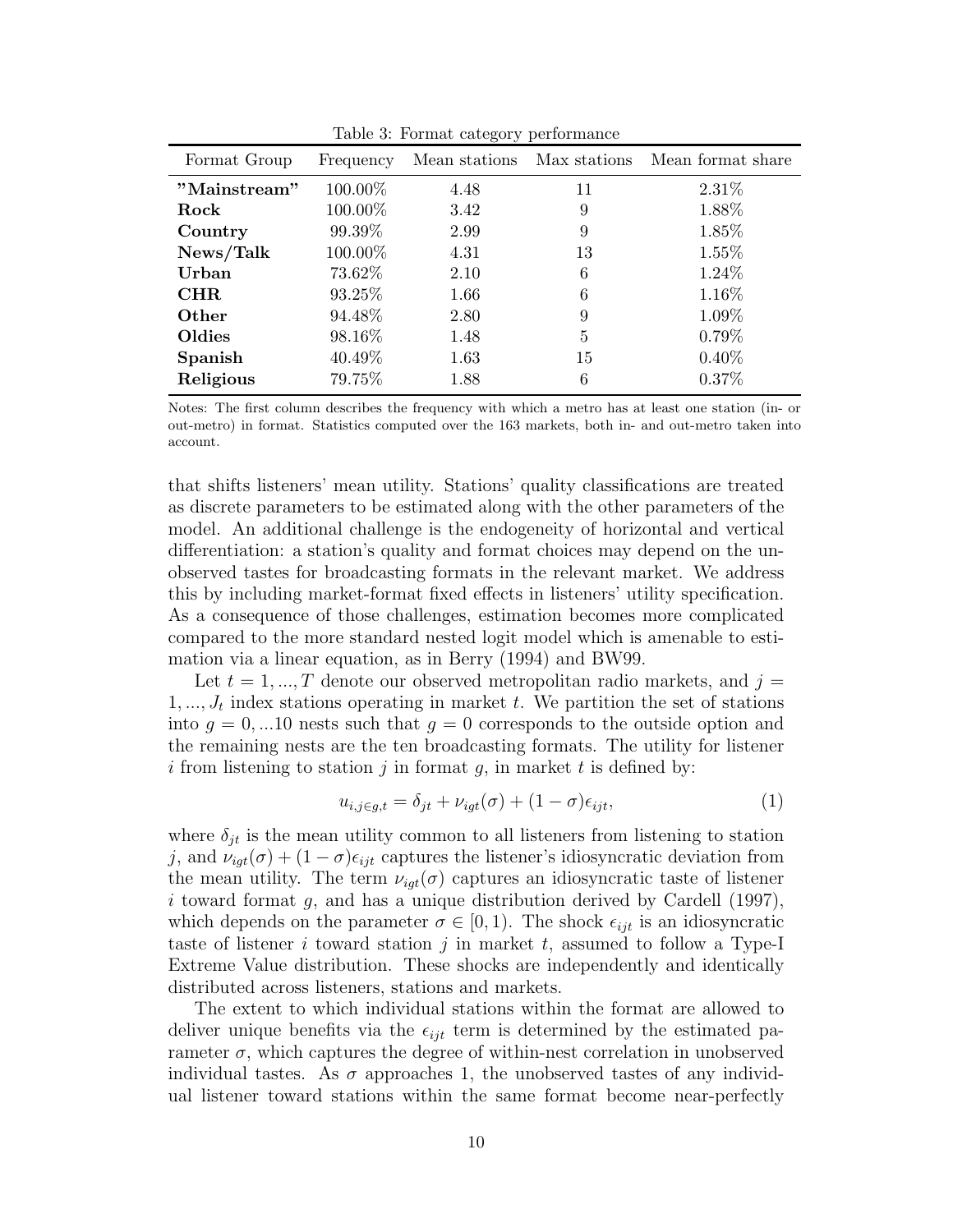correlated, leading to strong "business stealing" within the format. In contrast, Cardell's unique distribution guarantees that, as  $\sigma$  approaches 0,  $\nu_{iqt}$ approaches zero as well, implying no correlation in unobserved tastes, corresponding to maximal diversity in the content provided by stations within the format. Estimating  $\sigma$ , therefore, is a key task for our empirical framework: the value of  $\sigma$  informs us about the scope of business stealing and potential excessive entry. The transparent association of the  $\sigma$  parameter with "business" stealing" is an advantage of the nested logit framework in this context.

The mean utility  $\delta_{it}$  is specified as follows:

$$
\delta_{jt} = \gamma^q \cdot q_{jt} + \gamma^h \cdot h_{jt} + \psi_{gt}.
$$
\n(2)

where the dummy variable  $q_{it}$  takes the value 1 for high quality stations, and zero otherwise. The variable  $h_{it}$  is a "home" dummy variable, taking the value 1 if j is an in-metro station, while  $(\gamma^q, \gamma^h)$  are parameters to be estimated. Since quality is unobserved, the values of the high-quality dummies  $q_{it}$  are also treated as parameters to be estimated. The term  $\psi_{gt}$  is a format-market fixed effect, capturing the mean taste for format g in market t. This fixed effect is specified to depend, in turn, on both observed and unobserved variables,

$$
\psi_{gt} = d_{gt}\lambda + \xi_{gt},\tag{3}
$$

where  $d_{qt}$  is a vector of observed variables including market-level variables such as average income and college education, format dummy variables, and natural interaction terms (e.g. the percentage of Hispanic population interacted with the Spanish format dummy). The parameter vector  $\lambda$  captures the effect of those shifters on the mean utility, while  $\xi_{gt}$  is an unobserved taste for format g in market  $t$ .

For simplicity, we impose the restriction that quality differentiation only applies to in-metro stations in the market, so that  $q_{it} = 0$  whenever  $h_{it} = 0$ . We thus have three cells of stations within each format-market pair: out-metro, in-metro low-quality, and in-metro high-quality stations, with respective quality levels of 0,  $\gamma^h$  and  $(\gamma^h + \gamma^q)$ .

As indicated above, out-metro stations play a marginal role in most markets, and they systematically garner lower market shares than stations that are home to the metro. We assume throughout our analysis that their presence as "out-metro" stations in a given market is exogenous (in line with the assumptions in BW99). This presence stems from the fact that their signal is strong enough to be captured in that market and garner sufficient listenership to be included in the Arbitron report. We treat as endogenous the decision to be licensed in a given market as a "home" station, and this assumption is justified by the fact that most (if not all) the station's revenue is likely to arise from the audience in its city of license. Our choice not to classify out-metro stations into "high" and "low" quality stems mostly from tractability: as will become clear below, our approach to classifying stations into quality levels relies on observing a significant number of stations in the relevant data cell, with sufficient market share variation among them.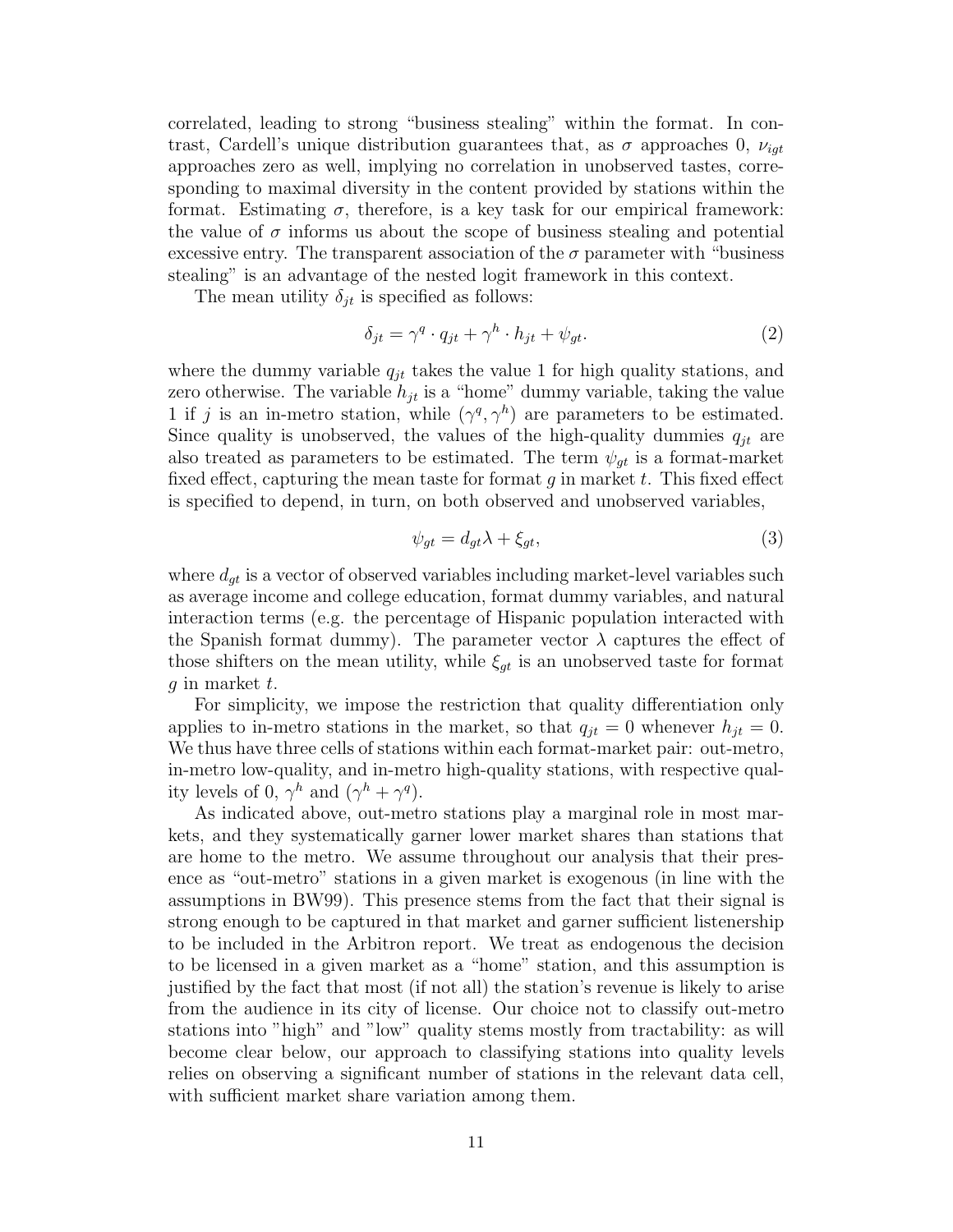Mean utilities, and hence expected market shares, are predicted to be identical within each of the three cells. The restriction that out-metro stations offer low quality has empirical implications: it orders predicted market shares such that, as long as  $\gamma^h$  and  $\gamma^q$  are positive, out-metro stations have lower predicted shares than in-metro low-quality stations, which in turn have lower shares than in-metro high-quality stations. Since out-metro stations do typically have lower shares than in-metro stations, we view this as a reasonable and useful simplification.

#### 3.1.1 Identification of the listening model

We begin by considering identification when the expected market shares are perfectly observed – that is, there is no sampling error due to the Arbitron listener diaries. We can think of this as an approximation to the case where there are very many sampled listeners in every market. We assume throughout that  $\gamma^h$  and  $\gamma^q$  are positive and so the shares of high quality in-metro stations are higher than those of low quality in-metro stations. Thus, in any market where we see two distinct market share values for in-metro stations, the higher market share implies high quality and the lower share implies low quality.<sup>9</sup>

When market shares are equal for all in-metro stations, identification is harder. The reason is the confounding effect of the market-format taste terms  $\psi_{at}$ . Consider a market where all the in-metro stations have the same market share within some format. For any guess at the quality level of stations in the format, there is a value of  $\psi_{qt}$  that explains the observed common level of shares. Because the market-format taste does not affect the within format shares, we can avoid this potential problem of non-identification if we focus on the within format shares. This is similar to the idea of "differencing out" a fixed effect to deal with endogeneity. To proceed, let

$$
\begin{aligned} \kappa_1 &\equiv \gamma^q / (1 - \sigma), \\ \kappa_2 &\equiv \gamma^h / (1 - \sigma), \end{aligned} \tag{4}
$$

and let the vector  $\kappa \equiv (\kappa_1, \kappa_2)$ . The nested logit then implies that conditional on choosing format q the expected probability of choosing station  $\hat{\jmath}$  in market t (the "within format share") is given by

$$
p_{j/gt}(\kappa, q) = \frac{exp(\kappa_1 \cdot q_{jt} + \kappa_2 \cdot h_{jt})}{\sum_{\ell \in g} exp(\kappa_1 \cdot q_{\ell t} + \kappa_2 \cdot h_{\ell t})},
$$
(5)

where  $q$  is notation for the long vector of quality levels for all markets' stations. Of course, the expression in (5) depends only on the quality levels in the given market-format.

This expression for within format shares allows us, first, to identify  $\kappa$  using data on markets where differences in shares identify quality levels. We can then

<sup>&</sup>lt;sup>9</sup>If we could perfectly observe in-metro expected market shares and we found these took on more than two levels, then we could reject the model with only two qualities for in-metro stations.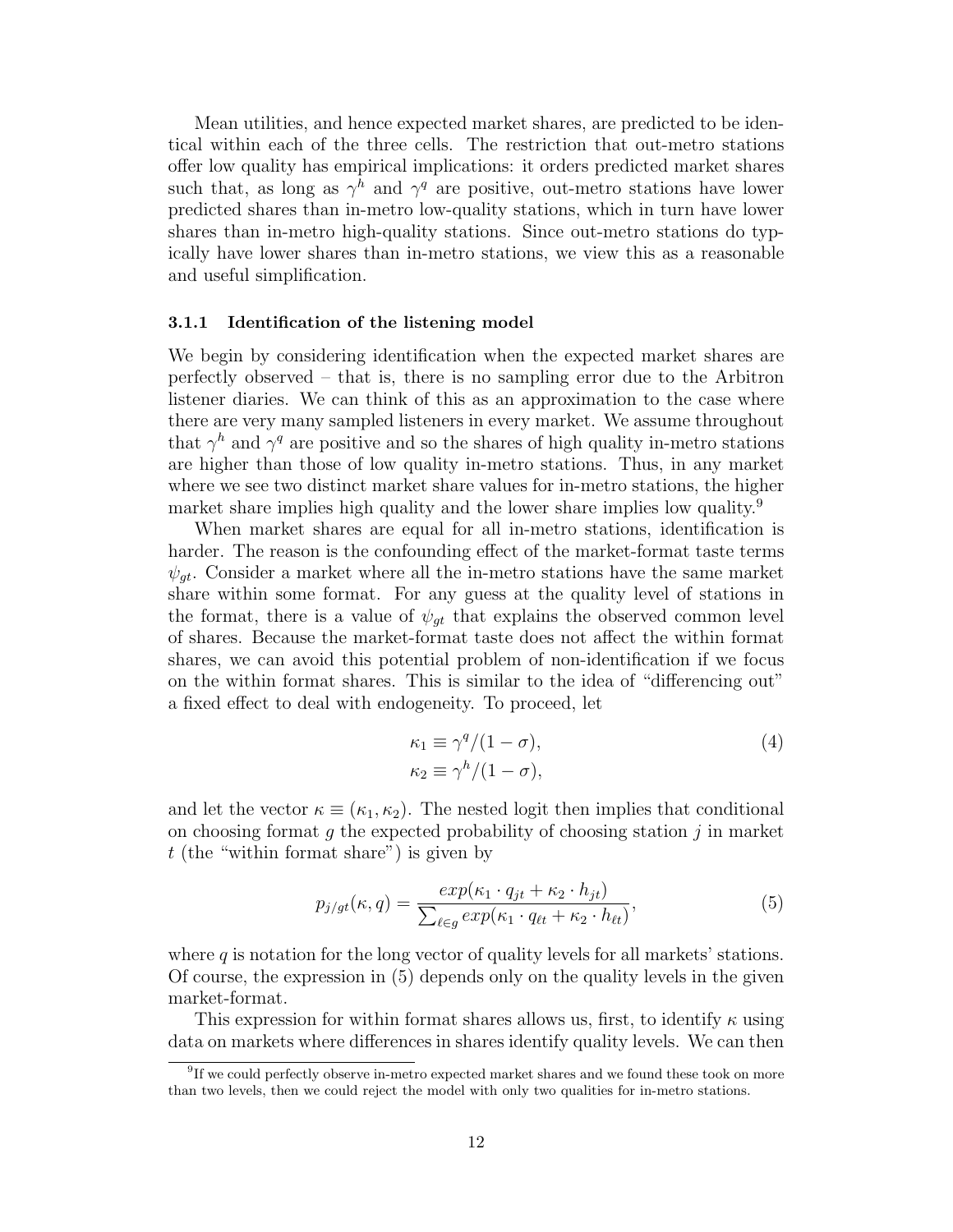use  $\kappa$ , together with out-metro shares, to identify quality levels in additional markets. In particular, we can identify  $\kappa$  from a single market t with two in-metro stations  $(j,k)$  in format g such that  $s_{jt} > s_{kt}$ . Because the shares are different, we know that  $q_{it} = 1$  and  $q_{tt} = 0$ . A simple manipulation of the nested logit share equation then identifies  $\kappa_1$  as

$$
\kappa_1 = \ln(s_{jt}) - \ln(s_{kt}).
$$

Performing a similar exercise with two stations such that  $q_{it} = 0, h_{it} = 1, h_{\ell t} =$ 0 (i.e., j is known to be a low quality in-metro station, while  $\ell$  is an out-metro station), identifies  $\kappa_2$ :

$$
\kappa_2 = \ln(s_{jt}) - \ln(s_{\ell t}).
$$

Given  $\kappa$ , we can then identify the quality level for in-metro station j in format g in any market t that has an out-metro station, denoted  $\ell$ , in that same format. As usual, the nested logit structure delivers the following equation for station  $j$ :

$$
ln(s_{jt}) - ln(s_{0t}) = \gamma^q q_{jt} + \gamma^h h_{jt} + \psi_{gt} + \sigma ln(s_{j/g,t}).
$$

Writing the same expression for station  $\ell$  and subtracting one from the other leads to:

$$
q_{jt} = \frac{1}{\kappa_1} ln(s_{jt}/s_{\ell t}) - \frac{\kappa_2}{\kappa_1}.
$$

This gives us identification of quality whenever there is an out-metro station. Since we treat the presence of out-metro stations as exogenous, we have an exogenously chosen sample of markets where station-level quality is identified.

Since we trivially have identification of quality whenever in-metro stations have different shares, this leaves us with one remaining case of partial identification: market/formats with no out-metro station and identical shares for in-metro stations.<sup>10</sup> In these market/formats, we know that either [i] all stations are high quality or [ii] all stations are low quality. In the sections on estimation and counterfactual simulation below, we discuss how we approach this issue of partial identification in some market/format pairs.

Note that having identified qualities, we move back to the usual case of Berry (1994) with a nested logit where all characteristics are observed (although recall that the unobservable taste variable  $\xi_{gt}$  is at the level of the format, not station.) Thus, the remainder of the demand identification problem is standard and we will need an instrument variables approach to identify  $(\gamma^q, \gamma^h, \sigma)$  separately, as opposed to the composite parameters  $(\kappa_1, \kappa_2)$  that are identified from the within format choice problem. The procedure that implements this approach in practical estimation is reviewed in the next subsection.

<sup>&</sup>lt;sup>10</sup>The case of "identical shares" obviously includes the case where there is only one in-metro station in the market/format.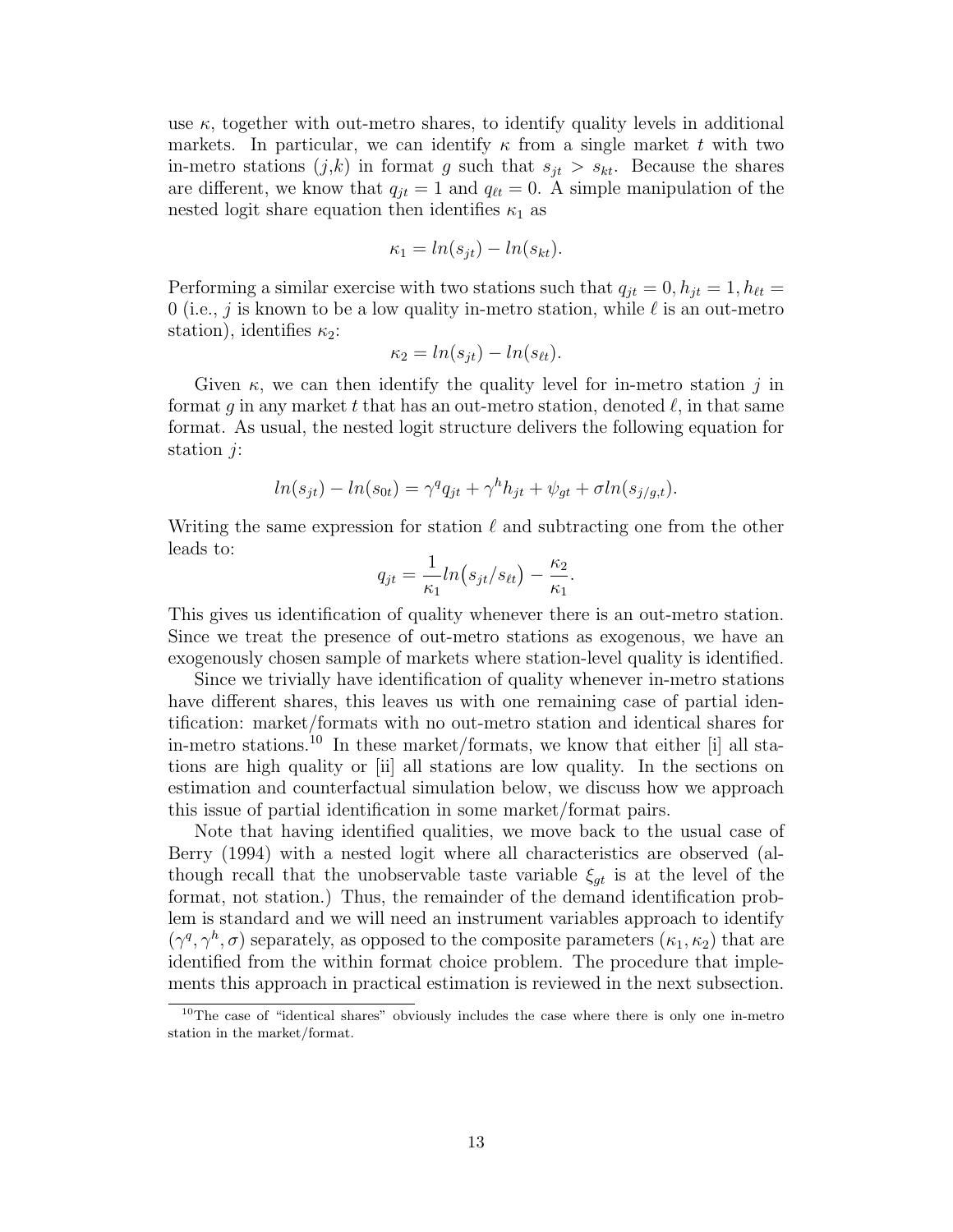#### 3.1.2 Estimating the listening model

Analogous to the identification argument, we consider estimation in two steps. First, we estimate  $(\kappa, q)$  from the within group shares. Second, we use a more classic IV method to estimate the remaining parameters.

Step 1: estimating quality levels. Moving from identification to estimation, we face the problem that we do not observe expected market shares, but only sampled shares computed from the Arbitron diaries. The sampling error means that we cannot directly observe whether expected shares are equal or not. Indeed, even when expected shares are exactly equal, we are exceedingly unlikely to observe  $s_{jt} = s_{\ell t}$  for two stations j and  $\ell$ . However, the observed Arbitron shares are a draw from a multinomial distribution with known properties, so for estimation we can employ a maximum likelihood approach. In particular, to estimate quality we consider maximum likelihood estimation based on the within format shares where, since  $\psi_{qt}$  drops out, the only sampling error is from the Arbitron diaries, and the endogeneity problem of potential correlation between quality and unobserved taste is not present.

Denote by  $n_{it}$  the number of Arbitron diaries reporting listenership to a given station.<sup>11</sup> The log-likelihood for the within group choices, conditional on choice of format, is then

$$
log\mathcal{L}(\kappa, \kappa, q) = \frac{1}{N} \sum_{t} \sum_{g} \sum_{j \in gt} n_{jt} \cdot log[p_{j/gt}(\kappa, q)] \tag{6}
$$

To derive the asymptotic behavior of the ML estimates, we take the total number of Arbitron diaries,

$$
\overline{N} = \sum_{t} \sum_{j=0}^{J_t} n_{jt}
$$

to infinity, holding fixed the relative sample sizes in each market.

The discrete quality parameters q raise issues of both estimation and computation. There is one quality parameter per station, but this is not a problem since there are a large number of diary responses per station. Our estimates are consistent, by usual arguments, as the number of sampled diaries goes off to infinity. Indeed, since each quality parameter is discrete, taking on only two values, by usual arguments the estimate of quality is super-efficient – it two values, by usual arguments the estimate of quality is super-efficient -<br>converges faster than rate  $\sqrt{\overline{N}}$ . In contrast,  $\kappa$  converges at the usual rate.

There is also the computational issue of maximizing the likelihood over the large number of possible combinatoric assignments of quality. First note that, conditional on  $\kappa$ , the quality assignment breaks up across market/formatsthe assignment of quality in one market/format does not affect the likelihood contribution of other market/formats. Second, as long as  $\gamma^q > 0$ , in any market/format a high-quality station has a higher predicted market share than a

<sup>&</sup>lt;sup>11</sup>Strictly speaking, this is the number of diaries reporting listenership to the station in the average quarter-hour, see Section 2.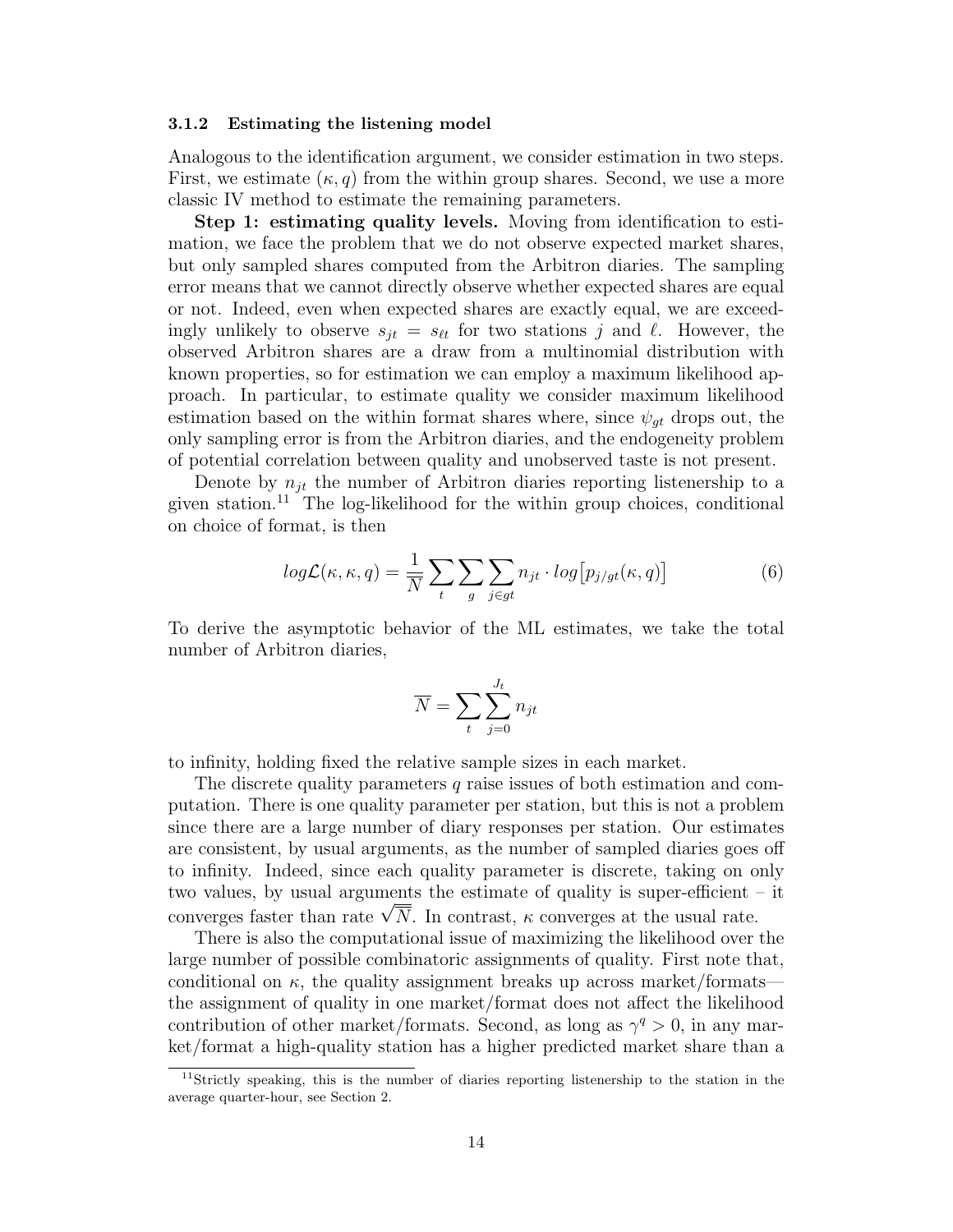low-quality station. It is easy to show that if the maximum likelihood estimate of  $q$  assigns a high quality to given station  $j$ , it also assigns high quality to all stations with observed sample shares larger than  $j$ . Thus, the problem of estimating the quality vector for any market/format reduces to the problem of choosing the threshold station: the station with the largest observed share that still corresponds to a low quality station. We denote the index of this threshold station by the discrete parameter  $j'_{gt}$ . If  $j'_{gt} = 0$ , all in-metro stations in the market-format pair offer high quality. If this index is equal to the number of such in-metro stations, all those stations offer low quality.<sup>12</sup> If there are  $J_{qt}$  stations in market/format  $(g, t)$  then conditional on a value of  $\kappa$ we have to compute the likelihood only  $J_{gt} + 1$  times to choose the best value for the threshold  $j'_{gt}$ .

The analog of the partial identification problem discussed above arises in the estimation context for market/format pairs that have no out-metro stations. In all of these market/formats, and for each value of  $\kappa$ , setting  $j'_{gt}$  equal to either zero (implying that all stations offer high-quality) or to the number of in-metro stations (implying that all stations offer low-quality) yields the same value for the log-likelihood contribution of the market-format. If that is also the value that maximizes the likelihood, then we have a set estimate of the qualities of stations in this market-format pair: the maximized likelihood is generated by the case where the stations are all of high quality and by the case where all are of low quality.

Importantly, because the ML objective function obtains the same value whether we assign the unclassified stations to be of high quality, or of low quality, our ML estimates for  $\kappa$  are unaffected by the set estimates of quality. However, the "IV" estimates of  $(\gamma^q, \gamma^h, \sigma, \lambda)$ , discussed below, will be affected by the allocation of all stations to either high or low quality. We discuss strategies to deal with this below.

Step 2: estimating the remaining parameters via a restriction on the distribution of  $\xi$ . Having obtained estimates of  $(\kappa, q)$ , we now hold those fixed and proceed with estimating the remaining parameters of interest. Given  $\kappa$  and  $\sigma$  we can solve for  $(\gamma^q, \gamma^h)$  from (4) so we can treat the "business stealing" parameter  $\sigma$ , together with the format taste parameters  $\lambda$  in (3), as the only remaining unknowns. To ensure that we have point-estimates of quality for all market/formats, our base case estimation allows for quality differentiation in only a subset of formats and, for those formats, uses only the exogenously selected sample of market/formats with out-metro stations.

Our identifying assumption, which follows much of the literature on estimating differentiated-product demand models, states that the unobserved format-level taste shifter in equation (3) is mean-independent of a set of instruments,

$$
E[\xi_{gt}|Z_{gt}] = 0.\t\t(7)
$$

In the empirical application, we let  $Z_{gt}$  contain the market's population, the

<sup>&</sup>lt;sup>12</sup>Note the slight abuse of notation, made for convenience: here we use j to index stations within the market/format pair, whereas elsewhere we use it to index stations in the entire market.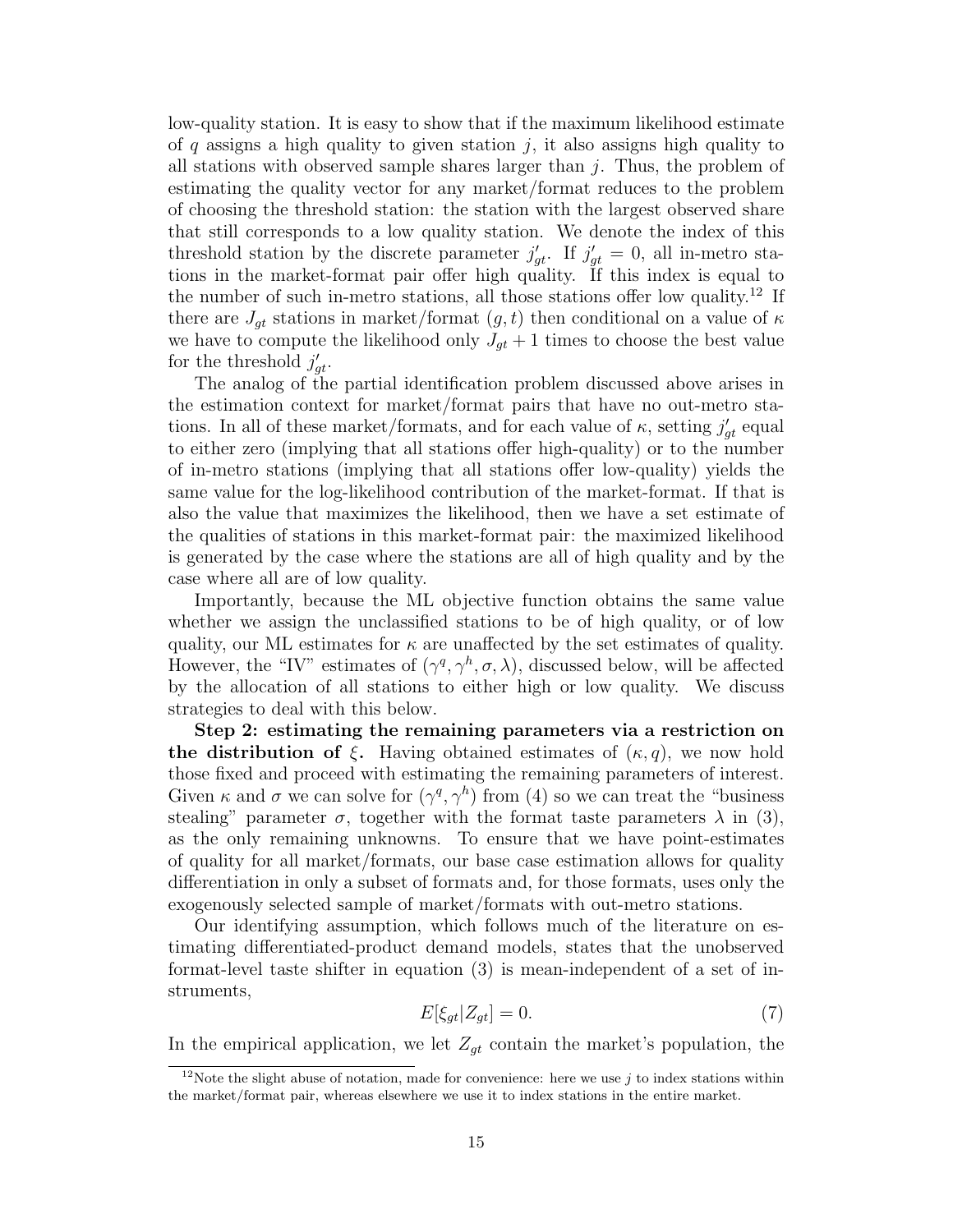number of the market's out-metro stations, and the number of out-metro stations in the same format, as well as the d covariates. Treating population and the presence of out-metro stations as exogenous follows BW99, and we believe that these are reasonable restrictions. Since stations garner most, if not all their revenue from advertisers in their home market, their presence in other markets as "out-metro" stations can be reasonably viewed as independent of the taste shocks in those other markets. As for population, our entry model (see below) implies that it is an effective shifter of variable profits and, therefore, entry. As a consequence, it is an effective instrument for within-format shares in the listening equation.

To be a valid instrument, however, population should also be uncorrelated with the unobserved taste shifter  $\xi_{gt}$ , and one may be worried that more populous markets may systematically display a strong taste to particular formats such as Urban or Hit radio. Our view is that, by controlling for the marketformat fixed effect  $\psi_{gt}$ , and requiring only the error in that fixed effect  $\xi_{gt}$  to be mean-independent of population, our approach is robust to this concern. Just the same, this concern may be valid for our simpler models, discussed in Section 5 below, that do not control for such fixed effects. Even there, however, we believe that by controlling for features of the market such as the percentage of population that belongs in particular demographics (Black, Hispanic, college-educated) we are able to address this concern.

A crucial step is to note that, given  $(\kappa, q, \sigma)$ , there is a unique vector of fixed effects  $\psi$  that maximizes the overall multinomial log-likelihood of the observed shares. Further, there is a closed form solution for  $\psi$ . Appendix D shows that

$$
\psi_{gt}(\kappa, q, \sigma) = \log(s_{gt}) - \log(s_{0t}) - (1 - \sigma) \log[\sum_{j \in g} e^{(\kappa_1 q_{jt} + \kappa_2 h_{jt})}].
$$
 (8)

This further suggests that, given candidate values for  $(\sigma, \lambda)$ , and the fixed estimates  $(\hat{\kappa}, \hat{q})$  obtained in step 1, we can solve for the unobserved taste shifter  $\xi_{qt}$  as

$$
\xi_{gt}(\hat{\kappa}, \hat{q}, \sigma, \lambda) = \psi_{gt}(\hat{\kappa}, \hat{q}, \sigma) - d_{gt}\lambda
$$

The mean-independence condition (7) now motivates estimating  $(\sigma, \lambda)$  by minimizing the following classic GMM objective function:

$$
J(\sigma,\lambda;\hat{\kappa},\hat{q})=\big[\psi(\sigma,\hat{\kappa},\hat{q})-d\lambda\big]^\prime Z\Phi Z^\prime\big[\psi(\sigma,\hat{\kappa},\hat{q})-d\lambda\big].
$$

where  $\hat{\kappa}$  is the vector of the first-stage estimates which we hold fixed in this GMM estimation procedure,  $d$  is a matrix whose rows are the  $d_{gt}$  covariates, Z is the instrument matrix, and  $\Phi = (Z'Z)^{-1}$  is a weighting matrix.

This objective function can be further simplified by noting that, conditional on  $\sigma$ , it is possible to "concentrate out" the  $\lambda$  parameters<sup>13</sup>, leading to a GMM objective that can be maximized by searching over values of the scalar parameter  $\sigma$  only:

$$
J(\sigma; \hat{\kappa}, \hat{q}) = \left[ \psi(\sigma; \hat{\kappa}, \hat{q}) - d\lambda(\sigma; \hat{\kappa}, \hat{q}) \right]' Z \Phi Z' \left[ \psi(\sigma; \hat{\kappa}, \hat{q}) - d\lambda(\sigma; \hat{\kappa}, \hat{q}) \right]
$$
(9)

 $13$ See Berry, Levinsohn and Pakes (1995), Nevo (2000).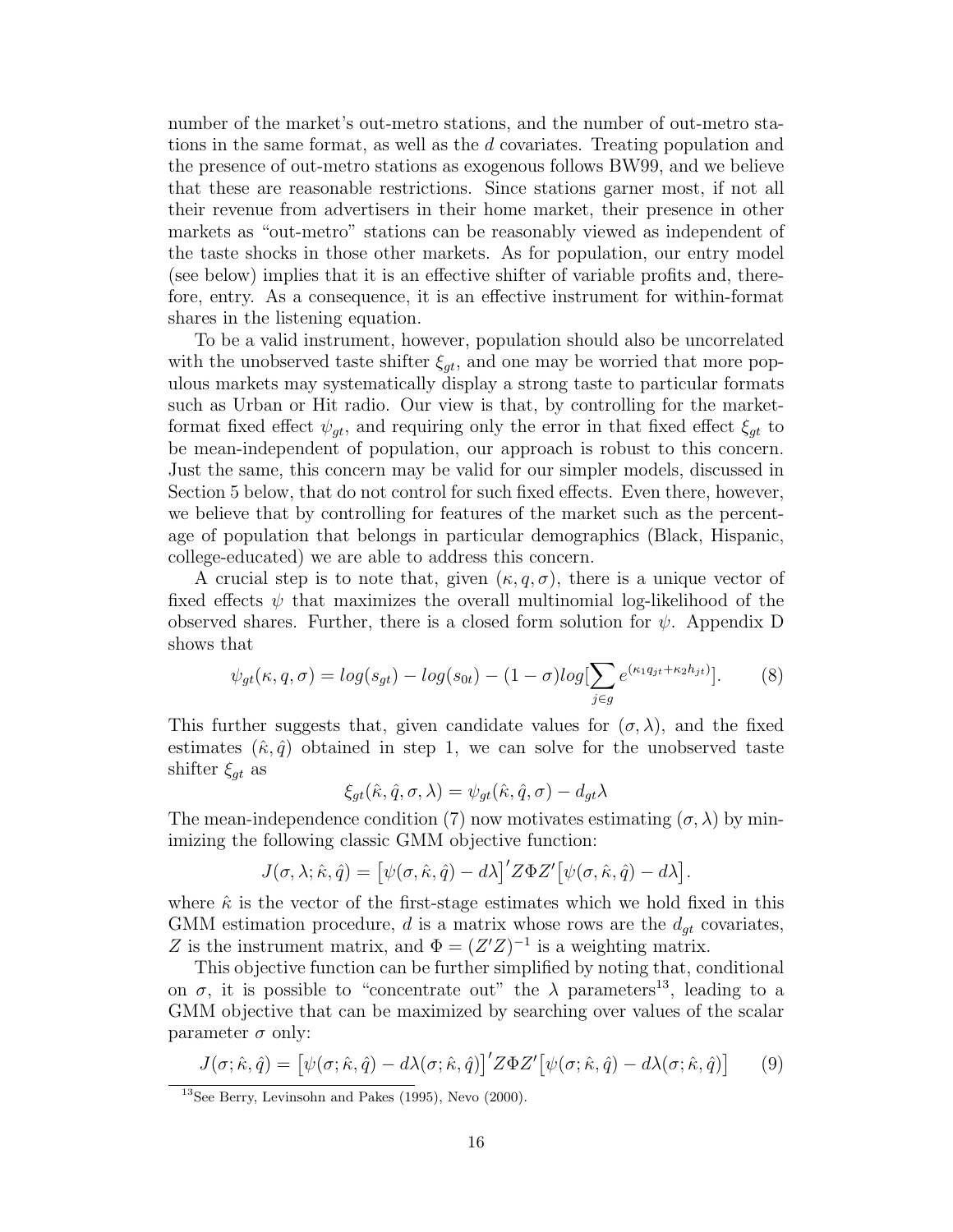This second-step estimation yields the GMM estimates  $(\hat{\sigma}, \hat{\lambda})$ . Finally, estimates for the home and quality effects are now easily computed by  $\hat{\gamma}^h$  =  $\hat{\kappa}_2 \cdot (1 - \hat{\sigma})$  and  $\hat{\gamma}^q = \hat{\kappa}_1 \cdot (1 - \hat{\sigma})$ , respectively.

Dealing with set-estimates of qualities. A remaining issue is how to deal with market/formats in which two different vectors of quality levels are equally consistent with the data. Note that there are many formats that feature a small number of stations, including a small number of out-metro stations. In these formats it is often not possible to point-estimate quality levels. Importantly, then, we restrict our endogenous unobserved quality differentiation to apply only to the main music format, Mainstream, and to the News/Talk format. Mainstream has the highest listening share among all ten formats while News/Talk is the leading non-music format. In these formats the quality assignment procedure seems to work robustly well. Stations in the other eight formats are assumed to offer a single quality level.

Even in these two formats, there are still market-format pairs where inmetro stations could not be assigned to a single quality level in step 1 of our procedure. Quality in the Mainstream format was undetermined in 44 out of the 163 markets (27%). In the News/Talk format, it was undetermined only in 17 markets (10.4%). It may be that quality differentiation is particularly pronounced in News/Talk. In market/formats with set-estimates of quality, we cannot compute the solution for  $\psi_{gt}$  which is necessary for the second estimation step.

Our solution is a version of an "exogenous selection" procedure often used to overcome sample selection problems. Recall that, in the presence of an out-metro station, quality is assigned with probability 1, and that by our assumptions, the presence of out-metro stations is considered exogenous to taste shocks at the market-format level. Eliminating from the GMM objective function market-format pairs that have no out-metro stations, therefore, leaves us with observations in which quality is always assigned. This approach leads to estimators that are robust to selection bias.<sup>14</sup> We therefore pursue this strategy as our leading specification. A total number of 180 out of 1,433 market-format pairs are dropped in practice, leaving us with 1,253 observations. We report below several robustness checks for this approach.

Standard errors for the first-step ML estimator of  $(\hat{\kappa}, \hat{q})$  were obtained using the usual ML formulae. In practice, we only computed standard errors for  $\hat{\kappa}$ , and not for the many threshold quality parameters  $\hat{j}'$ , which converge at a faster rate. Standard errors for  $(\sigma, \lambda)$ , estimated in the second step, were corrected for the error stemming from the first-step estimation of  $(\hat{\kappa}, \hat{q})$  using results for two-step estimation models (see Newey and McFadden (1986)). Details are available in Appendix E.<sup>15</sup>

<sup>&</sup>lt;sup>14</sup>An alternative approach, which would remove only the market-format pairs where quality was actually unassigned, would not be robust to selection bias.

<sup>&</sup>lt;sup>15</sup>We are grateful to Donald Andrews for his feedback on some aspects of these calculations. For simplicity, the computations were performed using all observations, rather than excluding observations from the 180 market-format pairs discussed above. Given that estimation results were reasonably robust to this exclusion, this issue is not likely to have a major impact on the estimated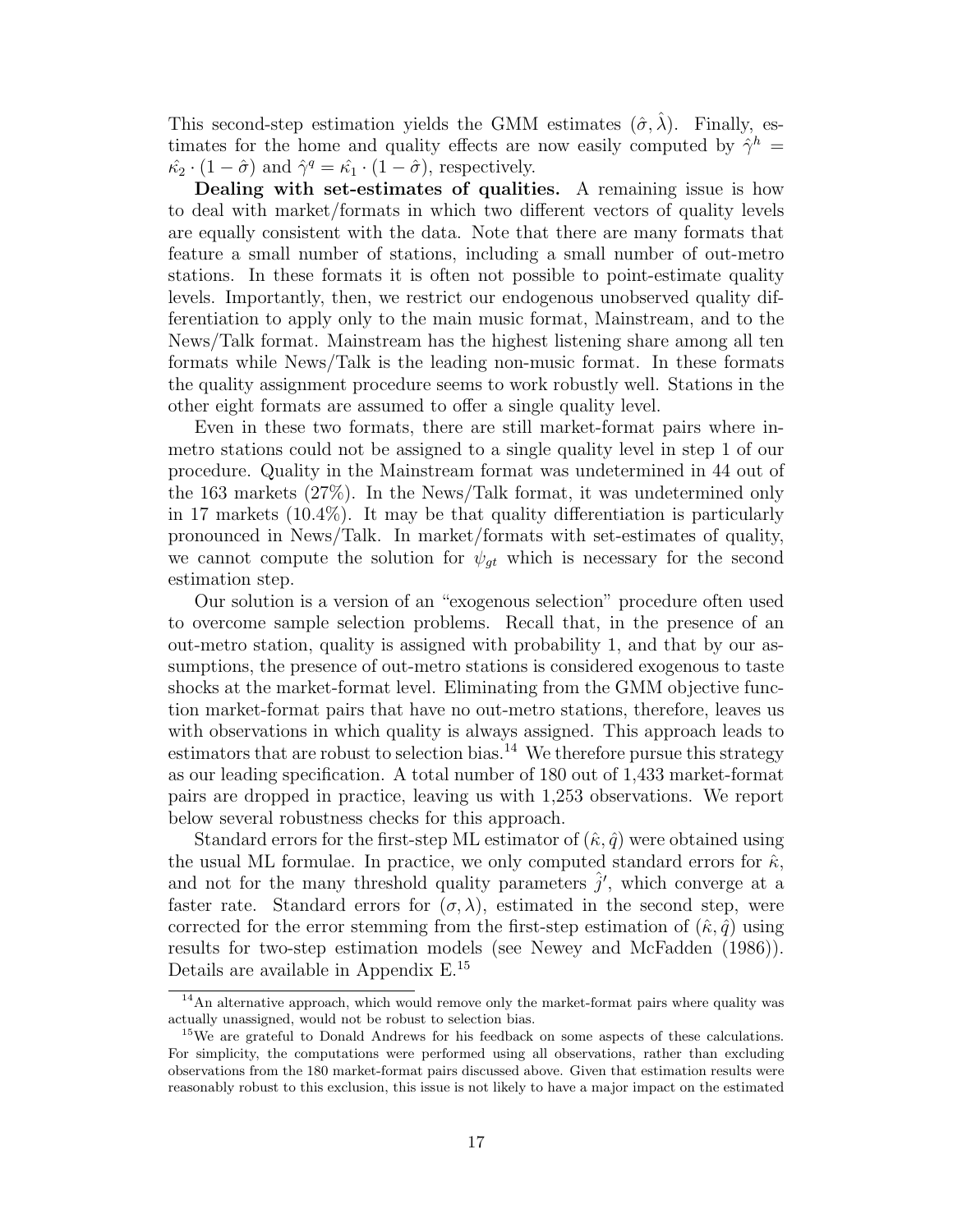Estimation results. Table 4 presents estimation results for the listening model that allows for both horizontal and vertical differentiation. Panel A of this table presents the Maximum Likelihood estimation results for the parameters  $\kappa$ . This procedure has 4,362 observations, representing individual stations in the sample.

Panel B presents results obtained from the second step of our procedure, which holds fixed the estimated values of  $(\kappa_1, \kappa_2, j')$  and estimates the parameters  $(\sigma, \lambda)$  via GMM. An estimate of 0.589 is obtained for the correlation parameter  $\sigma$ . As expected, both  $\gamma^h$  (the effect of in-metro status) and  $\gamma^q$  (the effect of quality) are positively signed. The  $\lambda$  coefficients are highly intuitive, with popular formats (e.g. Mainstream, Country, Rock) obtaining larger estimated coefficients than less popular formats. Also apparent is the important role played by interaction terms.

To examine robustness to our handling of the missing quality assignments, we consider three alternatives to the exogenous selection approach which led to the elimination of 180 market-format pairs that did not have an out-metro station. The first robustness check utilizes all 1,433 market-format pairs and sets all undetermined qualities to "low." This yields a value for  $\sigma$  of 0.569, i.e., very close to the 0.589 from our leading specification. A second robustness check also keeps all market-format pairs, but sets all undetermined quality to "high." This yields a somewhat higher estimate for  $\sigma$ : 0.702. Finally, the third robustness check eliminates all observations pertaining to the Mainstream format. This leaves us with eight formats in which quality assignments are assumed to be fixed, and one format—News/Talk—in which quality assignment succeeds in close to 90% of markets. We set the unassigned cases to "low" quality. This yields an estimate for  $\sigma$  of 0.503.

These robustness checks suggest that the estimates obtained from our baseline specification are reasonable, in addition to being theoretically justified by the exogenous selection approach. It is these estimates, therefore, that we carry forward to the remainder of the empirical analysis.

#### 3.2 Advertisers demand for listeners

Having estimated listeners' demand for programming, we now describe the second component of our framework: a model for advertisers' demand for listeners. Here, we face similar data issues as in BW99 and we closely follow the approach taken there. The model relates the price of advertising to the share of the population listening to in-metro stations, as well as to market characteristics such as demographic and regional effects. We assume that a station's revenue is proportional to the number of its AQH-listeners. Stations "produce" listeners and sell them to advertisers at a price which is determined from advertisers' inverse demand curve, reflecting advertisers' willingness to pay for listeners. Market t's inverse demand curve is given by the following

standard errors.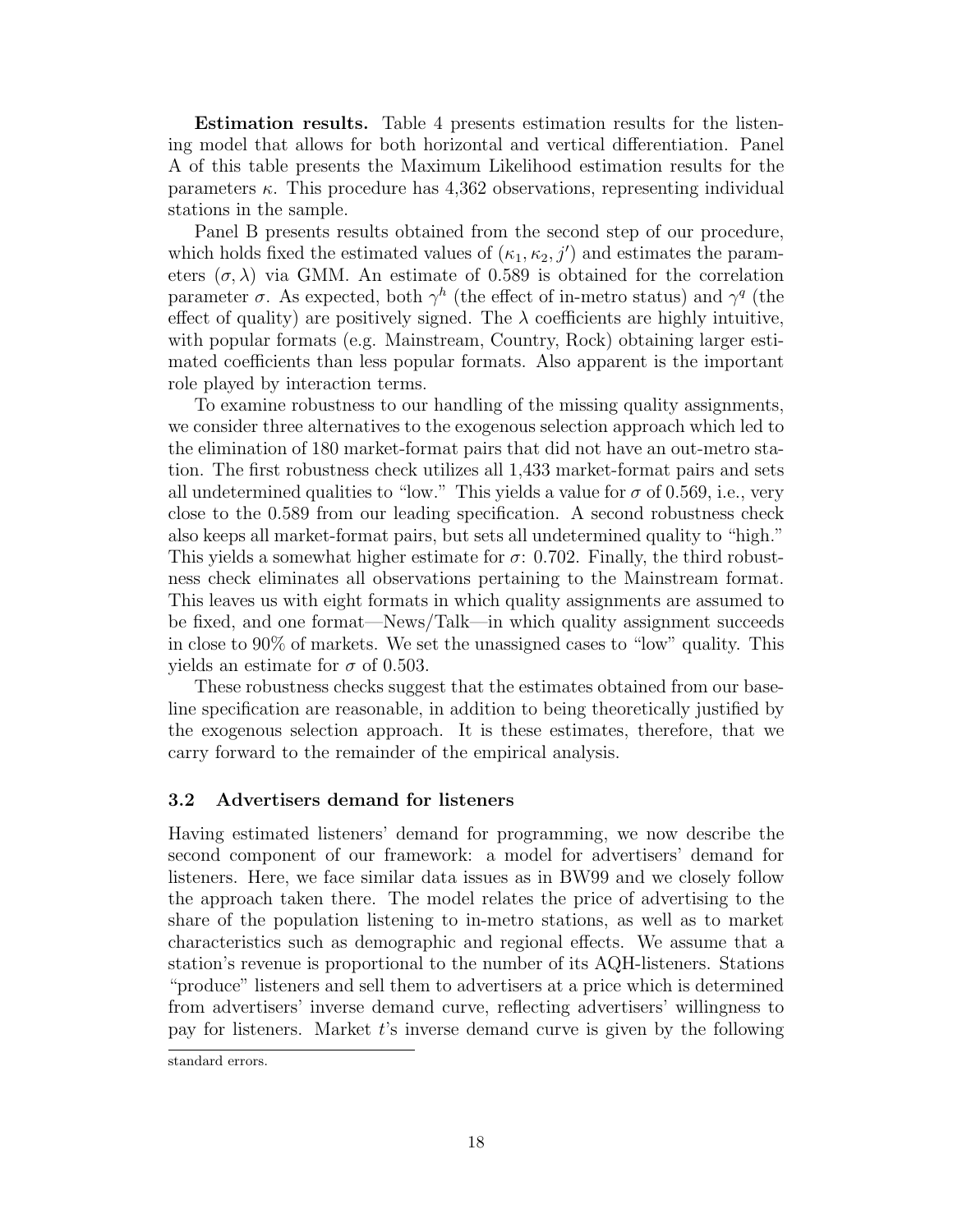| Table 4: Listening equation estimates                               |          |           |  |  |  |  |
|---------------------------------------------------------------------|----------|-----------|--|--|--|--|
| Parameter                                                           | Estimate | <b>SE</b> |  |  |  |  |
| A. "First step" estimates (4,362 observations)                      |          |           |  |  |  |  |
|                                                                     |          |           |  |  |  |  |
| $\kappa_1$                                                          | 1.472    | 0.006     |  |  |  |  |
| $\kappa_2$                                                          | 1.134    | 0.008     |  |  |  |  |
| B. "Second step" estimates $(\sigma, \lambda)$ (1,253 observations) |          |           |  |  |  |  |
| $\sigma$                                                            | 0.589    | 0.017     |  |  |  |  |
| constant                                                            | $-5.143$ | 0.007     |  |  |  |  |
| northeast                                                           | 0.097    | 0.008     |  |  |  |  |
| midwest                                                             | 0.067    | 0.010     |  |  |  |  |
| south                                                               | 0.088    | 0.011     |  |  |  |  |
| mainstream                                                          | 0.450    | 0.007     |  |  |  |  |
| chr                                                                 | 0.438    | 0.007     |  |  |  |  |
| country                                                             | 0.617    | 0.007     |  |  |  |  |
| rock                                                                | 0.642    | 0.011     |  |  |  |  |
| oldies                                                              | 0.067    | 0.006     |  |  |  |  |
| religious                                                           | $-0.954$ | 0.004     |  |  |  |  |
| urban                                                               | $-0.473$ | 0.006     |  |  |  |  |
| spanish                                                             | $-1.235$ | 0.007     |  |  |  |  |
| $_{\rm nt}$                                                         | 0.189    | 0.004     |  |  |  |  |
| income/10                                                           | $-0.092$ | 0.003     |  |  |  |  |
| $\text{college}/10$                                                 | $-0.656$ | 0.001     |  |  |  |  |
| black/10                                                            | $-0.712$ | 0.002     |  |  |  |  |
| hisp/10                                                             | $-0.370$ | 0.003     |  |  |  |  |
| $blackX$ urban/10                                                   | 5.555    | 0.001     |  |  |  |  |
| hispXspan $/10$                                                     | 3.962    | 0.002     |  |  |  |  |

# C. Quality and home effects  $(\gamma^q, \gamma^h)^*$

| $\gamma^q$ | 0.604 |
|------------|-------|
| $\gamma^h$ | 0.466 |

Notes: \*computed by  $\kappa_1(1-\sigma), \kappa_2(1-\sigma)$ . See text.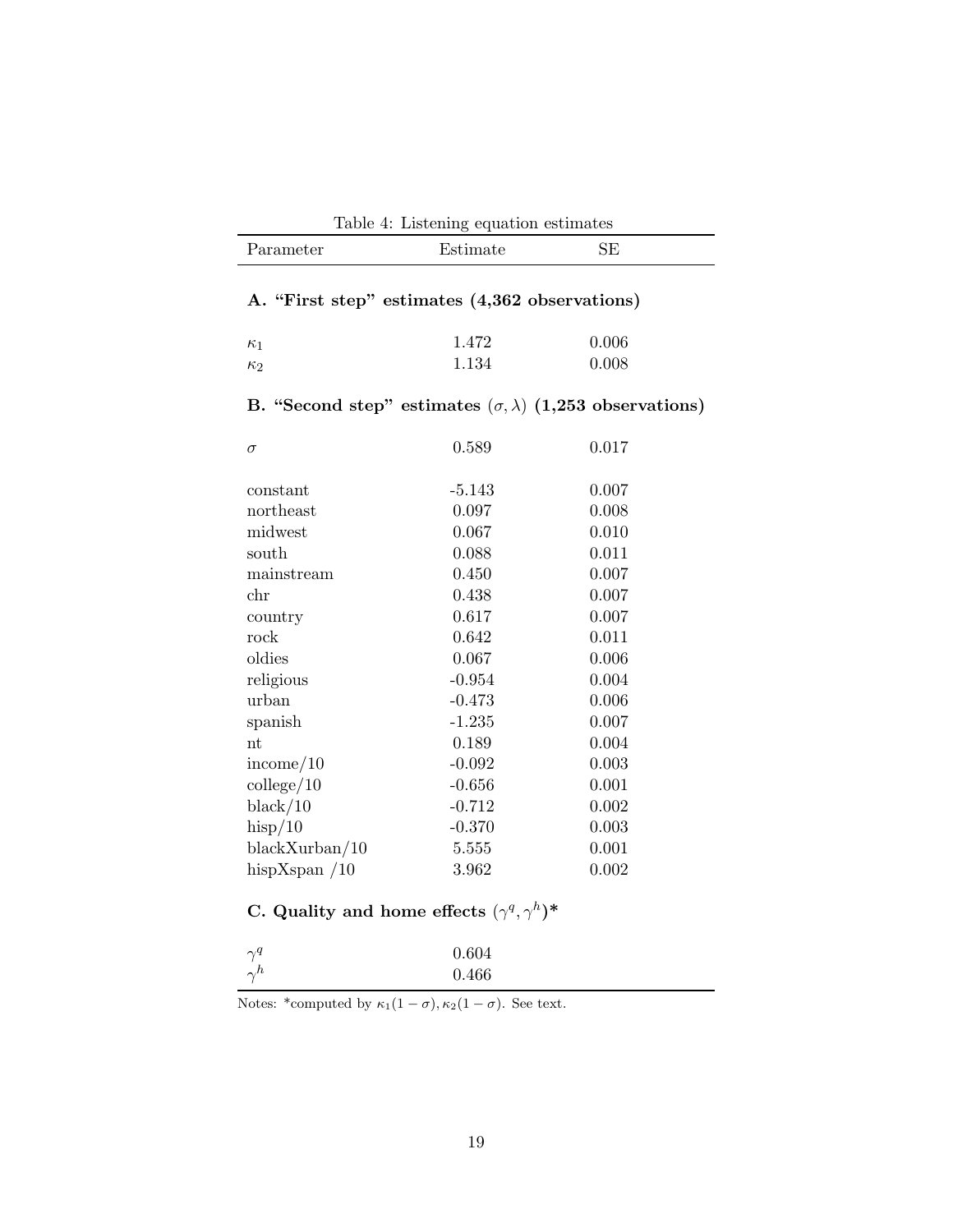constant-elasticity specification:

$$
\mathcal{P}_t = \alpha_t \times (S_t^1)^{-\eta} \tag{10}
$$

where  $\alpha_t$  is a market-specific constant, and  $S_t^1$  is the total listening share to in-metro stations in market t. We further parameterize the log of  $\alpha_t$  by  $ln(\alpha_t) \equiv k_t \nu + \omega_t$ , where  $k_t$  is a vector of market characteristics, and  $\omega_t$  is an additive error term. Taking logs, and replacing the model's predicted ad price  $P_t$  by its empirical counterpart,  $p_t$  (computed from data as explained in section 2), we obtain the following estimation equation:

$$
ln(p_t) = k_t \nu - \eta ln(S_t^1) + \omega_t \tag{11}
$$

Estimation of this equation must take into account the endogeneity of the total in-metro share  $S_t^1$ : a high value for  $\omega_t$  induces entry, which in turn increases this share. We instrument for this share using the market's population and its number of out-metro stations. Table 5 provides the results of estimating the model in (11) via 2SLS. Since the elasticity of demand is  $-(1/\eta)$ , the estimate of  $\eta$  implies an elasticity of about (-2), a similar result to that in BW99. As can be expected, the ad price is positively correlated with higher metro income and education levels, implying that advertisers are willing to pay more for more affluent listeners.

Ideally, one would like to allow the ad price to vary not only across markets, but across listening formats as well. This would make sense since advertisers (and stations) are likely to internalize the fact that different formats target different consumer types. As discussed above, data limitations prohibit us from pursuing such an approach.

#### 3.3 The entry game and estimation of fixed costs

The discussion of the listener's utility model (subsection 3.1) and of advertisers' demand for listeners (subsection 3.2) was conditioned on a given market structure, that is: given numbers of stations operating in each market-formatquality data cell. We now turn to describing the third and final component of our framework: an entry game in which this market structure is endogenously determined.

We assume that a large number of (ex-ante identical) potential entrants contemplate entry into each local market. They engage in a two-stage game:

- 1. Potential entrants simultaneously choose whether to enter the market as an in-metro station and, if so, in which format-quality category to operate. Entering stations incur fixed costs that are specific to the marketformat-quality cell.
- 2. Entering stations produce listeners as described by the listening model, and sell them to advertisers at a price which is determined from the inverse demand curve for listeners.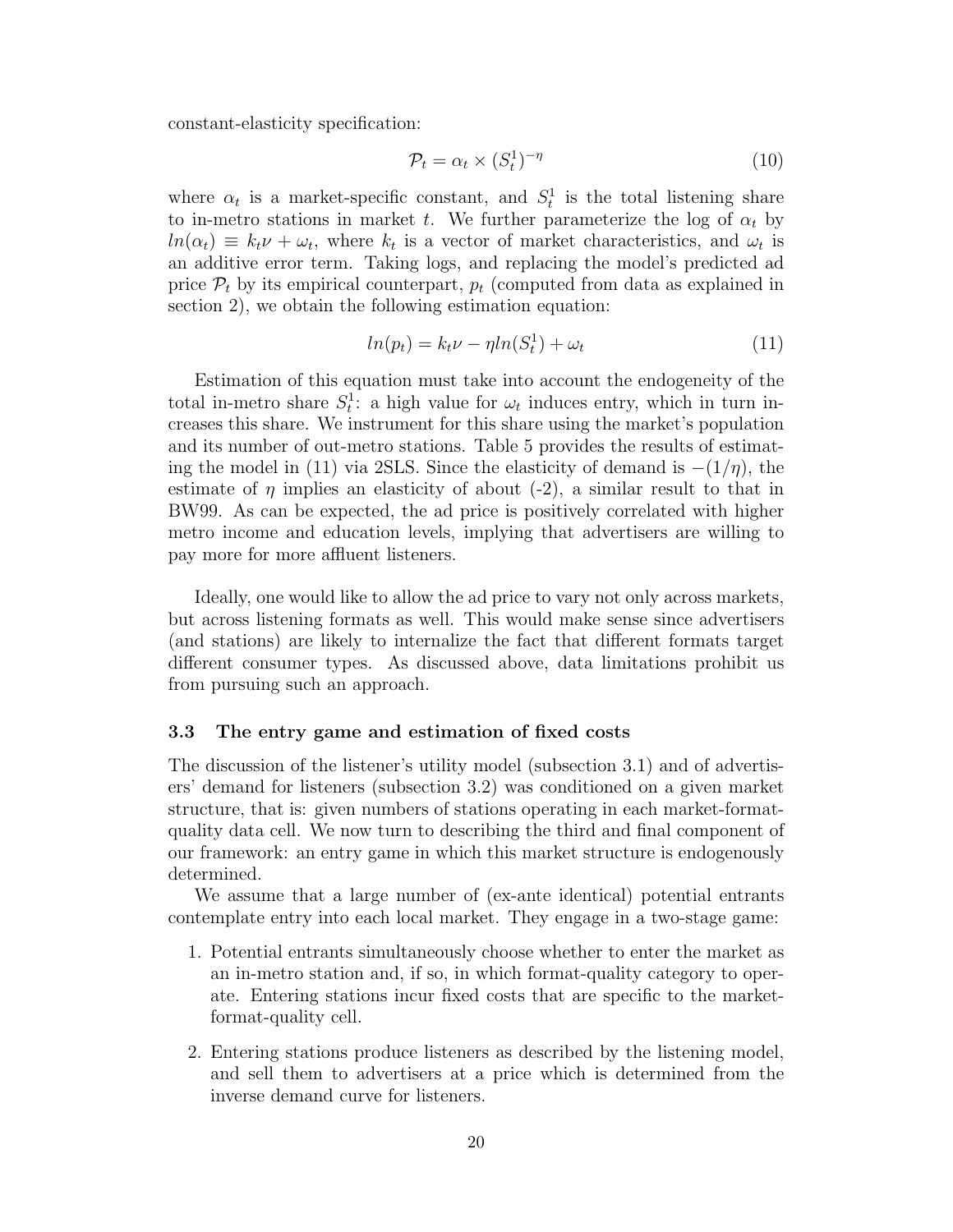|                   | <b>OLS</b>  | IV          |
|-------------------|-------------|-------------|
| northeast         | -0.0746     | $-0.0739$   |
|                   | (0.064)     | (0.063)     |
| midwest           | 0.0835      | 0.0799      |
|                   | (0.061)     | (0.059)     |
| south             | 0.0148      | 0.0132      |
|                   | (0.060)     | (0.059)     |
| income            | $0.0567*$   | $0.0606**$  |
|                   | (0.030)     | (0.029)     |
| college           | $0.167***$  | $0.164***$  |
|                   | (0.043)     | (0.042)     |
| black             | $-0.0231$   | $-0.0242$   |
|                   | (0.021)     | (0.020)     |
| hisp              | $-0.0120$   | $-0.0124$   |
|                   | (0.014)     | (0.013)     |
| -η                | $-0.541***$ | $-0.510***$ |
|                   | (0.062)     | (0.072)     |
| $\text{Constant}$ | $4.492***$  | $4.554***$  |
|                   | (0.17)      | (0.18)      |
| Observations      | 163         | 163         |
| R-squared         | 0.52        | 0.52        |

Table 5: Advertiser's demand for listeners

Notes: Standard errors in parentheses. \*\*\*  $p < 0.01,$  \*\*  $p < 0.05,$  \*  $p < 0.1$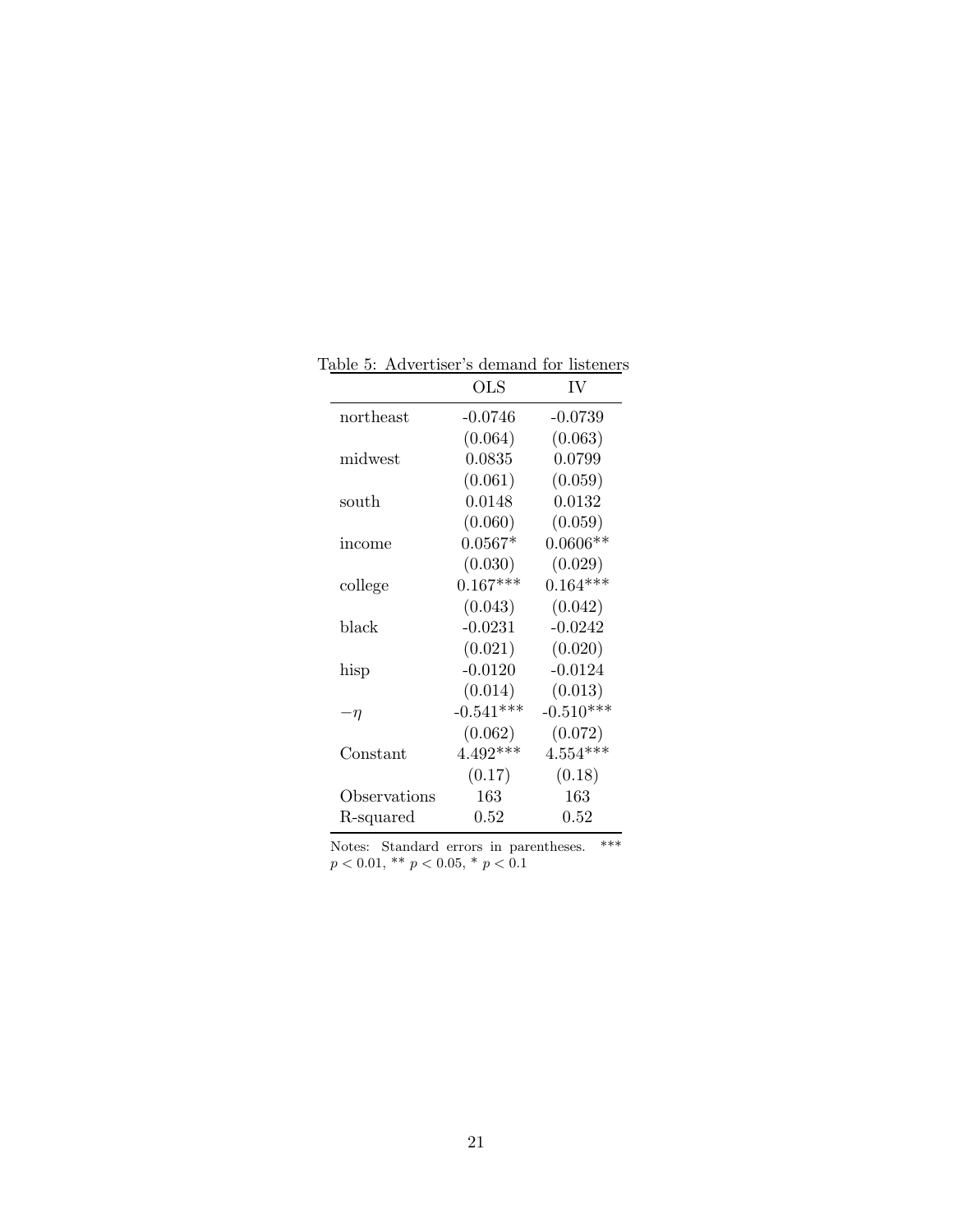Notice that this is a static, complete-information game in which firms observe everything (including the realizations of taste shocks  $\xi_{qt}$ ) before making their entry decisions. The only active decision modeled here is entry: once in the market, stations' market shares are determined by the listening equation, while the ad price charged to advertisers is determined from the inverse demand curve (10). The solution concept employed is complete information Nash equilibrium. Importantly, this is a "once-and-for-all" model in which stations make the correct decision of being in or out of the market (and, when in the market, in which format-quality to operate). The entry decisions determine market t's structure,  $N_t$ . This could potentially be a 20-vector (ten formats times two quality levels), but since we only allow quality differentiation in two formats, this is a 12-vector instead.<sup>16</sup>

A key feature of many entry models is that uniqueness of equilibrium is not guaranteed. Intuitively, the market may have one equilibrium in which two stations operate in format A and a single station operates in format B, and another equilibrium in which these numbers are reversed. The non-uniqueness implies that fixed costs are only partially identified. We next explain how necessary equilibrium conditions provide such partially-identifying information.

For notational convenience, let  $g$  index format-quality cells (rather than format cells as before). Our goal is to compute upper and lower bounds on  $f_{qt}$ , the fixed cost of operating a station in market  $t$  and format-quality  $g$ . We do not specify an equilibrium selection mechanism. We do assume, however, that the observed market structure constitutes some equilibrium outcome of the game described above. As a consequence, the following necessary conditions must hold: (i) entrants' variable profits must not be lower than their fixed operating costs, and (ii) no additional entrant could garner variable profits in excess of the operating fixed costs.

Note that the variable profit predicted by the model for a station operating in format-quality q and market t is given by:

$$
V_{gt}(N_t, d_t, \theta^0) = \mathcal{S}_{gt}(N_t, d_t, \theta_\ell^0) \times pop_t \times \mathcal{P}_t(N_t, d_t, \theta_d^0)
$$

where  $\theta = (\theta_{\ell}, \theta_d)$  is a vector containing all parameters from the listening model (section 3.1) and from the demand for listeners model (section 3.2), and  $\theta^0$  denotes their true value. The expression  $\mathcal{S}_{gt}(N_t, d_t, \theta_\ell^0)$  is the market share function which determines the share of a station in format-quality  $g$ , market t as a function of the market structure vector  $N_t$ , and of the market level variables  $d_t$  (such as income, education and other demographics). This function is given by the nested-logit market share formula. The market's population is given by  $pop_t$ . The market's ad price, predicted from equation  $(10)$ , is denoted  $\mathcal{P}_t(\cdot)$ .

We now compute bounds on  $f_{gt}$  using necessary equilibrium conditions. Condition (i) implies the following upper bound:

$$
f_{gt} \le s_{gt} \times pop_t \times p_t \equiv \overline{f}_{gt} \tag{12}
$$

 $16$ While not reflected by this notation, recall that the market structure also includes the numbers of out-metro stations in all format-quality cells, which are taken to be fixed and exogenous.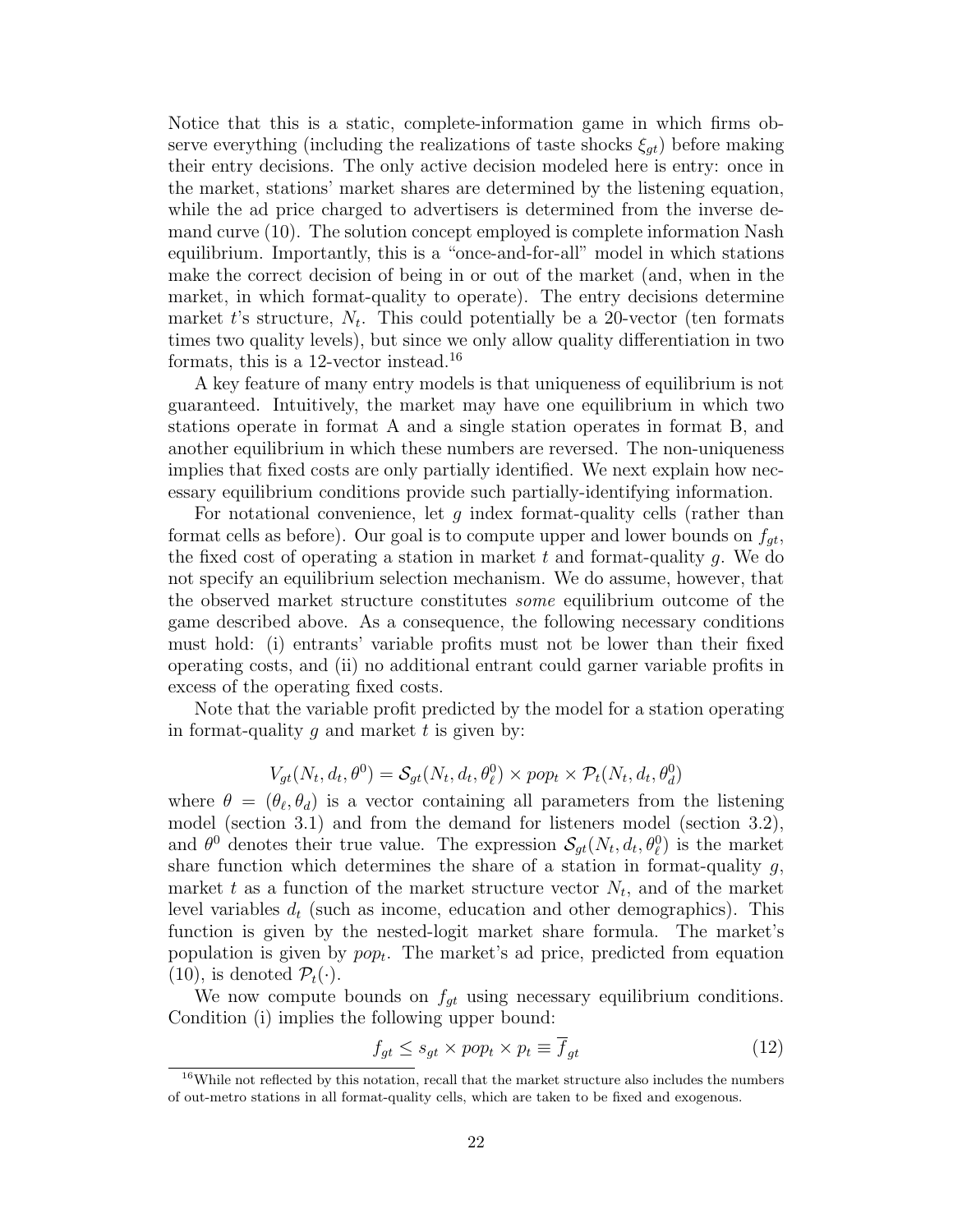where  $s_{qt}$  is the *observed share* of an in-metro station operating in formatquality g, market t, and  $p_t$  is the *observed ad price*. A lower bound can be computed from the necessary condition (ii):

$$
f_{gt} \ge S_{gt}(N_t + e^g, d_t, \theta_0) \times pop_t \times \mathcal{P}_t(N_t + e^g, d_t, \theta_0) \equiv \underline{f}_{gt} \tag{13}
$$

where  $e^g$  is a twelve-vector with zeros everywhere and the  $g^{th}$  entry equal to 1. This necessary condition implies that an additional in-metro entrant into format-quality g would not be able to recover its fixed costs of operation. Notice that computing this bound requires predictions for both the counterfactual market share enjoyed by such a potential entrant,  $S_{qt}(\cdot)$ , and for the counterfactual market ad price  $\mathcal{P}_t(\cdot)$ . The latter prediction requires computation of the counterfactual total market share of in-metro stations, and application of the inverse demand curve in  $(10).^{17}$ 

Several practical issues arise in the computation of these bounds. The first issue concerns the computation of the market's observed ad price  $p_t$  in (12). In principle, this price can be computed from data by dividing the market's observed total revenue by the observed total number of listeners to in-metro stations. In our framework, however, the predicted total listenership to inmetro stations does not match the data, a fact rationalized by measurement error. Since upper bounds are computed from observed revenues, whereas lower bounds are computed from counterfactual (predicted) revenues, this issue can create an artificial wedge between the two. To overcome this issue, we compute the "observed" ad price by dividing total revenue by the number of listeners to in-metro stations that is predicted by the model given the observed market structure, rather than by the number of listeners observed in the data. If the observed listening data are indeed subject to measurement error, this approach is appropriate, and allows for a consistent analysis.<sup>18</sup>

A second issue concerns cases where no stations are observed in the  $(q, t)$ market-format-quality cell. In such cases, one cannot compute these bounds. Clearly, there is no information that provides an upper bound on fixed costs. Moreover, we do not have an estimate of  $\delta_{gt}$ , the mean utility level associated with such stations, so computation of a lower bound is also infeasible: one can compute the systematic portion of this utility level but, without an actual observation, no estimate is available for the unobserved taste shifter  $\xi_{gt}$ . As a consequence, we set  $\underline{f}_{gt} = 0$ ,  $f_{gt} = \infty$  in this case.

Alternative strategies are possible for the "missing markets" problem: Pakes, Porter, Ho and Ishii (2015, PPHI), for example, consider an ordered choice ex-

<sup>&</sup>lt;sup>17</sup>Our approach could be challenged if, in some markets, all available frequencies are being used by stations. In such cases, only the upper bounds on the fixed cost are valid, while the lower bounds, computed from the hypothetical revenues of potential additional entrants, would not be valid. The limited frequency issue is likely to be present in the densely-populated Northeast region. Excluding the Northeast yields near-identical excessive entry rates in all format/quality cells as those reported in Section 4 below. The limited frequencies issue, therefore, does not drive our main findings.

<sup>&</sup>lt;sup>18</sup>We also note that, for simplicity, the "advertisers demand for listeners" model of Section 3.2 was estimated using the ad price computed directly from data, as described in Section 2, ignoring the measurement error issue.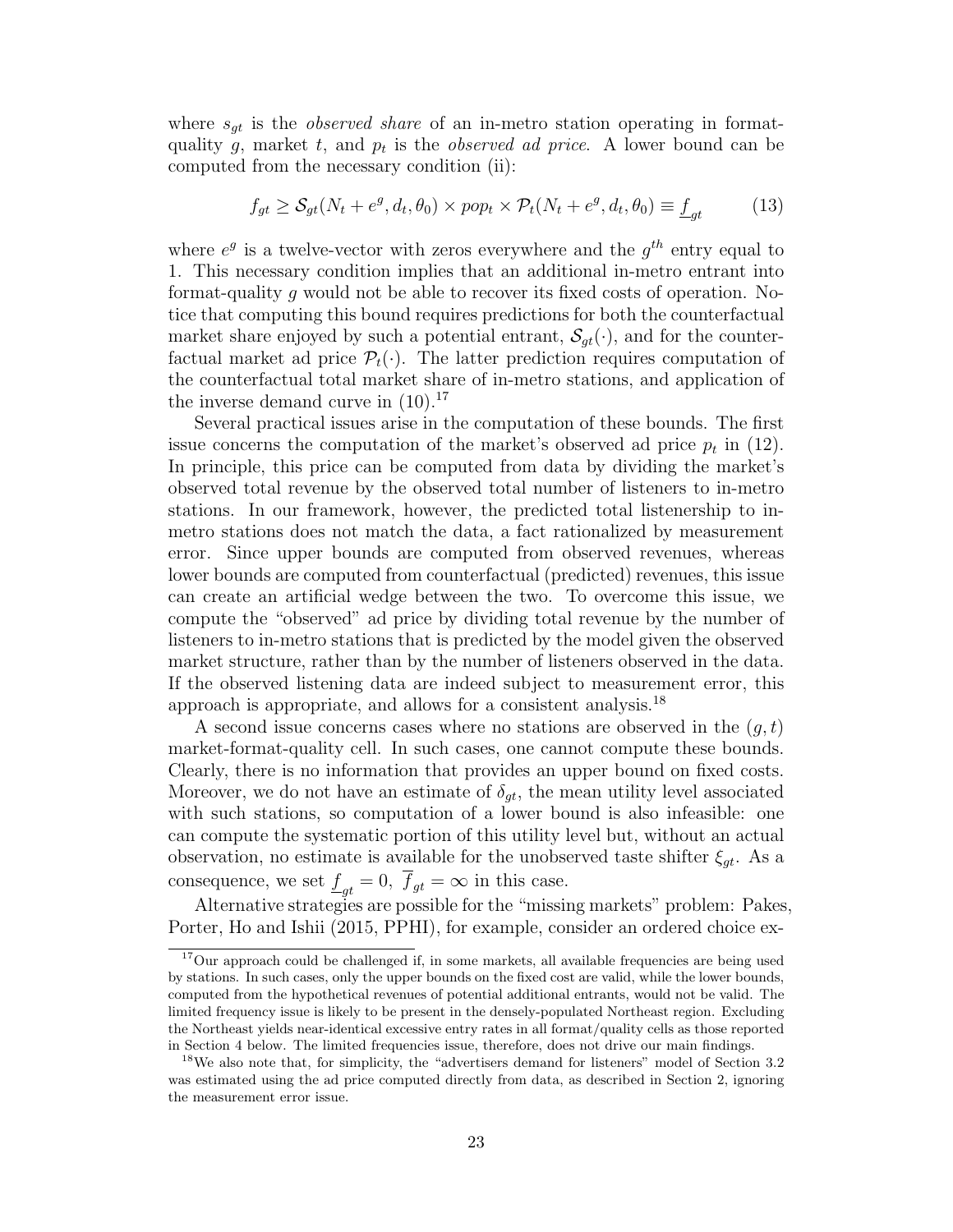ample and handle boundary outcomes (specifically, the case of no entry) via a symmetry assumption on a structural error in the fixed cost specification.<sup>19</sup> Our framework takes a different (and simplified) approach to the bounds issue: we avoid making assumptions on such structural errors altogether since we do not estimate the distribution (or features of the distribution) of fixed costs across markets, and instead base our welfare analysis on estimated bounds at the market-format-quality level. We therefore do not follow PPHI's approach here. Yet another possible approach would be to assign a value for  $\xi_{qt}$  by considering the lowest value of these fitted errors in the sample (thereby taking into account that missing markets are systematically associated with negative taste shocks). For simplicity, we do not pursue this approach.

A third and final issue concerns the fact that some stations could not be assigned a quality level within our estimation procedure, as discussed in Section 3.2.2. In such cases, we compute the bounds under each possible assignment. Specifically, in such cases we do know that all stations offer the same quality level, but we do not know what it is. For example, if quality in the Mainstream format was undetermined (while that in the News/Talk format was determined), we compute the vectors of upper and lower bounds on fixed costs for all formats twice: once assuming that the observed Mainstream stations offer low quality, and the second time, assuming that those stations offer high quality.<sup>20</sup> In market-format cells where quality is undetermined in both formats, a total of four sets of fixed cost bounds are estimated. We return to this issue in Section 4, where we explain how we take it into account when computing bounds on optimal market structures.

Descriptive evidence on the estimated fixed cost bounds. Table 6 displays means of lower and upper bounds on fixed costs across the twelve format-quality cells. These means are computed over non-empty data cells since, as explained above, we do not compute meaningful bounds for empty cells. In markets where several sets (two or four) of bounds are computed due to the partial identification issue, all these sets are included in the computed mean (each getting the same weight as any other set of fixed cost estimates). The evidence in the table is consistent with some degree of heterogeneity in fixed costs across formats. As discussed below, there are some reasons why fixed cost distributions could differ across formats, which is why we do not want to impose that they are identical. In any event, what we end up using in our welfare analysis is not format-specific distributions but the market-formatquality specific bounds.

Another way to gain some descriptive insight into the estimated fixed costs is to use the cross-section of estimated intervals  $[\underline{f}_{gt}, f_{gt}]$  across markets to obtain upper and lower bounds on the Empirical Distribution Function (EDF) of format-quality g's fixed costs across markets. Denoting the total number of

 $19$ We are grateful to a referee for pointing out this possibility.

<sup>&</sup>lt;sup>20</sup>Interestingly, since the fixed effects  $\psi$  adjust to perfectly offset the effect of shifting all stations in the relevant format from one quality level to another, the market shares and revenues of stations in other formats are actually not affected. Only fixed costs in the particular format in which quality was unassigned, therefore, can be affected by the quality assignment.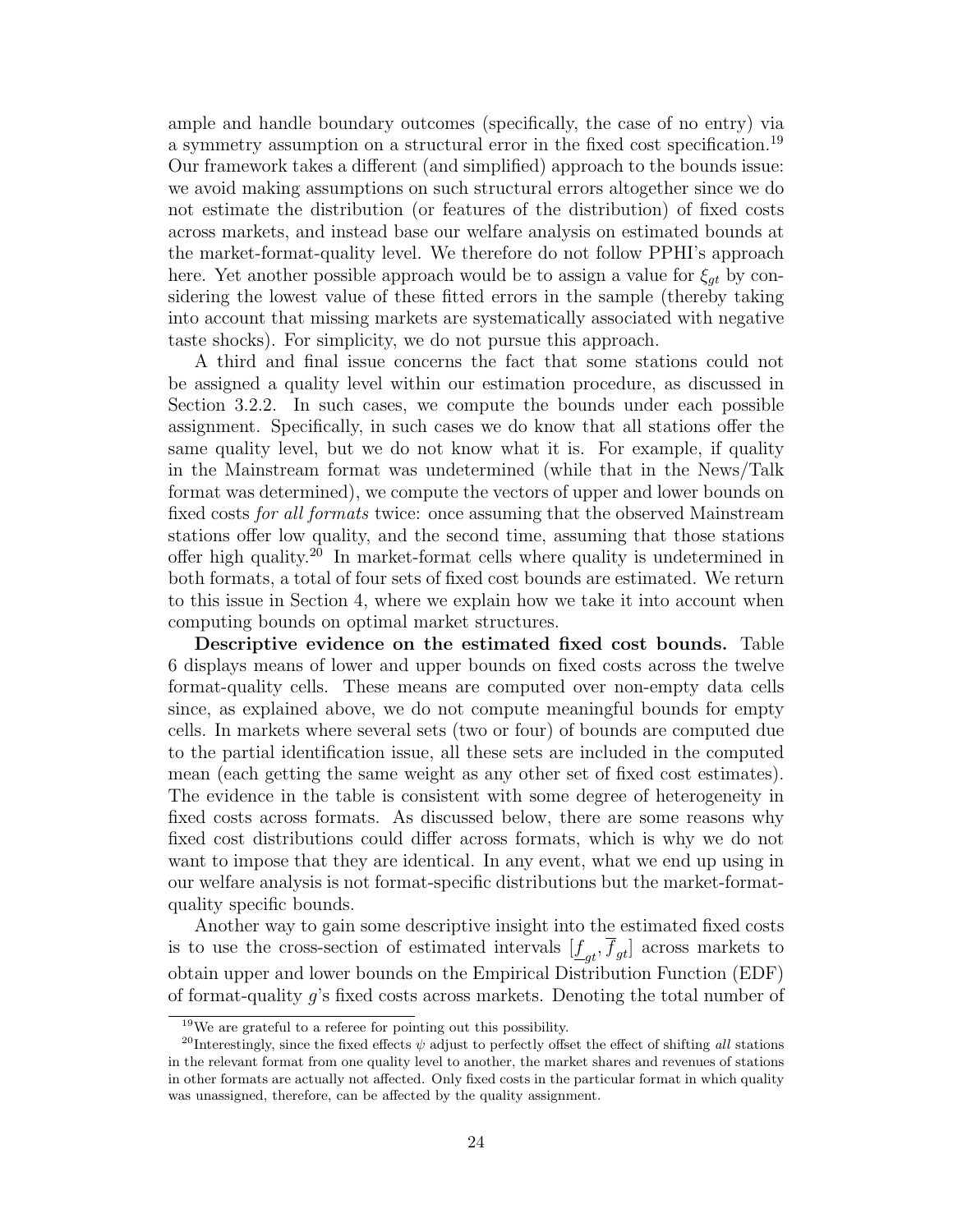| Format                  | Mean lower bound | Mean upper bound |
|-------------------------|------------------|------------------|
| Mainstream low quality  | 1.57             | 1.82             |
| Mainstream high quality | 3.39             | 4.22             |
| CHR.                    | 2.82             | 4.07             |
| Country                 | 2.33             | 3.06             |
| Rock                    | 2.46             | 3.02             |
| Oldies                  | 2.16             | 3.19             |
| Religious               | 0.69             | 0.87             |
| Urban                   | 3.43             | 4.21             |
| Spanish                 | 1.73             | 1.96             |
| News/Talk low quality   | 1.05             | 1.16             |
| News/Talk high quality  | 3.48             | 4.36             |
| Other                   | 1.77             | 2.15             |

Table 6: Format-specific mean bounds on fixed costs (in \$ million)

Notes: the left column provides the mean (across the 163 formats) lower bound on fixed costs in each format, while the right column provides the mean upper bounds (see text).

markets by  $N_m = 163$ , we have, for each constant  $c > 0$ :

$$
\frac{1}{N_m} \sum_{t=1}^{N_m} I\{\overline{f}_{gt} \le c\} \le \frac{1}{N_m} \sum_{t=1}^{N_m} I\{f_{gt} \le c\} \le \frac{1}{N_m} \sum_{t=1}^{N_m} I\{\underline{f}_{gt} \le c\}
$$
(14)

That is, the EDF of the lower (upper) bounds on fixed costs in format  $q$  is an upper (lower) bound on the EDF of these costs. If one assumes, in addition, that  $f_{qt}$  are independent (over markets) draws from the true CDF of fixed costs in this format, then the EDFs of the bounds in (14) converge to lower and upper bounds on this true CDF as  $N_m \to \infty$ . Importantly, however, we will not rely on such an IID assumption, and will not use the bounds from (14) in our analysis. We shall merely present graphs of the estimated EDFs for illustrative purposes. What we do employ in our welfare analysis are the intervals  $[\underline{f}_{gt}, f_{gt}]$  for each market-format-quality cell.

Figure 1 shows bounds on the EDFs of fixed costs in the Mainstream and News/Talk formats, for high-quality stations and for low-quality stations separately. The costs of operating a high-quality station appear to be higher, in a distributional sense. This is not surprising: given that our estimate of  $\gamma^q$ is positive, high-quality stations are predicted to enjoy higher mean utilities, and so higher revenues, than low quality stations. This implies that both the lower bound and the upper bound on fixed costs should be higher for highquality stations. The somewhat-wide bounds on the EDFs are a consequence of the fact that bounds are non-informative in empty market-format-quality cells. The bounds *on fixed costs* in the non-empty cells are tight, and those are the ones used in the welfare analysis below.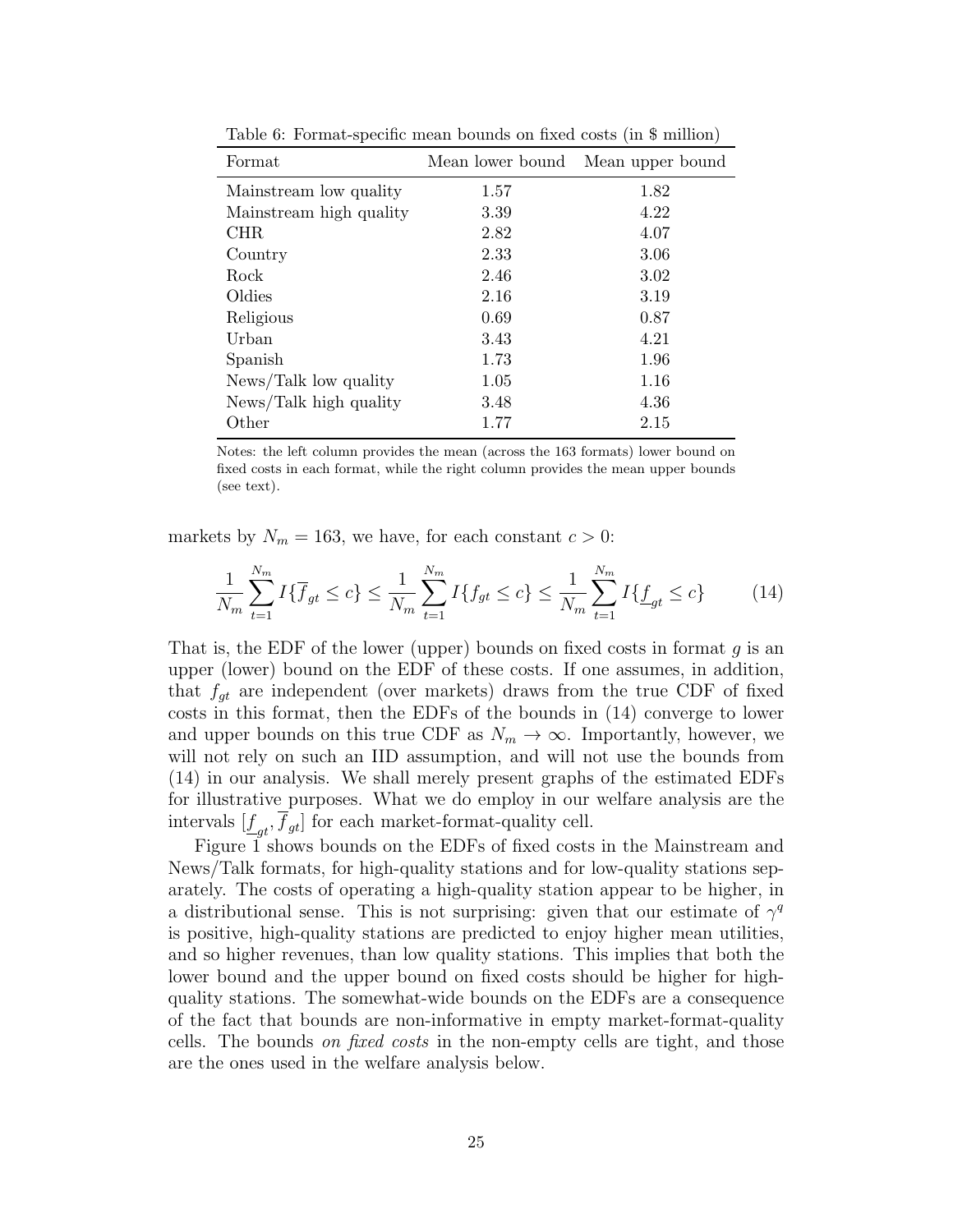

Figure 1: Estimated bounds on the CDF of fixed costs in Mainstream and News/Talk

Discussion: sources of fixed costs. Our model allows for different distributions of fixed costs for different formats. It is worth discussing what might drive such heterogeneity. Our approach assumes away marginal costs, as the non-rival nature of radio signals makes it seem inappropriate to model the cost of serving a marginal listener. All the costs of operating a radio station, therefore, are considered here to be fixed. These include the cost of equipment, employee salary, licensing fees and royalties paid for content.

While equipment costs need not, a-priori, diverge across formats, the cost of the content provided can vary substantially. A station that operates in a niche segment such as Jazz may need to physically possess thousands of records or music CDs, while a "big hits" station need not incur such costs.<sup>21</sup> Another example is that some formats (most notably, News/Talk) may hire radio "personalities" while other formats would spend mostly on music content. In light of the above, we allow the distributions of fixed costs to diverge across formats, leaving it to the data to inform us about such potential divergence.

# 4 Socially-optimal market structures

In this section, we use the estimated model to investigate what market structures would have been optimally chosen by a social planner who maximizes the joint surplus available to radio stations and advertisers, less the fixed costs of station operation. Similarly as in BW99 we cannot take into account listeners'

 $^{21}$ See, for example http://www.ehow.com/how\_2316008\_calculate-startup-costs-radiostation.html.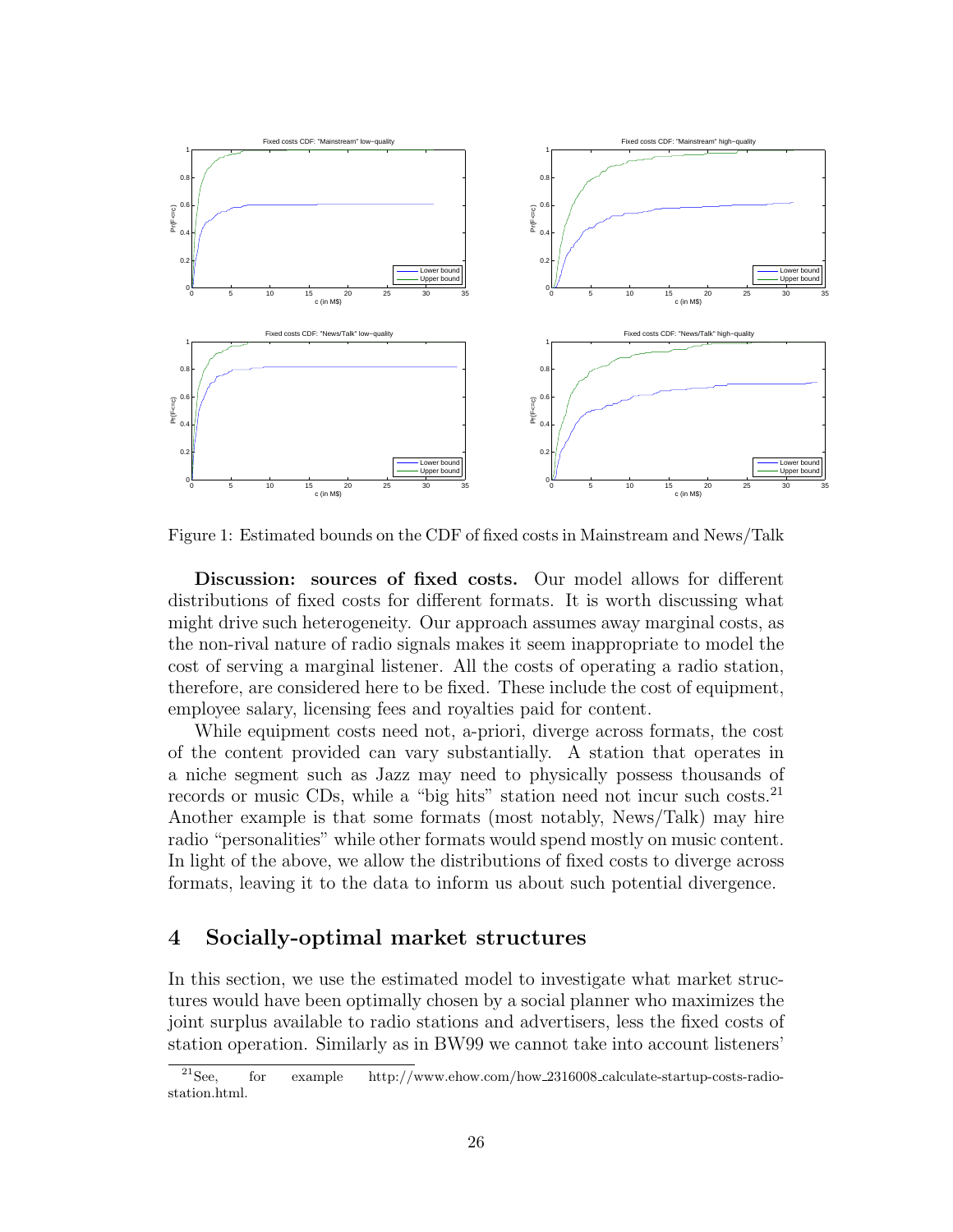surplus, since listeners do not pay for tuning in to a radio broadcast. As a consequence, it is not possible to evaluate their willingness to pay for radio broadcasting, or their surplus. It is, however, possible to gain some insight on this issue. In Section 6, we provide some suggestive evidence that the losses to listeners are not likely to outweigh the gains to market participants from station elimination, indicating that at least some station elimination is socially beneficial.

A market structure is a vector  $N$ , describing the numbers of in-metro stations in each of the format/quality cells. Let  $G$  denote the dimension of this vector. In our case, it is equal to twelve, as explained above. Conditional on the market structure, total welfare is given by:

$$
W(N) = pop \int_0^{S_1(N)} p(x)dx - \sum_{g=1}^G N_g \times f_g
$$
 (15)

where pop is market population,  $S_1(N)$  is the total listening share to in-metro stations,  $N_g$  is the  $g^{th}$  component of N, and  $f_g$  is the fixed cost associated with operating an in-metro station in format-quality  $g$  in the given market.<sup>22</sup> Advertisers' inverse demand function is given by  $p(\cdot)$ .

The welfare measure in (15) merits discussion. Notice that its first term integrates under the advertiser's demand curve and captures the sum of stations' variable profits and advertisers' surplus. The second term subtracts the total fixed costs. Conceptually, this expression reflects the static nature of our model. In the static equilibrium, stations that operate in the market should be profitable, while additional stations should not. The empirical adaptation interprets a station's fixed cost as the cost of operating the station in a single year (rather than as a dynamic "entry cost.") For the station to be profitable, this cost must not exceed its annual revenue. Stations play this game every year (including our sample year: 2001), in a static fashion: that is, each year, they decide whether to operate in the market based on profitability considerations for that year, abstracting from dynamic considerations (e.g., this modeling approach abstracts from a possible effect of participation in the market in the current year on next year's costs or revenues). The corresponding static welfare expression sums over the annual benefits to stations and advertisers, and subtracts the annual fixed costs, and is consistent with the relevant theory of static entry games (e.g., see Mankiw and Whinston 1986).

Had fixed costs been point-identified, searching for an optimal market structure would have involved solving a G-dimensional discrete (in the sense that numbers of stations must be integers) problem in each market. The problem is further complicated, however, by the fact that we do not have a point estimate of the fixed costs  $f_{gt}$  for stations in market t, format-quality g, but rather an estimated interval  $[\underline{f}_{gt}, f_{gt}]$ . As a consequence of the partial identification of fixed costs, the optimal market structure is also partially-identified.

<sup>&</sup>lt;sup>22</sup>Once again, it is understood that market shares also depend on the presence of out-metro stations.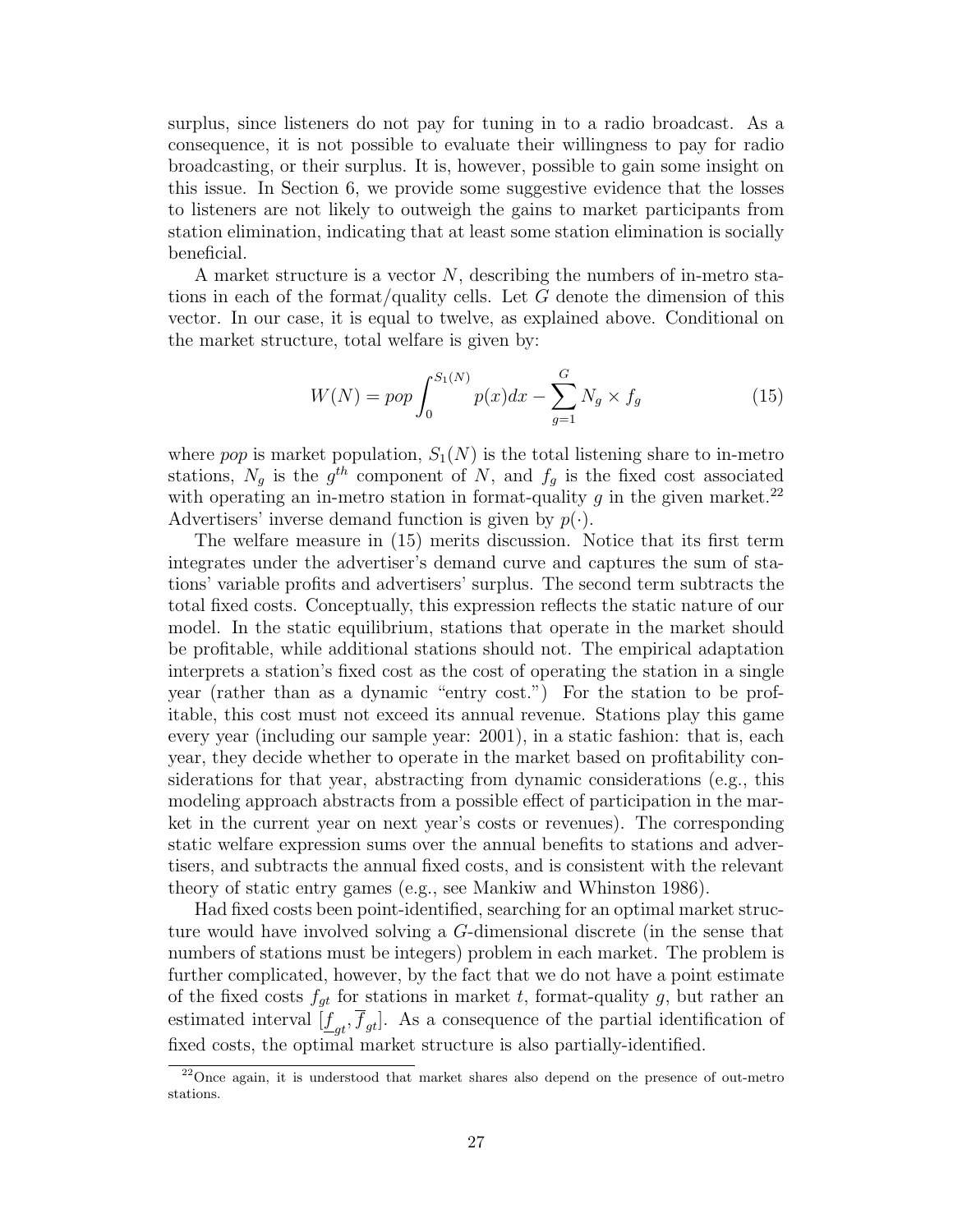To address this issue, we develop an algorithm to compute, in each market, a set of market structure vectors that are not ruled out as socially-optimal. That is, we compute a set of vectors that, given the set estimates of fixed costs and the point-estimated parameters of the listening model and the advertising demand model, cannot be unambiguously ruled out as maximizers of the welfare function in  $(15).^{23}$ 

A simple intuition for our approach is the following: a candidate market structure vector  $N$  can be unambiguously ruled out as socially optimal if, for example, adding a station to some given format-quality cell  $g$  contributes to the surplus term  $pop \int_0^{S_1(N)} p(x) dx$  an amount that exceeds the upper bound  $f<sub>g</sub>$ . The market structure can also be ruled out as optimal if removing a station from some format-quality cell  $g$  reduces the surplus term by an amount that falls short of the lower bound  $\underline{f}_g$ . The algorithm enumerates candidate vectors and considers such deviations from them, resulting in a final set of vectors that were not ruled out. This set must include the true optimal market structure. Taking maximum and minimum values for the numbers of stations in each format-quality cell over this "surviving" set delivers bounds on the optimal market structure, in each market, as the final output of this exercise. In principle, one could possibly obtain tighter bounds on the optimal market structure by considering more complicated "deviations" from each vector (e.g., considering whether welfare could be improved by adding two stations to some format and removing three stations from another). The results reported below, however, demonstrate that the bounds are informative enough to provide a clear picture regarding the rates of excessive entry in almost all format-quality cells.

The algorithm employs a strategy for reducing the space of candidate vectors that need to be evaluated as optimal (clearly such a strategy is needed for otherwise the space of such vectors would be unbounded). We leave the full description of this algorithm, along with additional technical and computational details, to Appendix B.<sup>24</sup>

A couple of additional aspects of our approach are worth noting. First, if a given market-format-quality cell has no observed stations in the observed sample, we fix the number of stations in that market-format to zero when computing the optimal market structure. Thus, we do not capture underprovision situations where the market outcome leads to zero stations in the cell, whereas the social planner would have chosen a positive number of such stations. We can, however, capture under-provision situations where, say, one station is observed, and the social planner would prefer to have two.

Yet another issue that must be tackled is that quality was not determined in some format-quality cells, as discussed in subsection 3.1.2 above. In those

 $23$ This is an analogue of the computation of a set of "potential equilibria" given a partiallyidentified model in Eizenberg (2014).

 $24$ One could potentially construct a confidence set for the surviving vector set and its implied bounds on the excessive entry rates via an expensive bootstrap exercise, taking into account the estimation error in the model's parameters. Since these parameters are estimated with very high precision, such confidence sets are likely to be tight.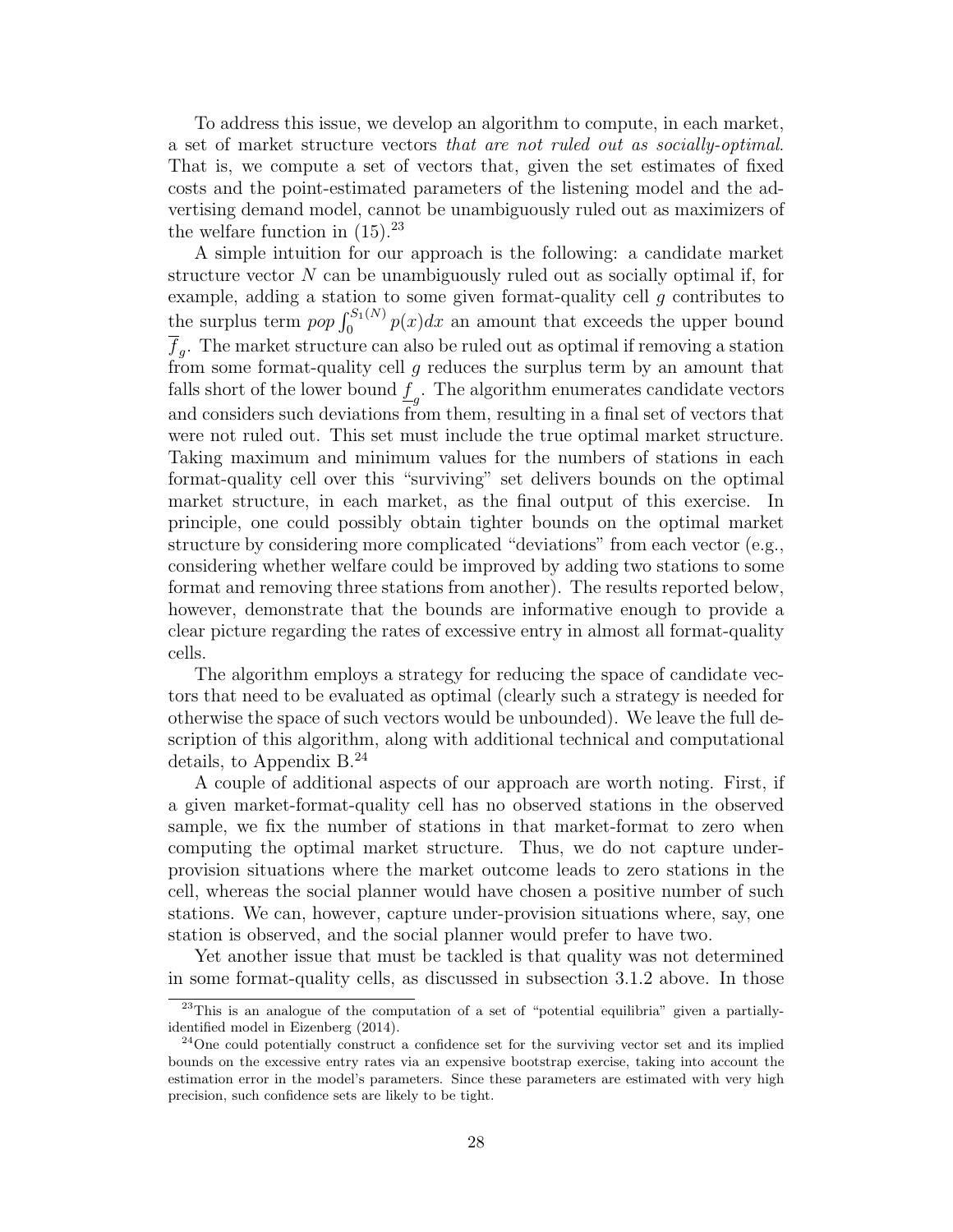cases, all we know is that all stations in the market-format pair offer identical quality; but we do not know which quality level it is. The assignment of this quality affects the analysis of optimal market structures (e.g., it affects the estimated bounds on fixed costs). We address this issue using the following strategy: in markets where quality was undetermined (in Mainstream, News/Talk, or both) we proceed by estimating fixed costs bounds and computing bounds on the optimal market structure under each possible quality assignment. For example, in a market where quality was unassigned in the Mainstream format, we perform this analysis twice: once assuming that all Mainstream stations offer low quality, and once assuming they all offer high quality. We then compute upper (respectively, lower) bounds on the optimal number of stations in each component by taking the element-by-element maximum (minimum) over the two sets of market structures that cannot be ruled out as optimal. We address similarly markets where quality was undetermined in the News/Talk format (again considering two possible scenarios and computing two sets of vectors that cannot be ruled out as optimal), and markets where quality was undetermined in both Mainstream and News/Talk (leading to four possible scenarios and to the computation of four sets of market-structure vectors).

Results from this analysis are discussed next. Table 7 displays findings for the eight formats in which we did not allow quality differentiation, while Table 8 considers the two formats in which such differentiation was allowed.<sup>25</sup> Beginning with Table 7, the most-left column reports the mean (over the 163 markets) observed number of stations in each of the eight formats in which quality differentiation was not allowed. The second and third columns report the mean (again over the 163 markets) lower and upper bounds on the optimal number of stations in each of these formats. For example, the mean upper bound on the optimal number of stations in the Country music format is 1.086. Finally, the two most-right columns report upper and lower bounds on the excessive entry rate. To explain how the latter are computed, consider the Country format. The upper bound on the excessive entry rate is computed by  $(2.104-0.969)/2.104=54\%$ , whereas the lower bound is given by  $(2.104-1.086)/2.104=48\%.$ 

Examining the eight formats, the excessive entry rate is generally bounded between 50% and 60%. The CHR and Oldies formats display lower rates of excessive entry, closer to 20%, but this is hardly surprising as these are small formats, where the observed number of stations is typically at most one, leaving very limited scope for excessive entry at the outset.

Table 8 provides similar information for the Mainstream and News/Talk formats. One important difference is that, in these formats, even the observed number of stations is sometimes partially identified (recalling that, for example, in some markets, all we know is that all Mainstream stations offer the same quality level, but that level is not identified). Mean upper and lower

 $25$ To be clear, while the description of these results is separated into two tables, both tables refer to the same analysis in which the bounds on the entire optimal market structure, referring to optimal numbers of stations in each format-quality combination, were computed.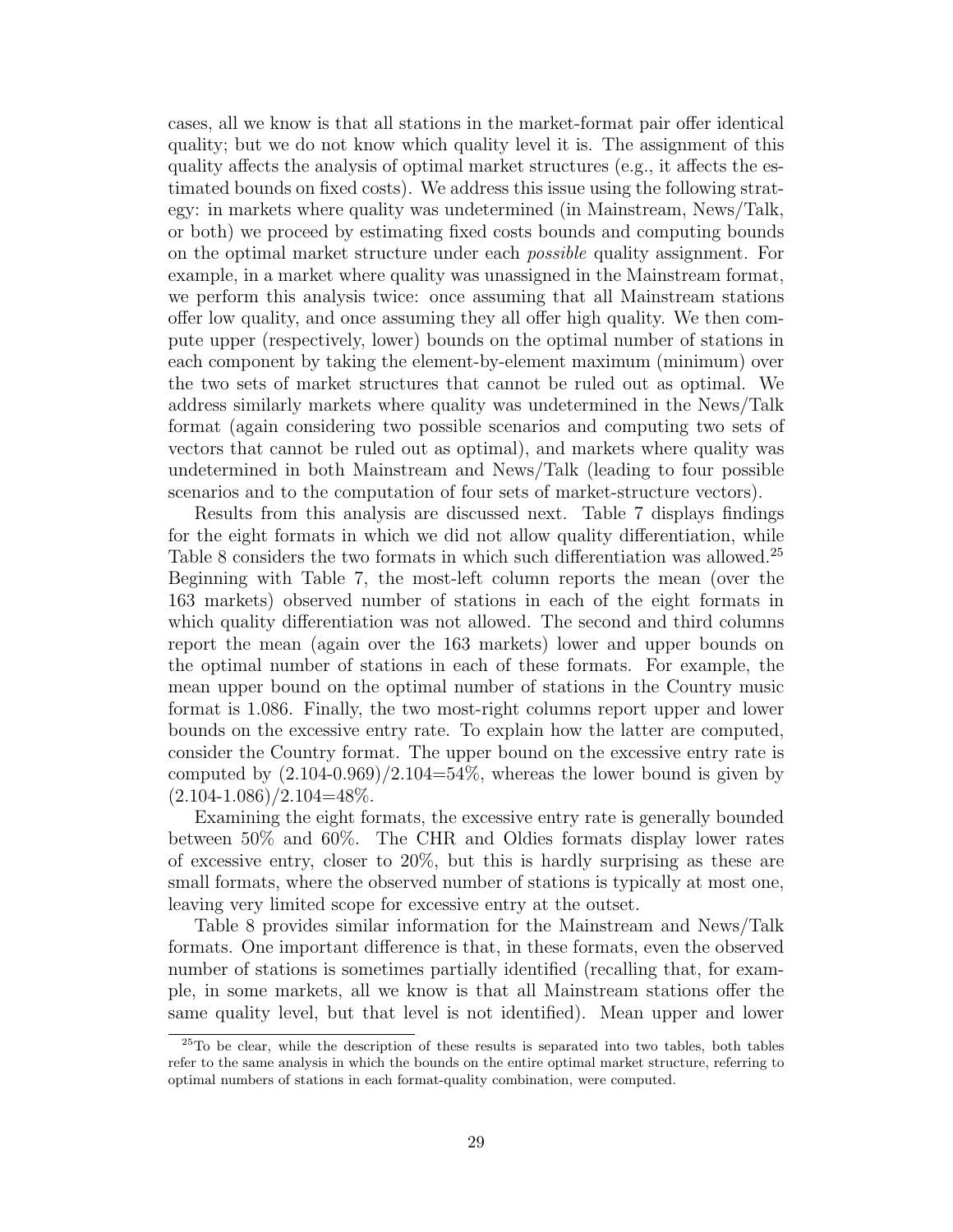|           |                           |                             | Optimal market structures   |                | Excessive entry rates |
|-----------|---------------------------|-----------------------------|-----------------------------|----------------|-----------------------|
|           | Mean observed<br>stations | Mean optimal<br>lower bound | Mean optimal<br>upper bound | Lower<br>bound | Upper<br>bound        |
| CHR.      | 1.061                     | 0.847                       | 0.853                       | 20%            | 20\%                  |
| Country   | 2.104                     | 0.969                       | 1.086                       | 48\%           | $54\%$                |
| Rock      | 2.331                     | 0.982                       | 1.147                       | 51%            | 58%                   |
| Oldies    | 1.025                     | 0.847                       | 0.859                       | 16\%           | 17%                   |
| Religious | 1.663                     | 0.730                       | 0.810                       | 51\%           | 56\%                  |
| Urban     | 1.497                     | 0.638                       | 0.767                       | 49\%           | 57%                   |
| Spanish   | 1.344                     | 0.479                       | 0.571                       | 58\%           | 64\%                  |
| Other     | 2.123                     | 0.939                       | 1.049                       | 51\%           | 56%                   |

Table 7: Bounds on excessive entry rates: formats without quality differentiation

Notes: the most-left column reports the mean (over the 163 markets) observed number of stations in each of the eight formats in which quality differentiation was not allowed. The second and third columns report the mean (again over the 163 markets lower) and upper bounds on the optimal number of stations in each of these formats. For example, the mean upper bound on the optimal number of stations in the Country format is 1.05. Finally, the two most-right columns report upper and lower bounds on the excessive entry rate. To explain how the latter are computed, consider the Country format. The upper bound on the excessive entry rate is computed by  $(2.10-0.93)/2.10=56\%$ , whereas the lower bound is given by  $(2.10-1.05)/2.10=50\%$ .

bounds on the observed numbers of stations are presented in the first two rows. The next couple of rows provide mean upper and lower bounds on the optimal numbers of stations in the relevant format/quality cell. For example, the mean (across the 163 markets) lower and upper bounds on the numbers of high quality Mainstream stations are 0.11 and 1.02, respectively.

The bounds on both the observed and the optimal numbers of stations in these formats are wider relative to those obtained for the formats in which quality differentiation was not allowed. This stems entirely from the partial identification of quality issue. Just the same, we conclude using similar calculations as described for the other eight formats (see the description of Table 7a above) that excessive entry obtains for high quality stations in both the Mainstream and the News/Talk formats. In the Mainstream format, the excessive entry rate is bounded between 25% and 95%, while in the News/Talk format, it is bounded between 19% and 98%. No clear conclusions regarding excessive entry of low-quality stations in these formats are available, however, as the bounds on the excessive entry rate contain the value zero.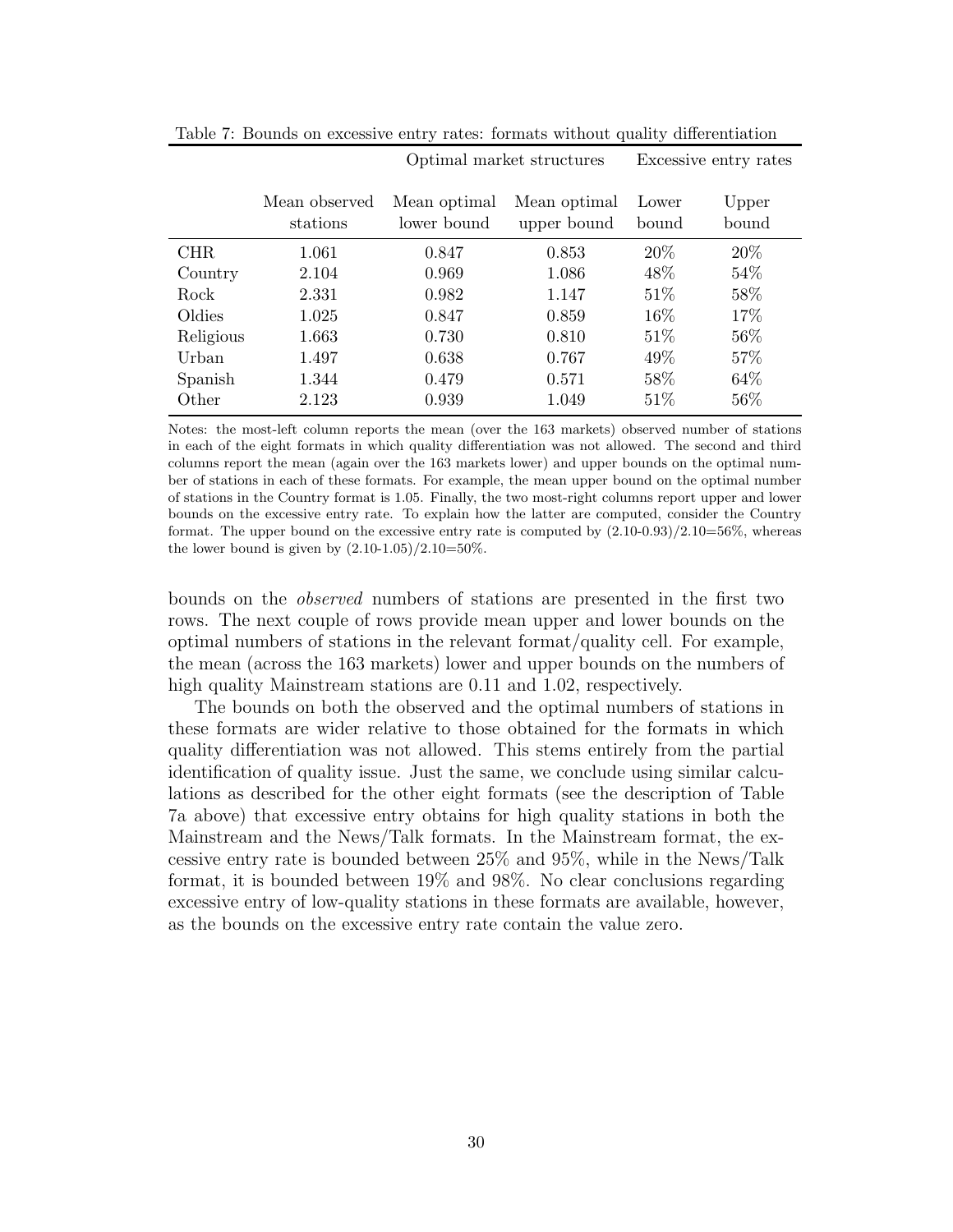|                                                                                                                                                                                        | Low quality                                    |                                                 | High quality                                |                                            |
|----------------------------------------------------------------------------------------------------------------------------------------------------------------------------------------|------------------------------------------------|-------------------------------------------------|---------------------------------------------|--------------------------------------------|
|                                                                                                                                                                                        | Mainstream                                     |                                                 | News/Talk Mainstream                        | News/Talk                                  |
| Mean lower bound, observed<br>Mean upper bound, observed<br>Mean lower bound, optimal<br>Mean upper bound, optimal<br>Excessive entry rate, l. bound<br>Excessive entry rate, u. bound | 1.18<br>1.95<br>0.10<br>2.42<br>$-105%$<br>95% | 1.83<br>2.02<br>0.15<br>2.32<br>$-27\%$<br>93\% | 1.40<br>2.17<br>0.11<br>1.06<br>25\%<br>95% | 1.06<br>1.25<br>0.03<br>0.85<br>19%<br>98% |

Table 8: Bounds on excessive entry rates: formats with quality differentiation

Notes: the first and second rows provide lower and upper bounds on the mean (over the 163 markets) observed number of stations in the relevant format and quality level. The reason why bounds are obtained on observed numbers of stations is the partial identification of quality levels in some cases. For example, the mean lower bound on the number of low-quality Mainstream stations is 1.18, and the mean upper bound is 1.95. The third and fourth rows provide mean lower and upper bounds on the optimal numbers of such stations. Finally, bounds on excessive entry rates are computed similarly as described in the notes to Table 7 (see also the text).

To summarize, Tables 7 and 8 imply substantial excessive entry across the board, the one exception being low-quality Mainstream and News/Talk stations where one cannot rule out that the numbers of stations in the free entry equilibrium coincide with the optimal numbers. It is worth noting that we also performed a simplified analysis in which, rather than using the bounds  $\underline{f}_{gt}$ ,  $f_{gt}$ as explained above, we used the middle of the estimated interval  $[\underline{f}_{gt}, f_{gt}]$ . This results in a point-identified optimal market structure (except for cases where quality is only partially identified, where the optimal market structure is still partially identified). This analysis yielded very similar results, implying excessive entry rates of 50%-60% in most formats (including the case of low-quality Mainstream and News/Talk stations, for which our baseline analysis could not unambiguously determine that excessive entry prevails). In discussing simpler models below (Section 5) we make use of this simplified "mid-interval" strategy for computing optimal market structures.

How often is quality misallocated in equilibrium? Having computed the optimal market structure, we next wish to pay particular attention to the optimality of quality allocations in the free-entry equilibrium. We address this issue by asking the following question: beginning with the market structure observed in equilibrium, how often can welfare be improved by converting an observed low-quality station into a high-quality one? And, vice versa, how often can welfare be improved by converting an observed high-quality station into a low-quality one?

Notice that in the current analysis we allow the social planner to shift a single station's quality level, holding the format-quality choices of all other stations fixed as in the observed equilibrium. In particular, this exercise leaves the total number of operating stations unaltered. This is conceptually differ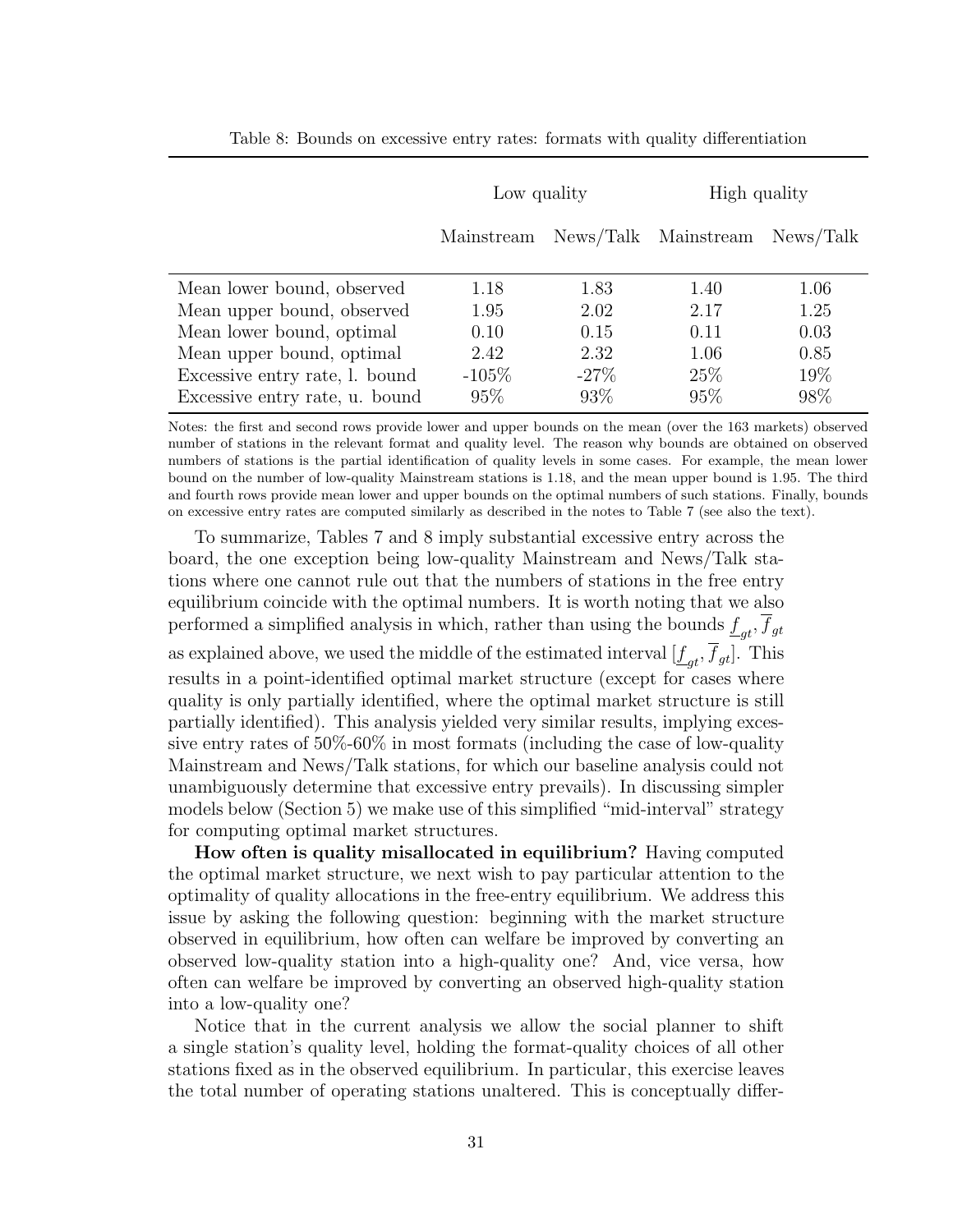ent from the analysis above, in which we allowed the social planner to change the entire market structure vector such that both the total number of stations, and their allocation across formats and qualities could be altered. That analysis focused on excessive entry rates, whereas the "local" quality analysis addresses a different aspect of the efficiency (or lack thereof) of the equilibrium outcome: namely, that products may be misallocated across vertical and horizontal dimensions conditional on their total number. By relaxing station symmetry, our framework allows us to address such possibilities.

In practice, let us consider market  $t$  and format  $g$ , where  $g$  is one of the two formats in which we allow quality differentiation. Let  $f_{qtt}$ ,  $f_{qth}$  correspond to the true fixed costs associated with operating a low quality station and a high quality station in this market-format cell, respectively. Suppose that this format has low-quality stations present in the observed equilibrium. We ask whether converting one such station into high-quality operation would increase social benefits (the sum of stations' revenue and advertisers' surplus) by more than the difference  $\overline{f}_{gth} - \underline{f}_{gt\ell}$ , where overlines and underlines correspond, as above, to upper and lower bounds, respectively. If this condition is met, underprovision of quality prevails in this case, in a local sense. Analogously, if high-quality stations are observed, we shall ask whether converting one of them to low quality would decrease social benefits by an amount smaller than the difference  $\underline{f}_{gth} - \overline{f}_{gtt}.^{26}$ 

A challenge arises in determining the welfare consequences of converting a low-quality station into a high-quality one: if no high quality stations are observed in the data, then no estimate of  $\overline{f}_{gth}$  is available. This happens since upper bounds on fixed costs are generated from the observed revenue of stations in the relevant data cell. Importantly, however, since a low-quality station was observed, an estimate for  $\psi_{qt}$ , the market-format fixed effect, is available, and so it is possible to compute the mean-utility level of a hypothetical high-quality station as  $\psi_{gt} + \gamma^h + \gamma^q$ . With this mean-utility level at hand, it is possible to compute the lower bound  $\underline{f}_{gth}$  from the hypothetical revenue of such a hypothetical entrant, conditional on the observed market structure.

Our approach in such cases is to set the value of the unknown  $\overline{f}_{gth}$  equal to  $\underline{f}_{gth} + \mu^h$ , where  $\mu^h$  is the maximum difference  $\overline{f}_{gth} - \underline{f}_{gth}$  taken over all market-t, format-g pairs in which high quality stations were observed (so that the computation of both  $f_{gth}$  and  $\underline{f}_{gth}$  is possible). Similarly, when considering the conversion of a high quality station into a low quality one in a marketformat cell where no low quality stations are observed, we use as our estimate of  $\overline{f}_{gt\ell}$  the quantity  $\underline{f}_{gt\ell} + \mu^{\ell}$  where  $\mu^{\ell}$  is the maximum difference  $\overline{f}_{gt\ell} - \underline{f}_{gt\ell}$ taken over all market-t, format-g pairs with observed low-quality stations.

We perform this analysis in the two formats in which quality differentiation was allowed: Mainstream and News/Talk. Furthermore, markets in which

 $26$ Advertisers' surplus unambiguously increases when higher quality is offered, since that generates higher listenership and lower ad prices. The effect on stations' total revenue, in contrast, is ambiguous.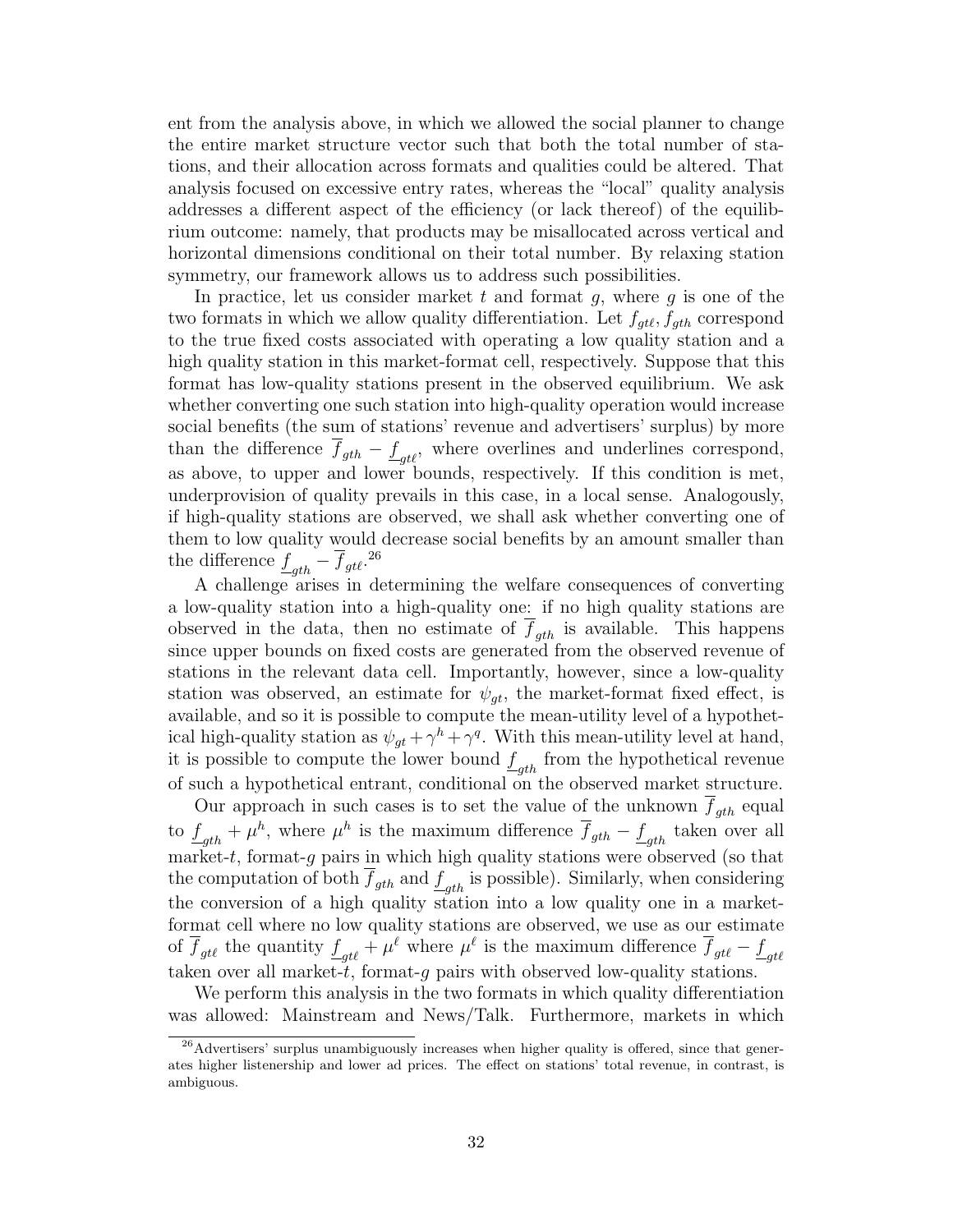quality was undetermined in either the Mainstream or News/Talk formats where excluded from this exercise. The results of this exercise are quite telling: out of 90 markets with observed high-quality Mainstream stations, in 72 cases welfare can be unambiguously improved by converting one of those stations to low quality operation. In other words, overprovision of quality in the local sense occurs at a rate of 80%. An even higher rate, 94.9%, applies to the News/Talk format (74 out of 78 markets). On the other hand, there are no cases where a market has observed low-quality stations—in either format and converting one of them to high quality would unambiguously improve welfare. Our analysis of local changes to quality offerings, therefore, reveals a highly-asymmetric pattern: over-provision of quality appears to be widespread, whereas under-provision is not encountered.

# 5 Comparison to simpler models

In this section we present simpler models that eliminate one or both of the dimensions of differentiation allowed for in our baseline model. Section 5.1 examines the implications of allowing horizontal (format) differentiation only, while Section 5.2 estimates a symmetric model  $\dot{a}$  la BW99 in which no systematic station differentiation is allowed. The goal of these comparisons is twofold: to examine the robustness of our findings, as well as to shed light on the value of extending the simpler models, whose estimation is less demanding. Some further details on these models is provided in Appendix A.

### 5.1 A model with horizontal differentiation

This simplified version of the model assumes away quality differentiation and instead focuses on systematic format differentiation. We rely once again on the nested logit specification with the same eleven nests as before. Listener  $i$ 's utility from listening to station j, which belongs to format category  $g$ , in market  $t$ , is given by:

$$
u_{i,j \in g,t} = \delta_{gt} + \nu_{igt}(\sigma) + (1 - \sigma)\epsilon_{ijt}, \text{ with } \delta_{gt} = x_{gt}\beta + \xi_{gt} \tag{16}
$$

where  $x_{gt}$  is a vector of format and market characteristics, equivalent to the vector  $d_{gt}$  from the baseline model. It includes the average income, the share of college educated, the shares of Black and Hispanic population, dummy variables for geographic regions and for format categories, and some intuitive interaction terms. The unobserved term  $\xi_{gt}$  shifts the mean taste toward format g in market t. The term  $\nu_{igt}+\epsilon_{ijt}$  is, once again the idiosyncratic deviation from the mean utility.

Absent some details discussed in Appendix A, the nested logit specification then leads to a linear estimation equation for station  $\dot{\eta}$  operating in format q in market t:

$$
ln(s_{jt}) - ln(s_{0t}) = x_{gt}\beta + \sigma ln(s_{j/g,t}) + \xi_{gt}
$$
\n(17)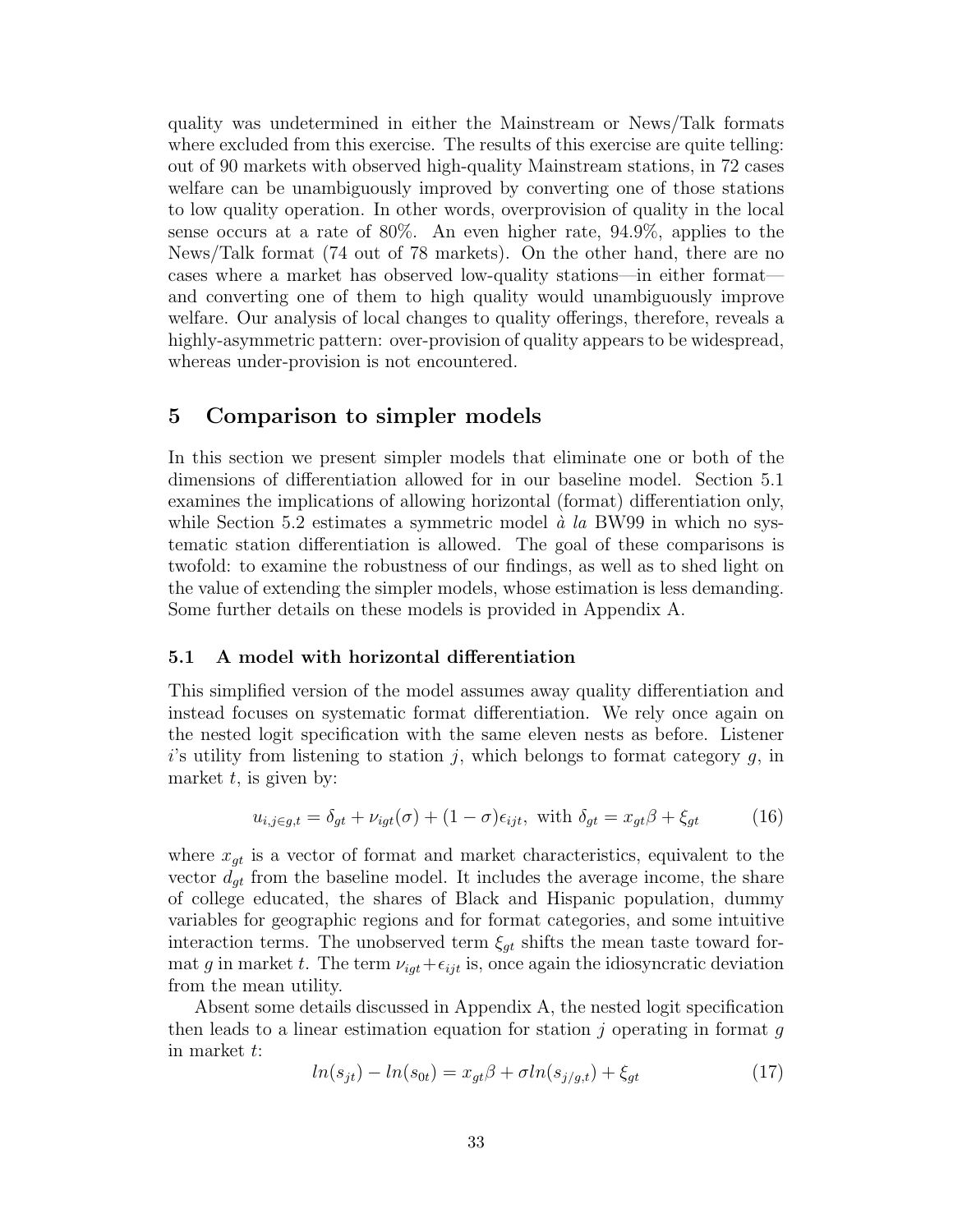where  $s_{jt}$  is the market share of station j,  $s_{j/g,t}$  is the share of this station as a fraction of the total listening share to format g in market t, and  $s_{0t}$  is the share of the outside option.

The endogeneity of  $ln(s_{i/q,t})$  requires instrumental variables. To facilitate comparability across models, we use the same three instruments as in the baseline model: population, number of out-metro stations, and number of outmetro stations in the same format. All three are assumed to be exogenous, and they are likely to affect entry, and therefore the within-format market shares. Table 9 provides 2SLS estimation results. The patterns are qualitatively similar to those observed in the baseline model. Variables that have the strongest impact on a station's listenership are the dummy variables for in-metro status and for format categories, and the interactions of the format and the demographic effects. These effects are very precisely estimated. As expected, popular formats such as Mainstream or Rock have large estimated coefficients in this specification.

| Region       | northeast | $0.122***$     | Interactions | hispXspan       | $0.352***$  |
|--------------|-----------|----------------|--------------|-----------------|-------------|
|              |           | (0.042)        |              |                 | (0.036)     |
|              | midwest   | $0.0974**$     |              | blackXurban     | $0.506***$  |
|              |           | (0.041)        |              |                 | (0.050)     |
|              | south     | $-0.0506$      |              | southXreligious | $0.809***$  |
|              |           | (0.041)        |              |                 | (0.095)     |
| Demographics | black     | $-0.0681***$   |              | southXcountry   | $0.316***$  |
|              |           | (0.014)        |              |                 | (0.072)     |
|              | hisp      | $-0.0233**$    | Substitution | $\sigma$        | $0.519***$  |
|              |           | (0.0097)       |              |                 | (0.063)     |
|              | income    | $-0.00258$     | In-metro     |                 | $0.639***$  |
|              |           | (0.017)        |              |                 | (0.082)     |
|              | college   | $-0.0630**$    | Constant     |                 | $-5.325***$ |
|              |           | (0.027)        |              |                 | (0.15)      |
| Format       | included  | (not reported) |              |                 |             |
| Observations | 1919      |                |              |                 |             |
| R-squared    | 0.72      |                |              |                 |             |

Table 9: The listening equation with horizontal differentiation only

Notes: standard errors in parentheses, \*\*\*  $p < 0.01$ , \*\*  $p < 0.05$ , \*  $p < 0.1$ .

Also expected is the strong and significant effect of the interactions between the fraction of Black population and the Urban format, the interaction between the fraction of Hispanic population and the Spanish format, and the interactions of the South region dummy with the Religious and Country formats. The fraction of the market's population with college education is negatively related to listenership. Finally, and importantly, the substitution parameter  $\sigma$ is estimated at 0.519, a similar value to that obtained in the baseline analysis.

We proceed by estimating fixed costs and computing optimal market structures in the same fashion as in the baseline analysis, where quality differenti-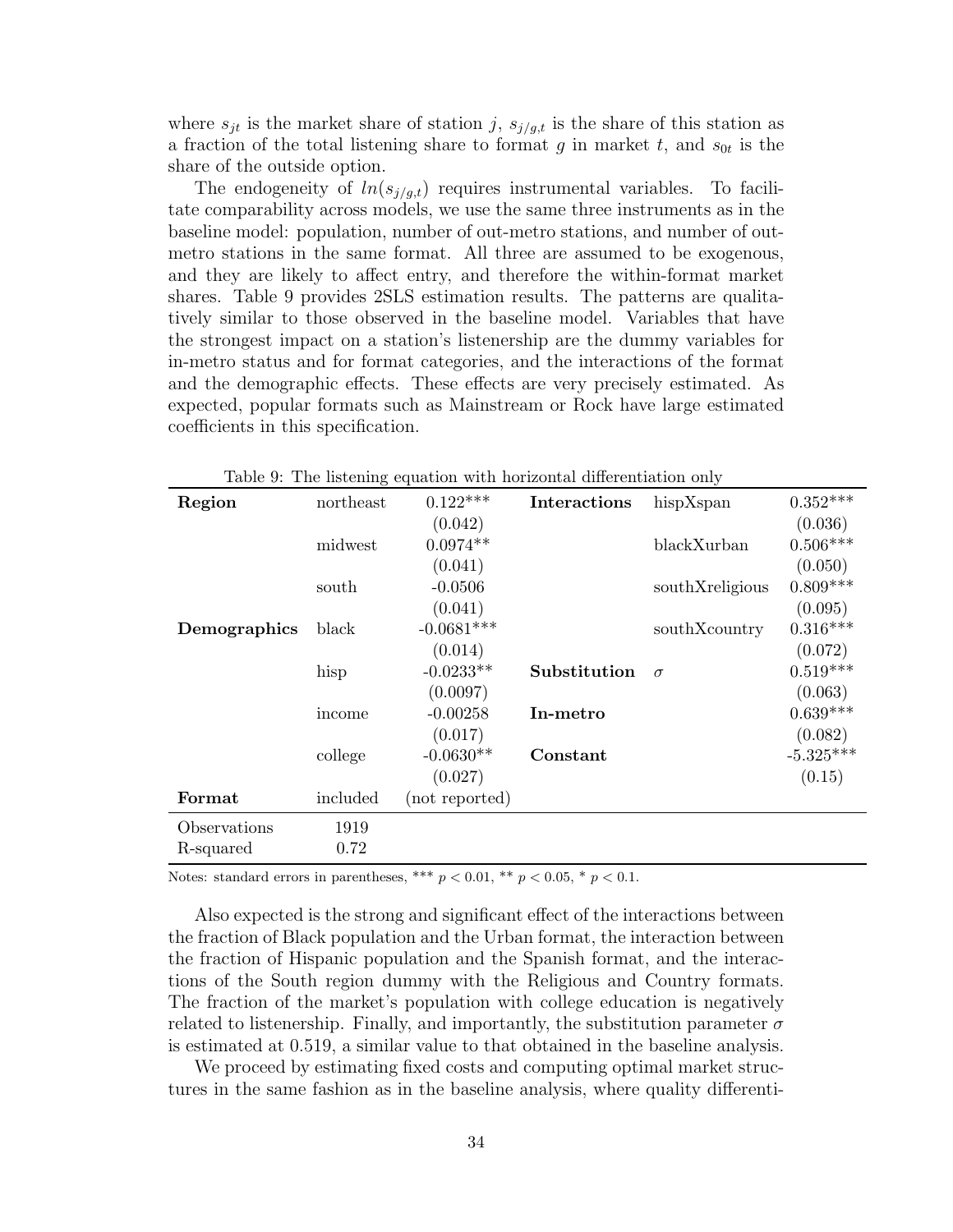ation was allowed. The analysis is simpler in the sense that the equilibrium market structure is fully observed, whereas in the baseline analysis, the number of stations in certain cells was not always uniquely determined since the quality level of stations was unobserved (and in some cases only partiallyidentified by the model). We also simplify the computation of optimal market structures by using the middle of the estimated interval for fixed costs, rather than working with the bounds directly. As discussed above, this simplification was not found to have an important effect in the baseline model, supporting its use here.

The comparison of observed vs. optimal market structures given the simplified listening model is provided in Table 10. The table averages over the numbers of stations in each format in all 163 markets. Excessive entry, on average across markets, is apparent in all ten formats. Much like in the baseline analysis of Section 4, in most formats, an average reduction of about 50%- 60% in the number of in-metro stations is optimal, and the least amount of excessive entry occurs in the CHR and Oldies formats, where the average optimal reductions are 20% and 14%, respectively. In total, the average market has 19.58 in-metro stations, whereas the optimal number of such stations is 50% lower: 9.79. The results of the simplified analysis in which only horizontal differentiation is allowed are, therefore, highly consistent with the findings from our baseline model in which unobserved vertical differentiation was also allowed for. This is apparent both in the estimated parameters of Table 9 (notably, in the similar value of the business-stealing parameter  $\sigma$ ), and in the extent of excessive entry presented in Table 10. Our findings are, therefore, robust to the exclusion of a vertical differentiation dimension in the model.

| Format         | Observed | Optimal | % Excessive entry |
|----------------|----------|---------|-------------------|
| Mainstream     | 3.35     | 1.38    | 0.59              |
| CHR.           | 1.06     | 0.85    | 0.20              |
| Country        | 2.10     | 1.05    | 0.50              |
| Rock           | 2.33     | 1.09    | 0.53              |
| Oldies         | 1.02     | 0.88    | 0.14              |
| Religious      | 1.66     | 0.81    | 0.51              |
| Urban          | 1.50     | 0.73    | 0.51              |
| Spanish        | 1.34     | 0.60    | 0.56              |
| News/Talk      | 3.08     | 1.35    | 0.56              |
| Other          | 2.12     | 1.07    | 0.50              |
| Total In-metro | 19.58    | 9.79    | 0.50              |

Table 10: Optimal and observed market structures (horizontal differentiation only)

Notes: The first column computes the mean (over the 163 markets) number of observed stations in each format, whereas the second column reports the mean optimal number of stations in each format. The third column computes the excessive entry rates similarly as in the baseline analysis. For instance, in the Mainstream format, the rate is  $(3.35-1.38)/3.35=0.59$ .

One may wonder whether this similarity stems from the fact that the base-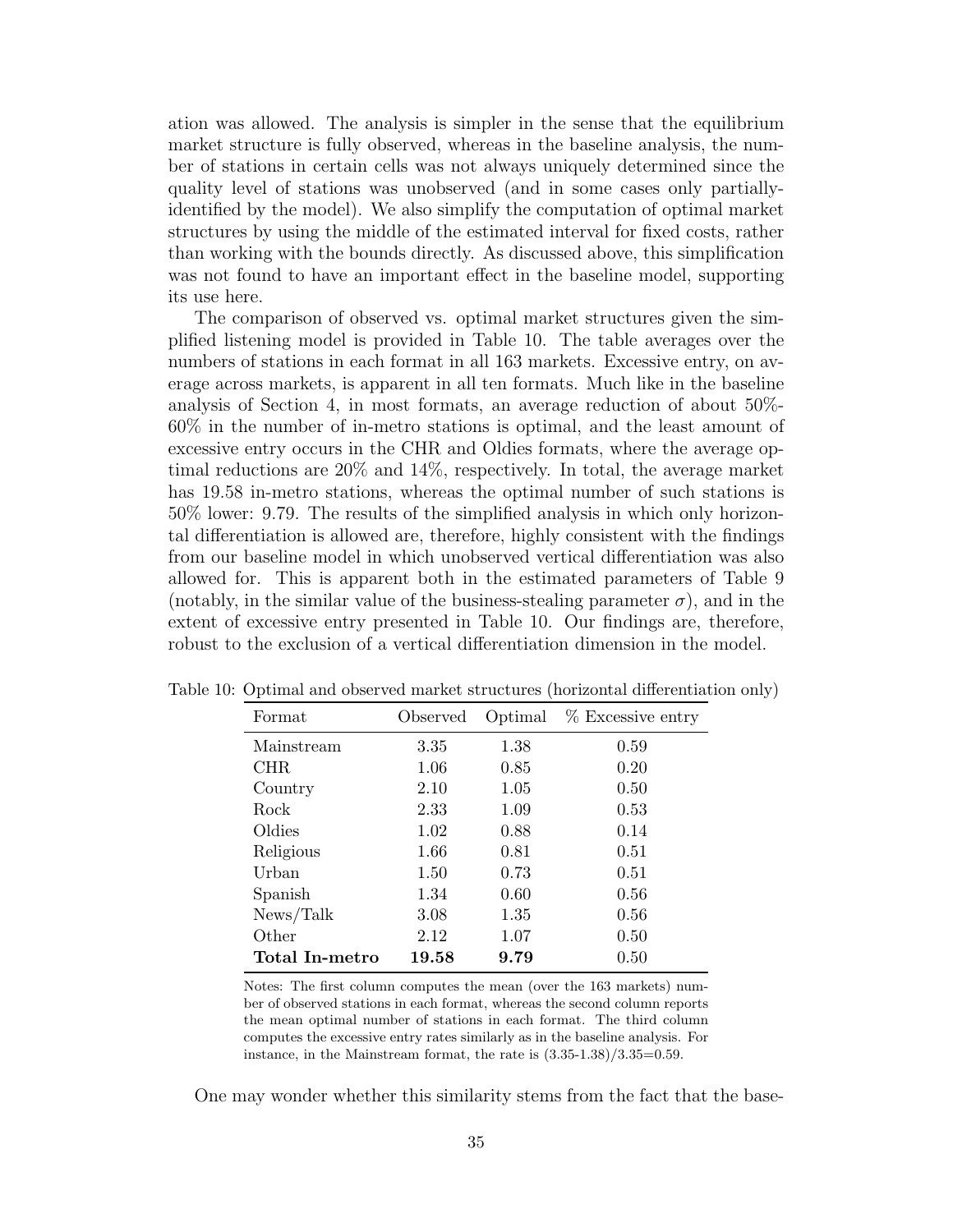line model allowed for vertical differentiation in two formats only. That does not appear to be the case: in yet another version of our model, not reported in this paper, we allowed for observed vertical differentiation measured using an index of observed station characteristics such as Antenna height, wattage and FM status. Stations were discretely classified into two quality levels such that high (low) quality stations were those with a quality index above (below) the median quality index. This model allowed for horizontal differentiation as well as for observed vertical differentiation in all formats, and yielded similar findings to the models presented above.<sup>27</sup>

#### 5.2 A symmetric model following BW99

Both our baseline model and the simplified model presented in Section 5.1, in which only horizontal differentiation was allowed, indicated excessive entry rates of 50%-60% in most formats. In contrast, BW99's symmetric model yielded a higher excessive entry rate of about 74%. A natural question to ask is whether the introduction of systematic differentiation softens the excessive entry finding. Intuitively, this may be the case if the differentiated models allow stations to be more distant substitutes thus alleviating business stealing.

Such conclusions are, however, difficult to draw. One reason is that the BW99 results were obtained using a different dataset. While the data sources are similar, that paper was estimated using 1993 data, whereas the current paper uses 2001 data. Motivated by this observation, we estimate a symmetric model following the spirit of BW99 using the current dataset. We briefly describe this symmetric model and estimation results, referring the reader to the BW99 paper for additional details.

Following BW99, we apply the nested logit model once again, with two nests: one containing all commercial stations, and one containing the outside option only. We assume symmetry among all in-metro stations in market t, implying that they are characterized by the same mean-utility level, and, hence, by the same market share. Denote this common mean-utility level by  $\delta_{1,t}$ . Similarly, we assume that all out-metro stations are also identical, characterized by an identical mean-utility level of  $\delta_{2,t}$ . Each market is represented by two observations, pertaining to the typical in-metro station, and to the typical out-metro station.<sup>28</sup> We parameterize the mean-utility to depend on market-level characteristics  $x_t$ . We estimate the nested model by OLS, as well as by 2SLS using population and the number of out-metro stations as excluded instruments (the same instruments that were used in BW99). Further details are in Appendix A.

Table 11 provides results from this estimated model. As the table shows, both OLS and 2SLS yield very similar values for  $\sigma$  of about 0.9. This value is somewhat higher than that obtained in BW99, which was about 0.8. Much

 $27$  Details are available from the authors upon request.

 $^{28}$ In about 20 markets we have no out-metro stations. For those markets we have one observation only - a "representative" in-metro station. In total, our 163 markets generate 306 observations in this model.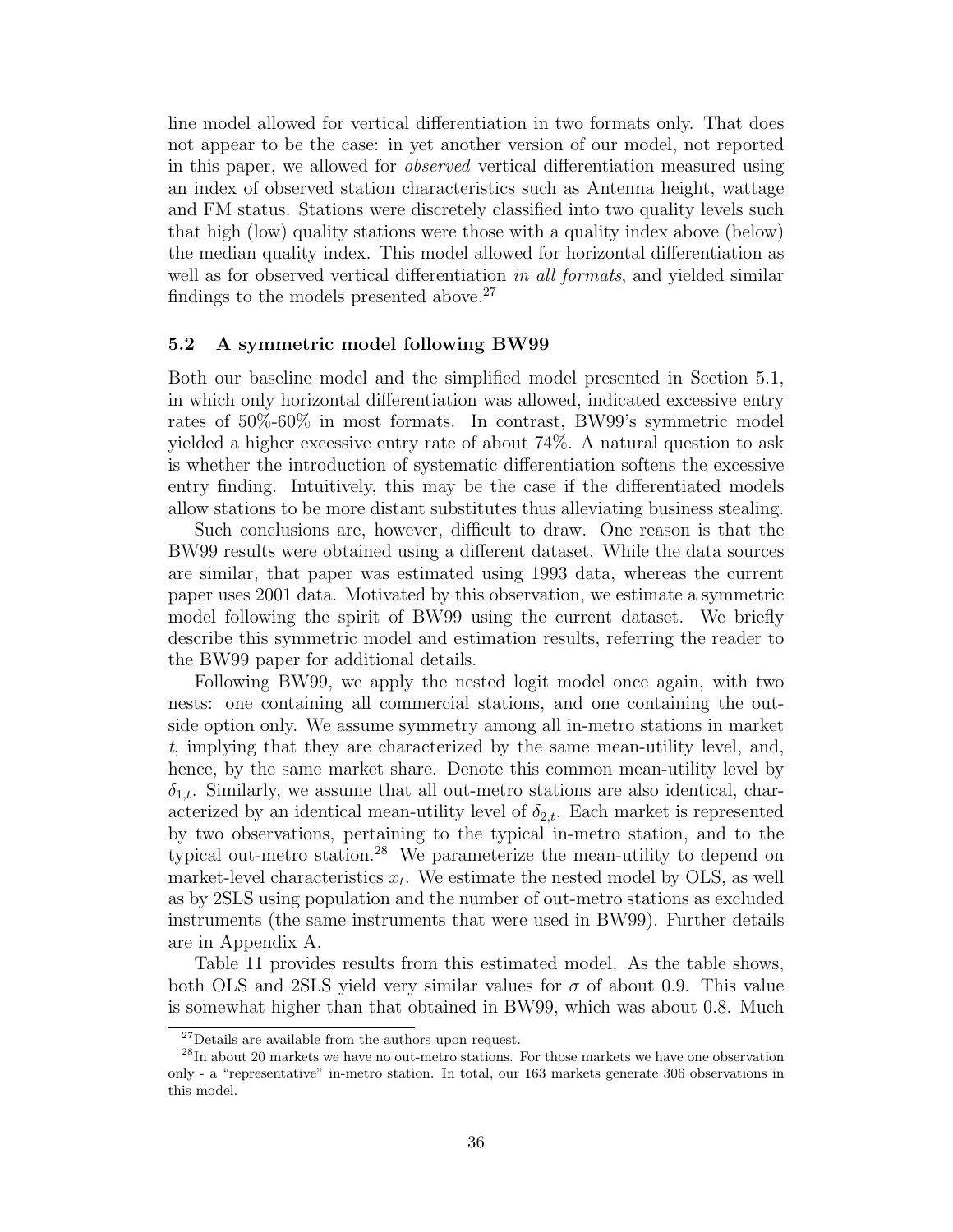like in BW99, therefore, this symmetric model is consistent with substantial business stealing. The signs of the other coefficients are also largely consistent with those reported in BW99.

| Utility coefficients | $_{\rm OLS}$ | $2{\rm SLS}$ |
|----------------------|--------------|--------------|
|                      |              |              |
| northeast            | $0.0944***$  | $0.0948***$  |
|                      | (0.0228)     | (0.0239)     |
| midwest              | $0.0446**$   | $0.0450**$   |
|                      | (0.0208)     | (0.0220)     |
| south                | $0.0492***$  | $0.0493***$  |
|                      | (0.0186)     | (0.0187)     |
| income               | 0.0102       | 0.0101       |
|                      | (0.0103)     | (0.0106)     |
| college              | $-0.0485***$ | $-0.0484***$ |
|                      | (0.0150)     | (0.0151)     |
| home                 | $0.135***$   | $0.138***$   |
|                      | (0.0241)     | (0.0447)     |
| $\sigma$             | $0.910***$   | $0.908***$   |
|                      | (0.0141)     | (0.0294)     |
| Constant             | $-2.341***$  | $-2.348***$  |
|                      | (0.0723)     | (0.131)      |
|                      |              |              |
| Observations         | 306          | 306          |
| R-squared            | 0.984        | 0.984        |

Table 11: Symmetric model: listening equation estimates

Notes: 2SLS results utilize the market population and its number of out-metro stations as instruments, see text.

We continue to follow BW99 by assuming that fixed costs are log-normal, with the per-station fixed cost in market t taking the following form:  $log(F_t)$  =  $x_t\mu + \lambda \nu_t$ , where  $\nu_t|x \sim N(0, 1)$  and is independent across markets,  $x_t$  is a vector of market characteristics, and  $\lambda$  and  $\mu$  are parameters to be estimated. This specification allows the estimation of these parameters using a Maximum Likelihood approach. This stems from the fact that the number of in-metro stations observed in the market is uniquely determined in the equilibrium of the symmetric model. This stands in contrast to the nonsymmetric models presented above, in which uniqueness of the market structure is not guaranteed, and, as a consequence, only partial identification of fixed costs is available.

Referring the reader to BW99 for additional details on the construction of the likelihood function, we report estimation results in Table 12. The main qualitative difference from the BW99 results is that we get insignificant regional effects, but other than that, the pattern of the coefficients is the same (in particular, we obtain positive effects for college, income and population).

Finally, we simulate the optimal market structure (i.e., the optimal number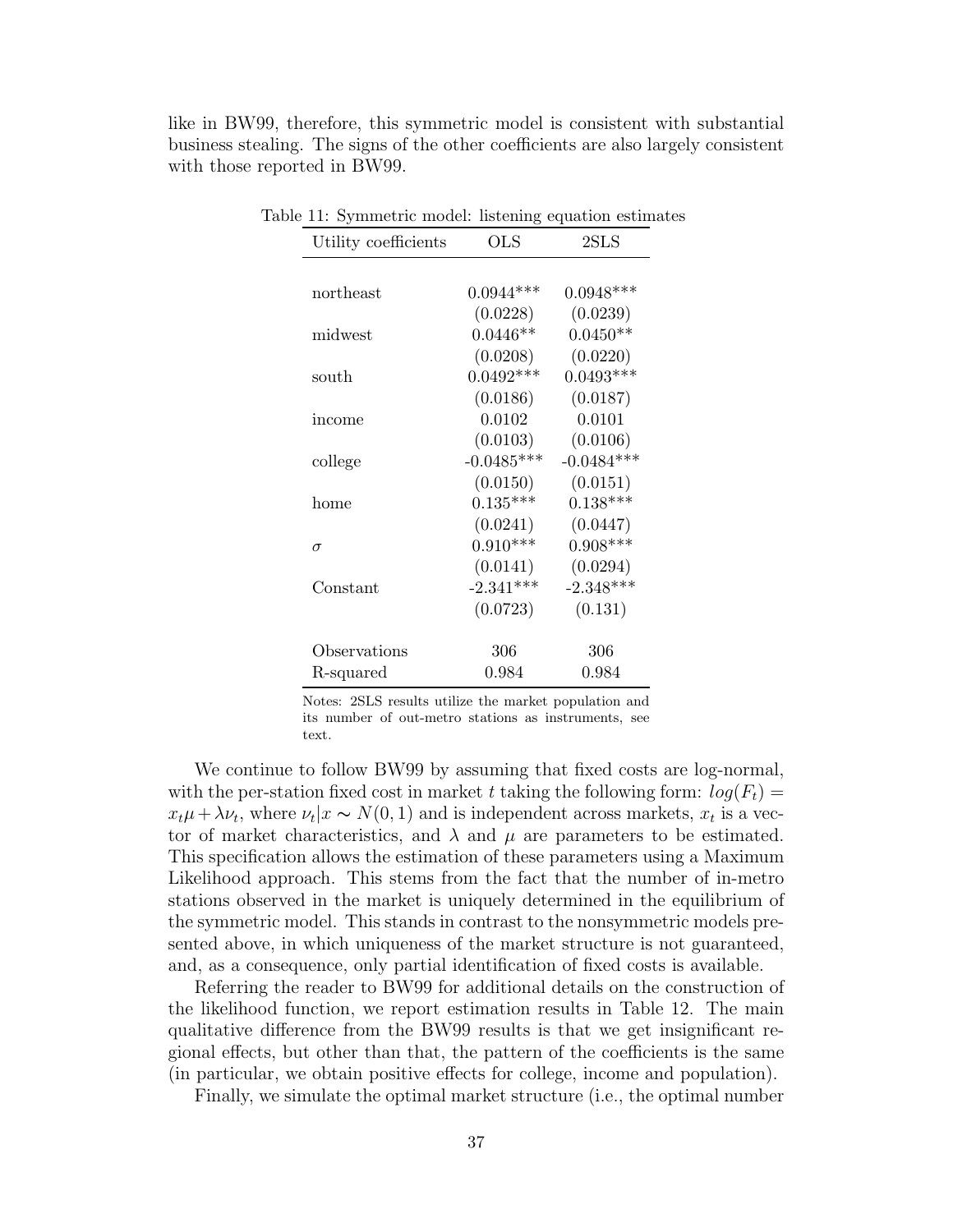| Fixed cost coefficients | COEFF     | SE     |
|-------------------------|-----------|--------|
|                         |           |        |
| Constant                | $-1.6210$ | 0.2673 |
| northeast               | $-0.1346$ | 0.1290 |
| midwest                 | $-0.0538$ | 0.1232 |
| south                   | 0.1097    | 0.1123 |
| income                  | 0.3936    | 0.0676 |
| college                 | 0.0238    | 0.1079 |
| pop                     | 0.2959    | 0.0137 |
| λ                       | 0.4910    | 0.0304 |
|                         |           |        |
| bservations             | 163       |        |

Table 12: Symmetric model: estimated fixed cost parameters

Notes: standard errors are not corrected for the error in the preliminary estimation of  $\hat{\beta}$ ,  $\hat{\eta}$ .

of in-metro stations) in each of our 163 markets. Again, we refer the reader to BW99 for additional details. The results are striking: over the 163 markets, an average excessive entry rate of 74.13% is obtained—a near-identical finding to that reported in BW99. Our results therefore suggest that the symmetric model consistently yields higher excessive entry rates than those implied by the non-symmetric models.

This result, however, appears difficult to generalize to other settings, since it is difficult to characterize the exact mechanism that yields this discrepancy between the symmetric and non-symmetric models. These models differ from each other along several dimensions: first, the symmetric model is point-identified and is estimated given a parametric assumption on the distribution of fixed costs, whereas the non-symmetric models imposed no such assumptions. Second, the non-symmetric model utilized a third instrumental variable—the number of out-metro stations in the same format—which cannot be utilized in the symmetric model. Third, and perhaps most importantly, the symmetric model yields a high value for  $\sigma$ , 0.9, relative to much lower values of about 0.51-0.57 in our non-symmetric models. This higher value of  $\sigma$  naturally results in higher excessive entry rates.

The major takeaway from the comparison to the symmetric model is, therefore, that the estimation of non-symmetric models, while technically more demanding, can be important, as they yield quantitatively and qualitatively different results relative to a simple symmetric model.

# 6 Robustness

In this section we address the robustness of our analysis to a sample selection issue, to certain symmetry assumptions, and to the issue of joint station ownership. In addition, we address a limitation of the analysis: the fact that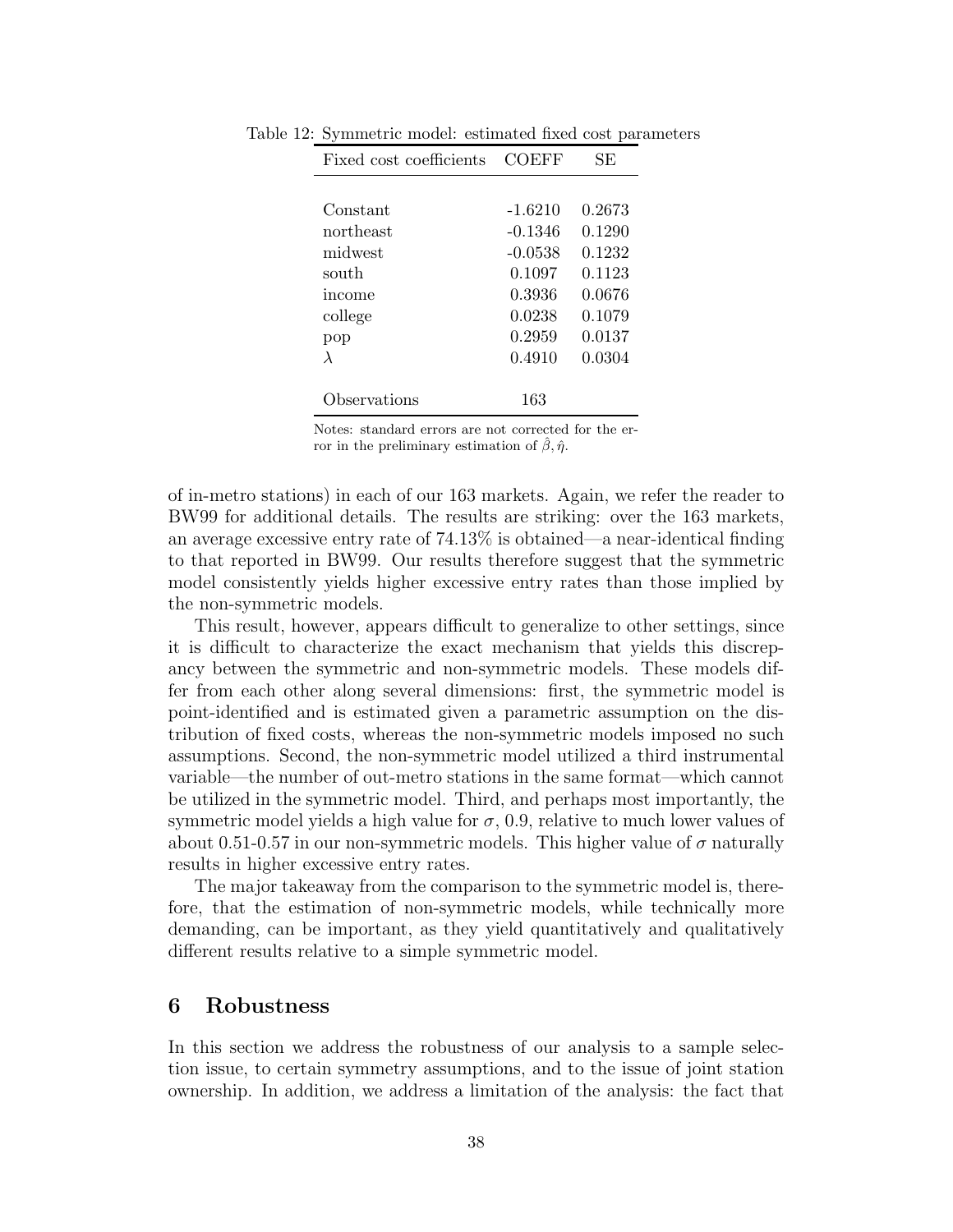the social planner maximizes the welfare of market participants, failing to consider the unmeasured benefits to listeners. We provide some suggestive evidence that the finding of excessive entry is likely to hold, even when we take listeners' welfare into account.

#### 6.1 Robustness to sample selection and to symmetry assumptions

Sample selection. As discussed in Section 2, sample selection is a relevant concern with respect to the Urban, Spanish and Religious formats. One may suspect that we only observe such stations in markets where the unobserved taste for such broadcasting is sufficiently strong, leading to an upward bias in the estimates of the coefficients on the relevant format dummy variables.<sup>29</sup> Addressing such selection problems in the context of a product-choice model with complete information is quite complicated, since the selection mechanism depends on the error terms of all products (rather than on the error of the specific product), and is not uniquely determined in equilibrium. Following traditional selection-correction mechanisms, such as Heckman (1976, 1979), is infeasible.

Eizenberg (2014) offers a partial-identification strategy to formally address the product selection issue in a study of the PC industry. In contrast, we do not formally address the selection issue within the estimation procedure. Instead, we offer several analyses of the robustness of our results to the selection issue. The details of these analyses are provided in Appendix C.

First, we demonstrate that the presence of stations in the Urban and Spanish formats is very strongly driven by observables for which we control namely, the demographic makeup of the market's population. Second, we re-estimate our horizontal-differentiation model using a sub-sample of markets that are predicted to have stations in the relevant format (e.g., Urban) with a very high probability. This subsample should be viewed as selectionfree to a large extent. Our results indicate, reassuringly, that the estimates do not change in a way that is consistent with sample selection bias (though the evidence is consistent with some degree of selection bias in the case of the Spanish format).

Symmetry assumptions. Our baseline model assumes that stations within market-format-quality cells are symmetric, in the sense of having the same mean-utility level and predicted market shares. Observed deviations of the empirical market shares from this assumption are formally attributed to measurement error in the listening data. Our simplified horizontal-differentiation model, presented in Section 5.1, imposes symmetry within market-format cells and computes market shares in a way that is consistent with this hypothesis. The symmetry assumptions are not dictated by constraints associated with estimating the listening equation. Rather, they are motivated by the need

 $^{29}$ While our baseline listening model (section 3.1) controls for unobserved market-format tastes via fixed effects, this does not solve the problem of selection on unobservables to the extent that no station is observed within the relevant market-format cell.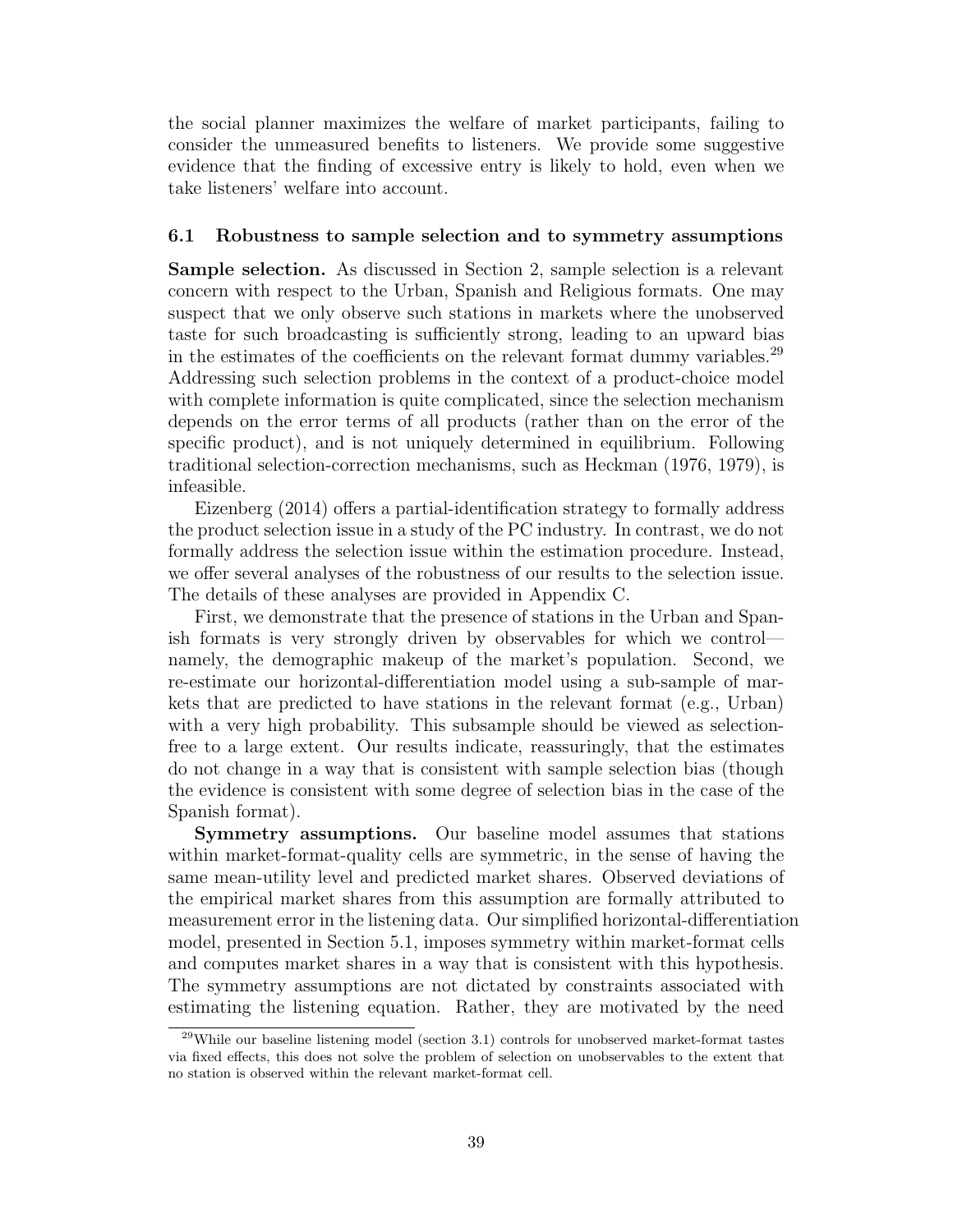to have a well-defined mean-utility level for each market-format (or, marketformat-quality) in the estimation of foxed costs, and in the welfare analysis.

To demonstrate this point, Appendix C reports estimates from a nonsymmetric version of our horizontal-differentiation model, i.e., we estimate a model which is identical to that presented in Section 5.1, except that symmetry within the market-format is no longer imposed. This model allows observed station characteristics (Antenna height, wattage, FM) to differentiate such stations. As shown there, the estimation results are qualitatively similar to those of the symmetric model, suggesting that the analysis of the listening equation is not sensitive to the symmetry assumptions.

#### 6.2 Listeners' welfare

Listener welfare. The analysis thus far has ignored the positive externalities conferred upon listeners from broadcasting. Simply put, the social planner's elimination of stations reduces total listening, and hence listener's utility. Measuring the lost listener surplus is difficult on account of the radio signal being non-rival and non-excludable. At the same time, observing some benchmark figures can provide some idea about the lost listener surplus. We therefore perform several exercises which, for simplicity, use our horizontal-differentiation model (Section 5.1).

The first exercise we perform works as follows: the station elimination prescribed by the social planner discussed above leads to a reduction in the total listening share to in-metro stations. Multiplying the lost shares by the relevant market populations, and summing over all 163 markets, we obtain that a total of 6.02 million listeners are "lost" to the radio industry.<sup>30</sup> To offset the welfare gains to advertisers and stations, totalling  $$1.8$  billion, the average "lost" listener would need to be willing to pay at least 299 for a year's worth of radio listenership. While learning about listeners' willingness to pay for a free product is very difficult, we may derive a useful benchmark from subscription fees to Satellite radio.

A monthly subscription to XM Sirius's most basic satellite radio services cost 14.49 in August 2013, translating into an annual subscription cost of  $$173.8<sup>31</sup>$  We view this amount as an upper bound on the true willingness to pay for the terrestrial radio broadcasting that we analyze in this paper, given that satellite radio is a premium product. If that is the case, we may conclude that the willingness to pay is much lower than \$299. While this is clearly a very rough calculation, it does suggest that the lost listener welfare resulting from the station elimination prescribed by our social planner may not

<sup>&</sup>lt;sup>30</sup>A subtle issue is that eliminating in-metro stations in one market also eliminates them as outmetro stations in another market, and our count of lost listeners does not take that into account. Adjusting the analysis to account for this issue would be quite demanding as it requires the mapping of each in-metro station in each market to all other markets in which it is an out-metro station. Since our goal is to provide a back-of-the-envelope calculation only, and since listenership to outmetro stations is systematically lower than listenership to in-metro stations to begin with, we ignore this cross-market externality in our analysis.

<sup>31</sup>http://www.sirius.com/ourmostpopularpackages-sirius.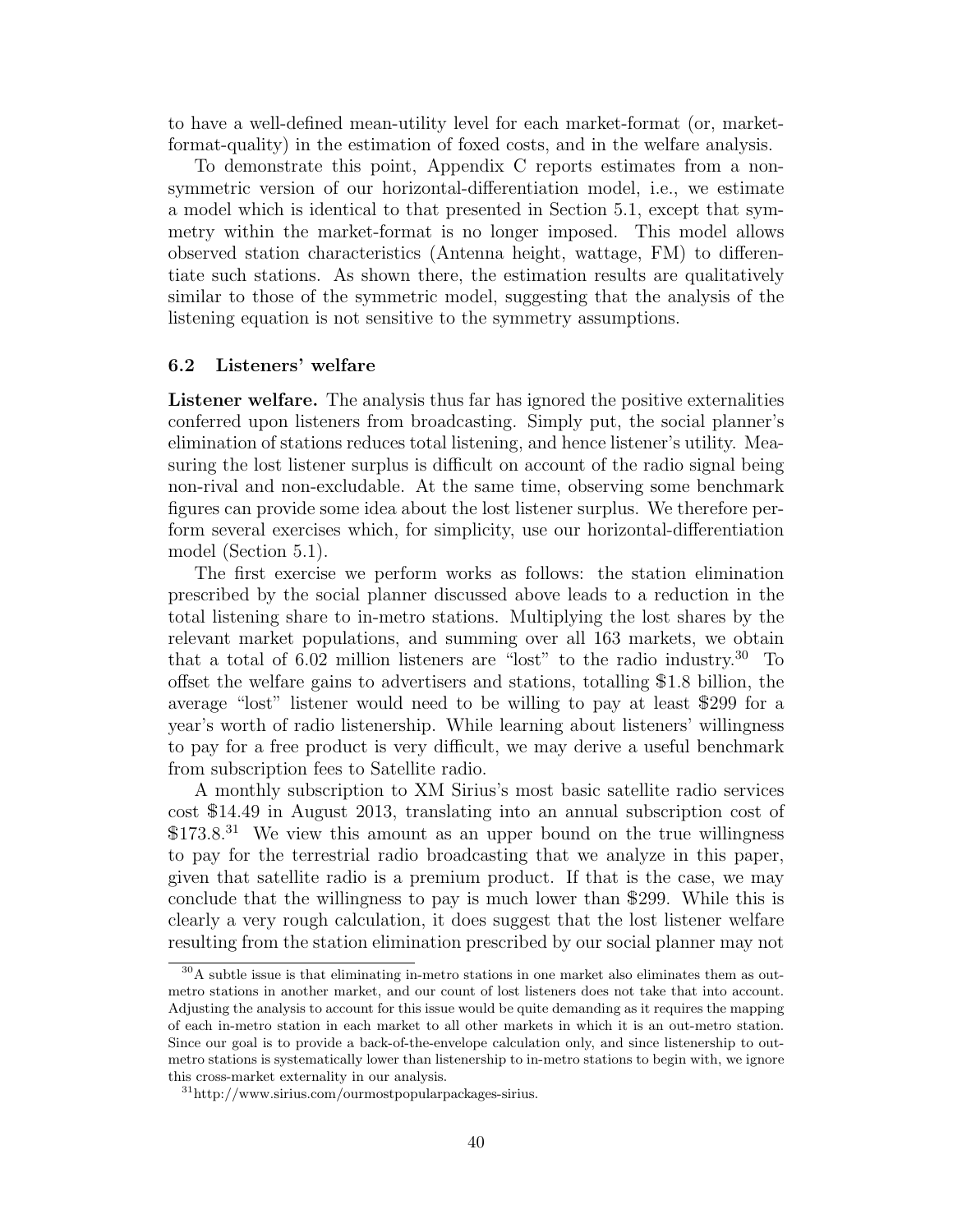be large enough to offset the combined gains for market participants (stations and advertisers).

As an alternative approach, we consider an exercise that involves listener's expected utility, as defined by the nested logit formulae. The benefit of this approach is that expected utility is calculated from an "ex-ante" perspective (i.e. prior to the realization of the listener-specific utility shocks), and takes into account some gains from variety which would be clearly reduced if the social planner were to reduce the number of active stations in the market. Summing over all 163 markets, we find that the total loss of expected utility of all listeners in all markets is given by  $6.56$  million "utility units."<sup>32</sup> If this lost listeners' utility is to exactly offset a  $$1.8$  billion gains to the market participants (again, stations and advertisers), each utility unit must, therefore, be worth  $$274.<sup>33</sup>$ 

With this conversion rate at hand, we can try to evaluate its implications for listeners' willingness to pay. For concreteness, let us focus on the New York City radio market. Beginning with the observed set of stations, let us contemplate an elimination of all four stations in the Rock format. We can calculate the impact of this elimination on the expected utility of the representative member of NYC's population (twelve years of age and above), and transform it to monetary terms using the conversion rate computed above. Each such person would incur a loss of 0.013 utility units, or, \$3.62. A similar calculation would show that the monetary surplus lost as a consequence of eliminating all the market's stations would be  $$44.12$ .

What we learn from this exercise is that, if listeners' willingness-to-pay for radio is high enough to offset the welfare gains from station elimination, it would have to be true that each person living in NYC, prior to drawing her listener-specific utility shocks, would have to be willing to pay about \$44 per year to be able to access the radio market. Given that the share of radio listenership in NYC is lower than 15%, this may seem like a large number. While it is hard to draw strong conclusions from this exercise, it again provides some suggestive evidence that listener's willingness to pay may not be high enough to offset the welfare gains from the station elimination prescribed by our social planner.

Another way to gain perspective of the issue is to use the conversion rate computed above to compute the expected surplus loss to listeners if one were to remove a single Rock station from the NYC market. This loss amounts to 5.3 million, which falls short of the combined gains to advertisers and stations, amounting to 6.4 million. In other words, even if listeners' willingness to pay is high enough to offset the gains to market participants from the massive stations elimination prescribed by our social planner, it would still be true that removing one Rock station would be optimal, i.e., the lost listener surplus from this modest station elimination would not be large enough to offset the gains.

<sup>&</sup>lt;sup>32</sup>Where expected utility is given by  $\log \left( \sum_g exp(I_g) \right)$  with  $I_g$  being nest g's "inclusive value."

<sup>&</sup>lt;sup>33</sup>The same caveat about ignored cross-market externalities involving out-metro stations, discussed with respect to the previous analysis above, continues to apply to this analysis as well.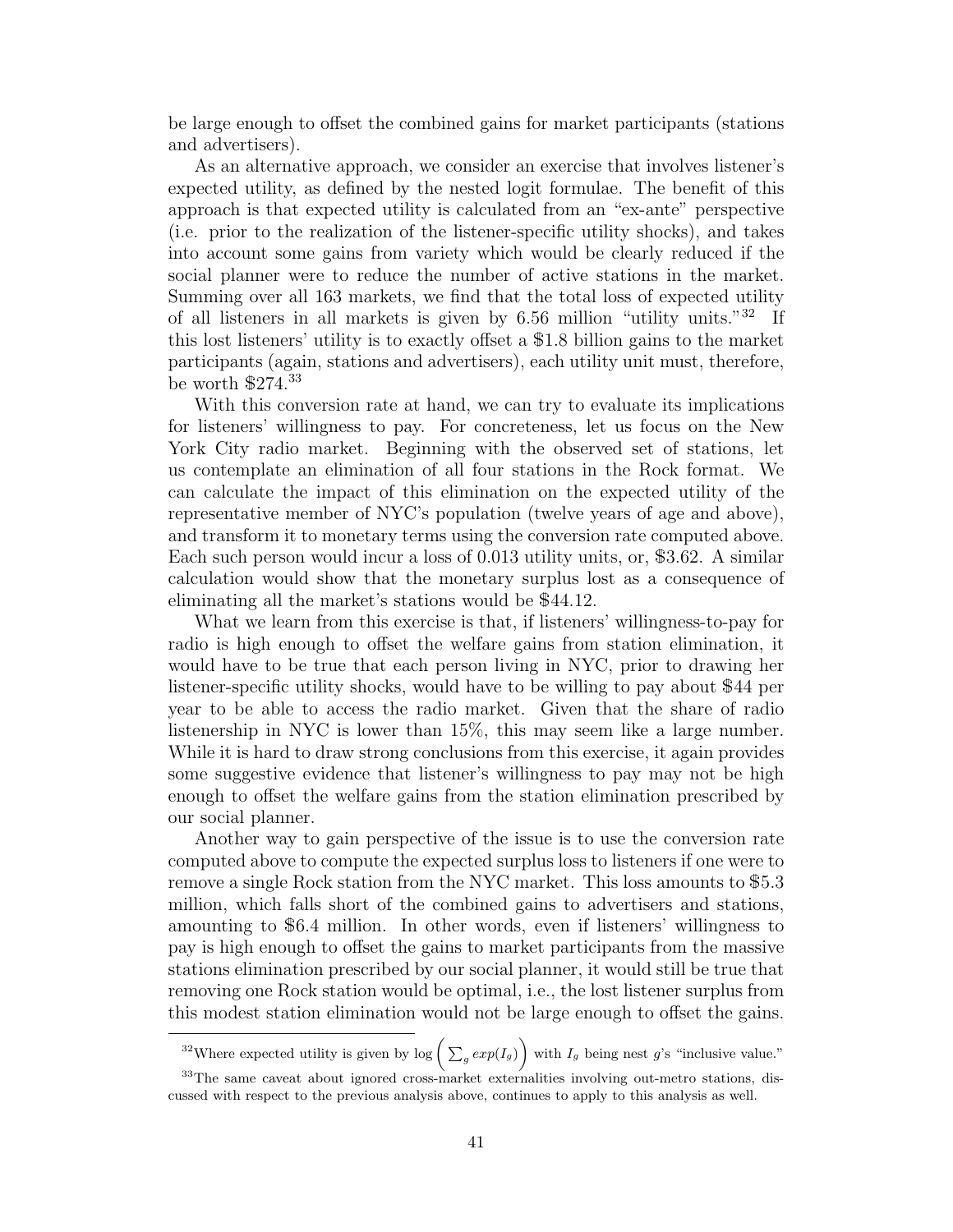To sum, we view the above analysis as providing some perspective on the issue of the negative externalities on listeners' welfare that would result from station elimination. Overall, we view this evidence as consistent with there being at least some degree of excessive entry, even if one would take into account the externalities on listeners.

#### 6.3 Joint ownership

An explicit treatment of multiproduct firms would introduce a number of interesting additional issues that we do not address in the paper. Importantly, though, as we explain below, our current approach is robust to the existence of jointly owned stations under the simplifying assumption that those firms differ only in their ownership structure but not in their quality or fixed costs (conditional on format-quality cell). Thus, our model is consistent with the strategic concerns of multi-product firms, although not with cost or demandside "synergies" of multi-product ownership. We leave these synergies to future research.

It is easy to see that our bounds are still valid under multi-product ownership. Formally, consider a model of endogenous joint ownership with an infinite (or sufficiently large) number of ex ante identical potential entrepreneurs. Each potential firm can enter into any combination of the different formatquality cells in a given metro area and can operate any number of stations in a given cell. Assume that the profits of a station depend only on the number of stations in each cell, and not directly on the joint ownership structure of the station (this last assumption ruling out synergies of joint ownership.) As in our main model, the entry equilibrium is pure-strategy complete information Nash. Typically, in any given market there will be many equilibria, often involving different degrees of joint ownership.

In any equilibrium of the model with multi-station firms, it is easy to see that the bounding expression in (12) still holds. That is, the fact that all stations in format-quality cell  $g$  are profitable in equilibrium still requires

$$
f_{gt} \le s_{gt} \times pop_t \times p_t \equiv f_{gt}
$$

and so the previous upper bound on fixed cost is still valid. Similarly, the lower bound in (13) still holds. That is, we must have:

$$
f_{gt} \geq \mathcal{S}_{gt}(N_t + e^g, d_t, \theta_0) \times pop_t \times \mathcal{P}_t(N_t + e^g, d_t, \theta_0) \equiv \underline{f}_{gt}
$$

or else some singly-owned station could choose to enter the format-quality cell, increase the number of stations to  $N_t + e^g$  and earn positive profits. Thus, equilibrium still implies that the lower bound condition holds. Note also that our social-planner counterfactual does take account of business stealing and so it is still correct if we have correct bounds on fixed costs.

Note that joint ownership can imply *further* bounds that we do not use in the analysis. For example, a joint owner should consider the implications of entry in a given cell for the profits of its stations in other cells. These bounds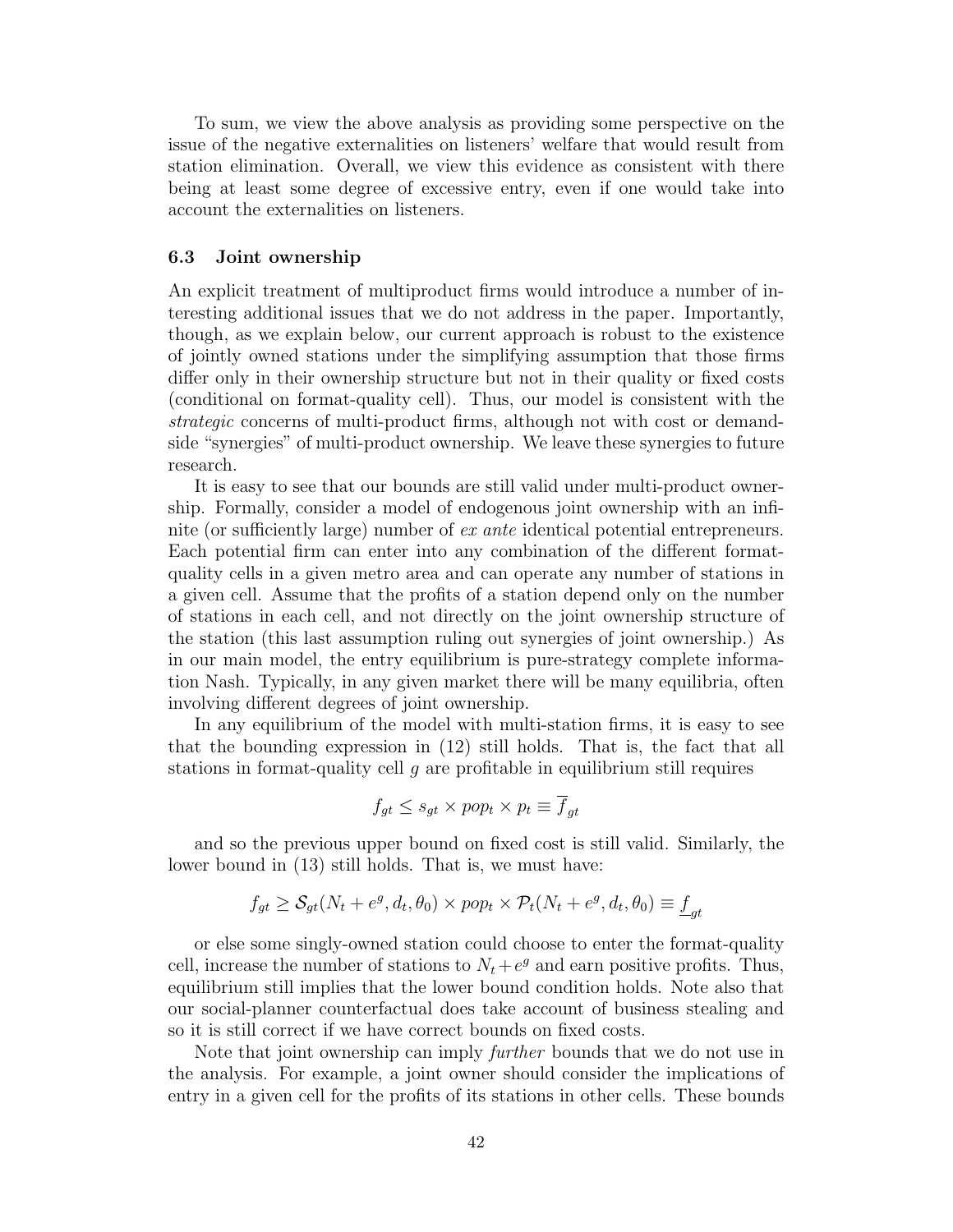might be useful in exploring the possibility that joint ownership lowers costs, perhaps including lower costs of high quality. However, addressing such synergies would require a substantial departure from our econometric techniques: specifically, one would need to estimate a parametric fixed cost function and allow joint ownership to shift that function. This stands in contrast to our approach that abstracts from such parametric assumptions. These more complicated methods are outside the spirit of the current paper and so we leave the question of joint-ownership synergies to future research. For the present work, we rely on the fact that our method is consistent with joint ownership (absent synergies).

# 7 Concluding remarks

The goal of this paper is to introduce horizontal and vertical differentiation into the analysis of excessive entry in local radio markets. Introducing such systematic heterogeneity creates three main challenges: first, we deal with the non-uniqueness of equilibrium and the resulting partial identification of fixed costs. Second, we deal with estimating a model that allows for quality as an unobserved station characteristic. Finally, given our set-estimated model, we address the conceptual challenge of computing an identified set of market structures that are not ruled out as socially optimal.

Notwithstanding these challenges, the results indicate that allowing for discrete station differentiation is important. It appears to soften the excessive entry finding to some extent, placing it at 50%-60% in most formats, compared to 74% in a specification that follows BW99 in that it does not allow for systematic station differentiation. The optimal elimination rates are quite robust to whether we allow for both horizontal and vertical differentiation, or horizontal differentiation only. Considering local changes to the observed equilibria, there is a very high incidence of quality overprovision: welfare can be improved by converting a high quality station into a low quality one.

In sum, extending traditional entry models to allow for horizontal and vertical differentiation can create a rich framework in which various questions concerning the divergence of free-entry equilibria and optimal market structures can be addressed. Such an agenda is particularly attractive given that theoretical analyses of such questions often provide ambiguous predictions that depend on specific parameter values. This motivates empirical work that attempts to estimate such parameters (e.g., the magnitude of fixed costs).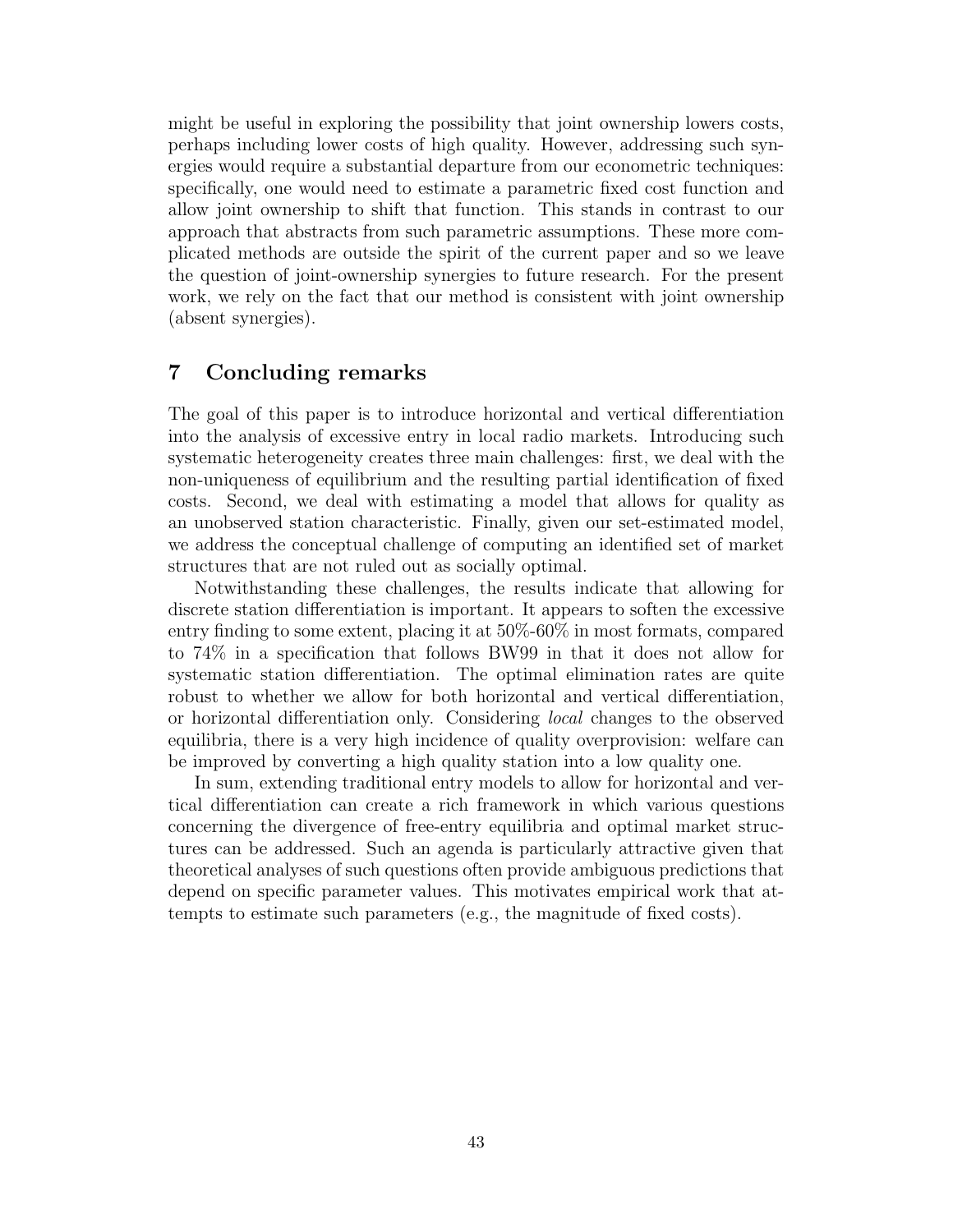# References

- [1] Andrews, D.W.K., and P. Jia Barwick (2012): "Inference for Parameters Defined by Moment Inequalities: A Recommended Moment Selection Procedure", forthcoming, Econometrica
- [2] Berry, S.T. (1994): "Estimating Discrete-Choice Models of Product Differentiation," RAND Journal of Economics, 25(2): 242-262
- [3] Berry, S., Levinsohn, J., and A. Pakes (1995): "Automobile Prices in Market Equilibrium," Econometrica, 63(4): 841-90
- [4] Berry, S.T., and E. Tamer (2006): "Identification in Models of Oligopoly Entry," in Advances in Economics and Econometrics: Theory and Applications, Ninth World Congress, vol. 2, R. Blundell, W.K. Newey and T. Persson, eds., Cambridge University Press
- [5] Berry, S.T., and J. Waldfogel (1999): "Free Entry and Social Inefficiency in Radio Broadcasting," RAND Journal of Economics, 30(3): 397-420
- [6] Berry, S.T., and J. Waldfogel (2001): "Do Mergers Increase Product Variety? Evidence From Radio Broadcasting," The Quarterly Journal of Economics 116, 1009-1025
- [7] Bresnahan, T.F., and P.C. Reiss. (1991): "Entry and Competition in Concentrated Markets," The Journal of Political Economy, 99(5): 977- 1009
- [8] Cardell, N.S. (1997): "Variance Components Structures for the Extreme Value and Logistic Distributions with Application to Models of Heterogeneity," Econometric Theory, (13): 185-213
- [9] Chernozhukov, V., Hong, H. and Tamer, E. (2007), Estimation and Confidence Regions for Parameter Sets in Econometric Models. *Economet*rica, 75: 1243-1284
- [10] Ciliberto, F., and E. Tamer (2009): "Market Structure and Multiple Equilibria in Airline Markets," Econometrica, 77(6): 1791-1828
- [11] Crawford, G.S., and A. Yurukoglu: "The Welfare Effects of Bundling in Multichannel Television ," Accepted at American Economic Review
- [12] Duncan, J.H.: "American Radio," Spring 2001 edition (compiled and edited by Tony Sanders), Cincinnati, Ohio: Duncan's American Radio, L.L.C.
- [13] Duncan, J.H.: "Duncan's Radio Market Guide," 2001 and 2002 editions, Cincinnati, Ohio: Duncan's American Radio, L.L.C.
- [14] Eizenberg, A. (2014): "Upstream Innovation and Product Variety in the U.S. Home PC Market," The Review of Economic Studies, 81, 1003-1045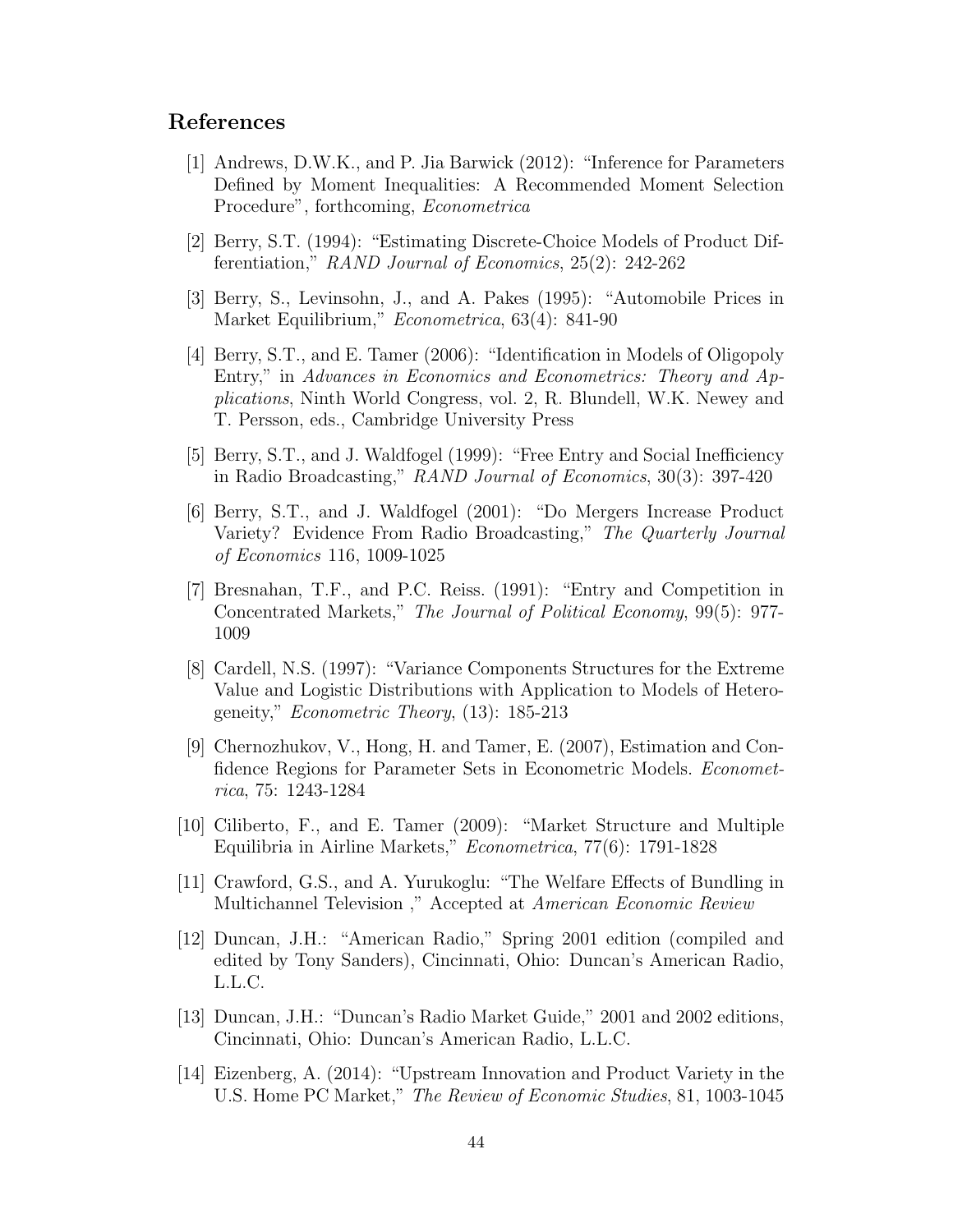- [15] Heckman, J.J., and S. Navarro (2007): "Dynamic Discrete Choice and Dynamic Treatment Effects," Journal of Econometrics, 136(2): 341-396
- [16] Ho, K.E. (2009): "Insurer-Provider Networks in the Medical Care Market," American Economic Review, 99(1): 393-430
- [17] Ishii, J. (2008): "Interconnection Pricing, Compatibility, and Investment in Network Industries: ATM Networks in the Banking Industry," mimeo
- [18] Jeziorski, P. (2012): "Effects of Mergers in Two-sided Markets: Examination of the U.S. Radio Industry," forthcoming, American Economic Journal: Microeconomics
- [19] Jeziorski, P. (2013a): "Estimation of cost efficiencies from mergers: Application to U.S. radio," forthcoming, RAND Journal of Economics
- [20] Jeziorski, P. (2013b): "Empirical Model of Dynamic Merger Enforcement - Choosing Ownership Caps in U.S. Radio," mimeo
- [21] Mankiw, G.N., and M.D. Whinston (1986): "Free Entry and Social Inefficiency," RAND Journal of Economics, 17(1): 48-58
- [22] Maskin, E., Riley, J. (1984), "Monopoly with incomplete information," Rand Journal of Economics, 15, 171-96
- [23] Mazzeo, M.J. (2002), "Product Choice and Oligopoly Market Structure," Rand Journal of Economics, 33(2), 221-42
- [24] Mussa, M., Rosen, S. (1978), "Monopoly and product quality," Journal of Economic Theory, 18, 301-17
- [25] Nevo, A. (2000): "A Practitioner's Guide to Estimation of Random-Coefficients Logit Models of Demand," Journal of Economics and Management Strategy, 9(4): 513-548
- [26] Newey, W..K., and D. McFadden (1986): "Large Sample Estimation and Hypothesis Testing," Handbook of Econometrics, in: R. F. Engle & D. McFadden (ed.), Handbook of Econometrics, edition 1, volume 4, chapter 36, pages 2111-2245
- [27] Rochet, J.C., and L. Stole (2002): "Nonlinear Pricing with Random Participation." Review of Economic Studies, 69(1): 277-311
- [28] Rogers, R.P., and J.R. Woodbury (1996): "Market Structure, Program Diversity, and Radio Audience Size," *Contemporary Economic Policy*, 14(1): 81-91
- [29] Smith, H., and C. O'Gorman (2008): "Efficiency Gain from Ownership Deregulation: Estimates from the Radio Industry," Discussion paper no. 385, Department of Economics, Oxford University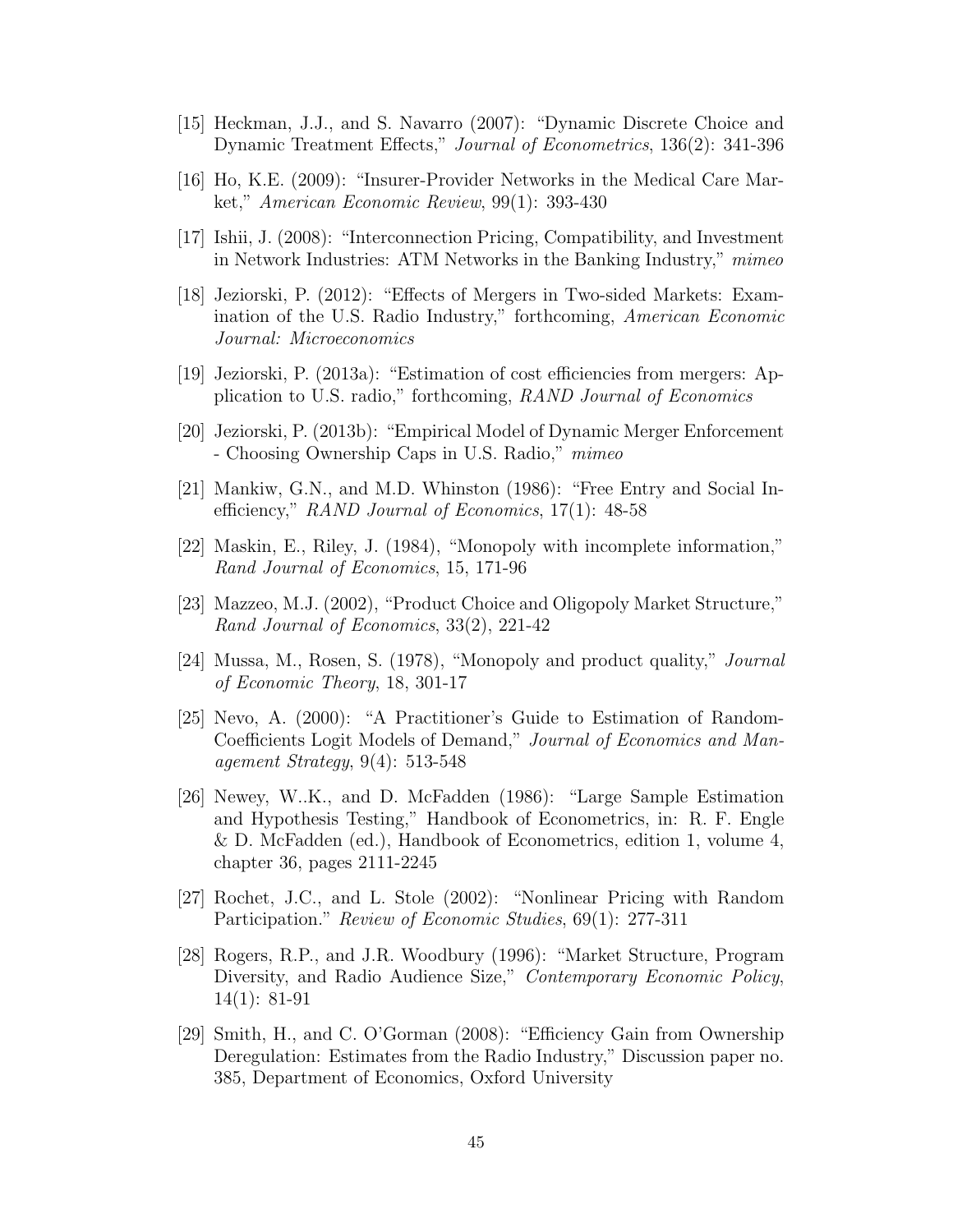- [30] Spence, M. (1976): "Product Selection, Fixed Costs, and Monopolistic Competition," The Review of Economic Studies, 43(2): 217-235
- [31] Steiner, P.O. (1952): "Program Patterns and Preferences, and the Workability of Competition in Radio Broadcasting," Quarterly Journal of Economics, 66: 194-223
- [32] Sweeting, A. (2010): "The Effects of Mergers on Product Positioning: Evidence from the Music Radio Industry," RAND Journal of Economics, 41(2)
- [33] Sweeting, A. (2013): "Dynamic Product Positioning in Differentiated Product Industries: The Effect of Fees for Musical Performance Rights on the Commercial Radio Industry," Econometrica, 81(5): 1763-1803
- [34] Pakes, A., J. Porter, K. Ho, and J. Ishii (2015): "Moment Inequalities and their Application," Econometrica 83(1):315-334.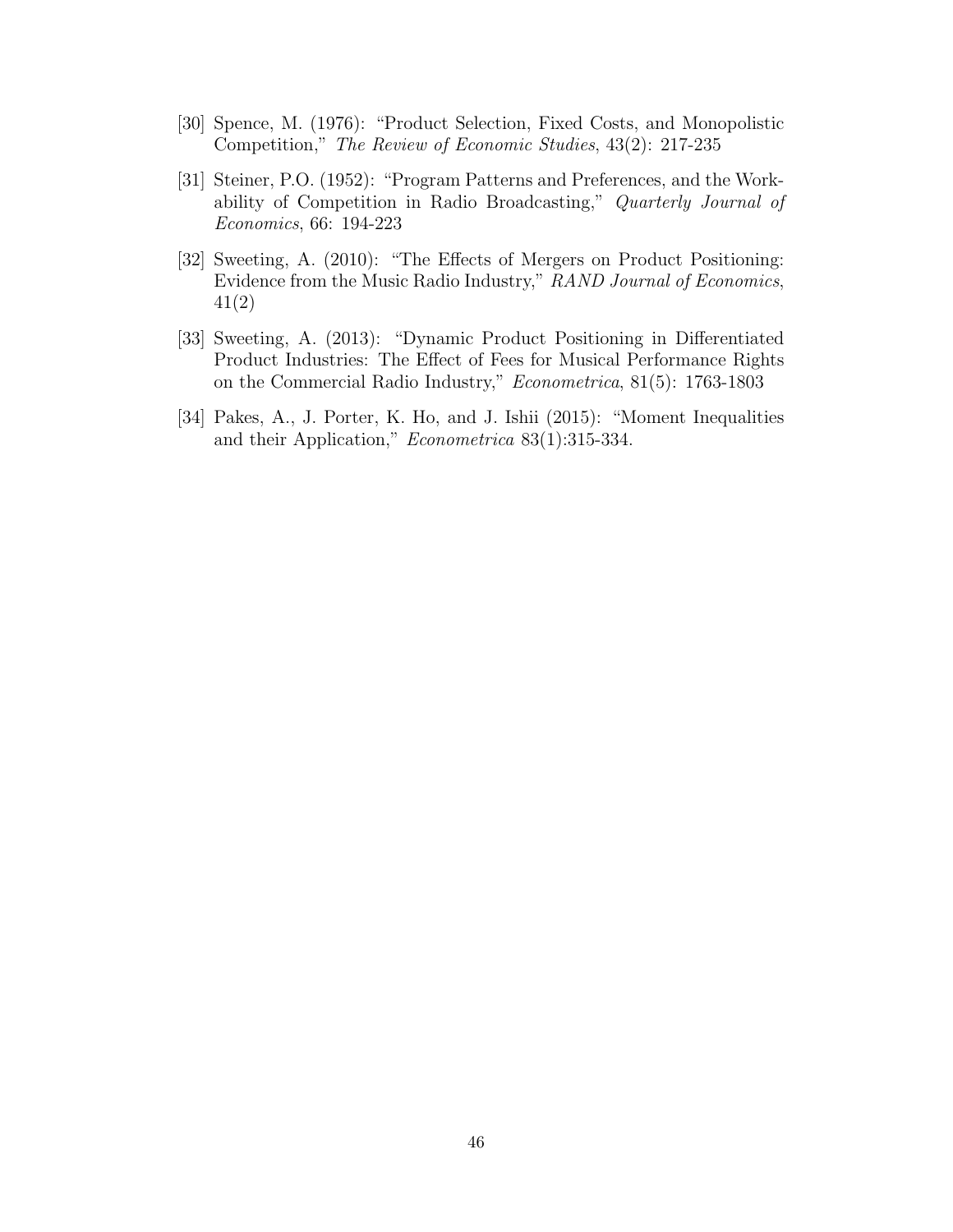# Appendices

# A Details on Simpler Models

This appendix provides some further details on the simpler models of section 5.

In the model of section 5.1 with only horizontal differentiation, the "mean utility" component,  $\delta_{qt}$ , is restricted to be identical within a given market-format data cell. This restriction is not dictated by estimation considerations, and we report a robustness check in which this symmetry assumption is relaxed. Rather, much like in our baseline model (where symmetric mean utilities were assumed within market-format-quality cells), this assumption simplifies counterfactual analyses in which stations enter a particular format, since it allows one to compute a welldefined mean utility for any such station. In practice, the within-format symmetry is modified to account for an important feature of the data: stations' "in-metro" vs. "out-metro" status. To account for this, we assume symmetry among all in-metro stations in the format, as well as among all the out-metro stations in the format. We therefore have two distinct mean utility levels within the market-format:  $\delta_{gt,in-metro}$ and  $\delta_{qt,out-metro}$ . We also include an in-metro (or, "home") dummy variable in the x covariate vector. For simplicity, the notation above (as well as in other parts of the paper) does not reflect the distinction between in-metro and out-metro stations. While mean-utilities are symmetric, individual stations within the format are still allowed to bring unique benefits via the  $\epsilon_{iik}$  term.

The within-nest symmetry in mean-utility levels implies that stations of a given format are predicted to garner identical market shares. Unlike the baseline model, here we wish to rely on a simpler estimation procedure, and therefore impose that stations within the market-format cell have identical shares (rather than attributing non-identical shares to measurement error). This means that  $s_{it}$  should be calculated as  $S_{gt}/N_{gt}$ , where  $S_{gt}$  and  $N_{gt}$  are the observed total market share and total number of stations in the market-format cell, respectively. Similarly, the fraction  $s_{j/g,t}$ should equal  $(1/N_{gt})$ . In practice, however, the differentiation of in-metro vs. outmetro stations leads to slightly different calculations: for example, we obtain the share of a typical in-metro station in format  $g$  by dividing the total observed share of in-metro stations in format g by the total number of such in-metro stations.

The symmetry assumption further implies that we only retain (at most) two observations for each market-format data cell: an observation pertaining to the typical in-metro station in this format-market, and an observation pertaining to the typical out-metro station. Since it is possible that there are no in-metro stations, or out-metro stations, in the format-market cell, the number of observations pertaining to this format-market may in fact be zero, one or two.

In the symmetric model of section 5.2, the representative observations for inmetro and out-metro stations in market  $t$  takes the following form:

$$
ln(\frac{S_{1t}}{N_{1t}}) - ln(S_{0t}) = x_{1t}\beta + \sigma ln(\frac{S_{1t}/N_{1t}}{S_{1t} + S_{2t}}) + \xi_{1t}
$$

$$
ln(\frac{S_{2t}}{N_{2t}}) - ln(S_{0t}) = x_{2t}\beta + \sigma ln(\frac{S_{2t}/N_{2t}}{S_{1t} + S_{2t}}) + \xi_{2t}
$$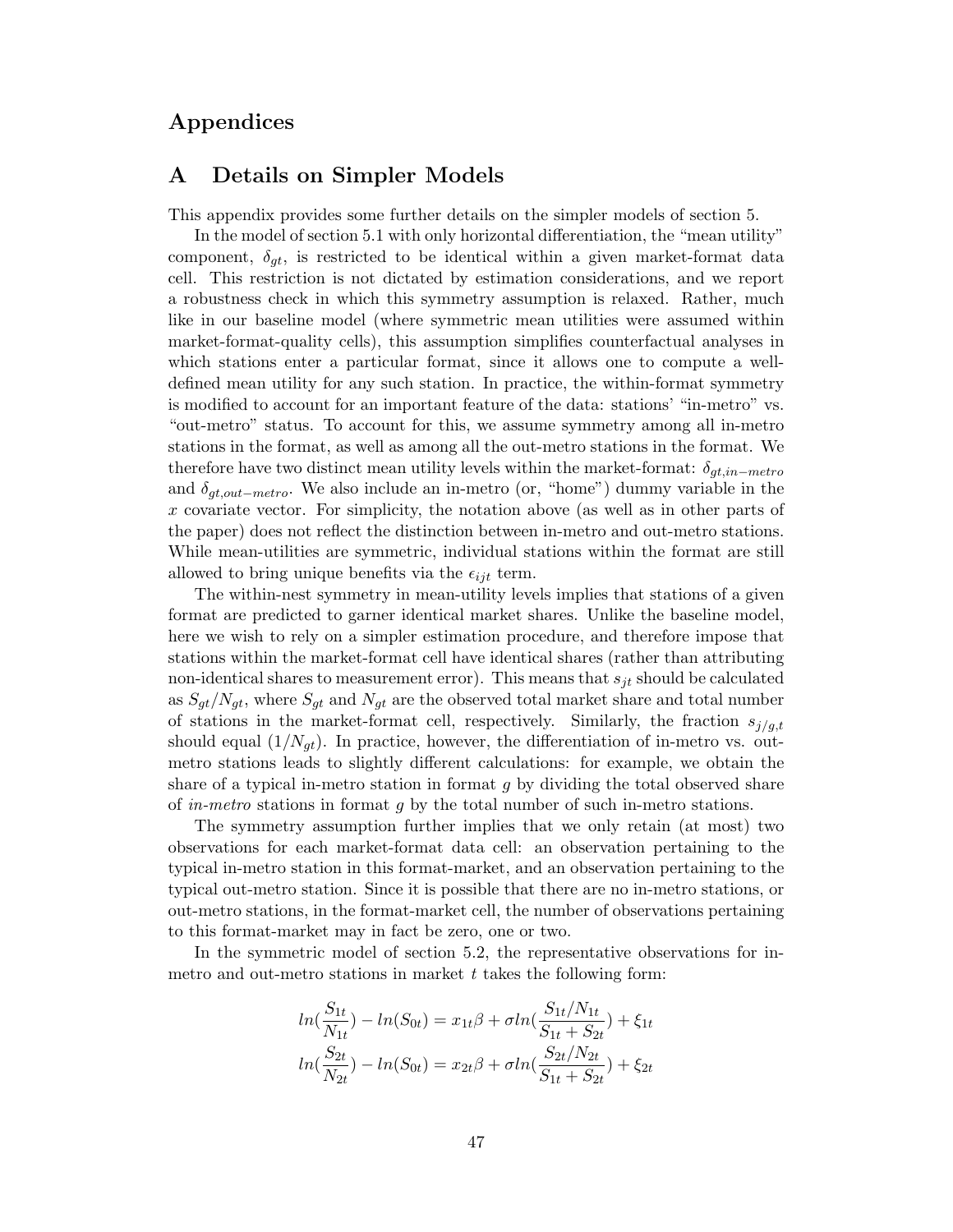where  $S_{1t}$  and  $S_{2t}$  are total listening shares to in-metro and out-metro stations, respectively, and  $N_{1t}$  and  $N_{2t}$  are the numbers of in-metro and out-metro stations, respectively. The share of the outside option is  $S_{0t}$ , and  $x_{1t}, x_{2t}$  are market-level characteristics vectors, the difference between them being that  $x_{1t}$  also contains an in-metro dummy variable. The representative observations for in-metro and outmetro stations in market  $t$  takes the following form:

$$
ln(\frac{S_{1t}}{N_{1t}}) - ln(S_{0t}) = x_{1t}\beta + \sigma ln(\frac{S_{1t}/N_{1t}}{S_{1t} + S_{2t}}) + \xi_{1t}
$$

$$
ln(\frac{S_{2t}}{N_{2t}}) - ln(S_{0t}) = x_{2t}\beta + \sigma ln(\frac{S_{2t}/N_{2t}}{S_{1t} + S_{2t}}) + \xi_{2t}
$$

where  $S_{1t}$  and  $S_{2t}$  are total listening shares to in-metro and out-metro stations, respectively, and  $N_{1t}$  and  $N_{2t}$  are the numbers of in-metro and out-metro stations, respectively. The share of the outside option is  $S_{0t}$ , and  $x_{1t}, x_{2t}$  are market-level characteristics vectors, the difference between them being the value of an in-metro dummy variable. The specification in BW99 is very similar, but not entirely identical to that employed here.

# B Computing optimal market structures

Introducing the algorithm requires some notation. Define  $W^{+g}(N)$  as the change in welfare resulting from adding an in-metro station to format-quality g,  $1 \leq j \leq G$ (where G stands for the total number of format-quality cells, in our case 12: we have eight formats in which quality differentiation is not allowed, plus four formatquality combinations in the Mainstream and News/Talk formats), compared with a benchmark market structure N:

$$
W^{+g}(N) = pop \times \int_{S_1(N)}^{S_1(N+e_g)} p(x) dx - f_g
$$

where  $e_g$  is a G-vector with all entries set to zero except the  $g^{th}$  entry which is set to 1. Let  $f$  be a known  $G$ -vector of fixed costs for the market's format-quality cells. In practice, we obtain an estimated interval for the fixed costs of operating in format-quality  $g$ ,  $[\underline{f}_g, f_g]$ . The change in welfare from adding an in-metro station to format-quality  $g$  can, therefore, be bounded from above and from below by defining:

$$
\overline{W}^{+g}(N) = pop \times \int_{S_1(N)}^{S_1(N+e_g)} p(x)dx - \underline{f}_g, \ \underline{W}^{+g}(N) = pop \times \int_{S_1(N)}^{S_1(N+e_g)} p(x)dx - \overline{f}_g
$$

One can similarly obtain upper and lower bounds on the welfare gain from removing an in-metro station from format-quality  $g$ :

$$
\overline{W}^{-g}(N) = -pop \times \int_{S_1(N-e_g)}^{S_1(N)} p(x)dx + \overline{f}_g, \ \underline{W}^{-g}(N) = -pop \times \int_{S_1(N-e_g)}^{S_1(N)} p(x)dx + \underline{f}_g
$$

Finally, denote the set of market structure vectors that cannot be rule out as sociallyoptimal by  $\mathcal{N}^o$ . The following algorithm calculates this set in a given market: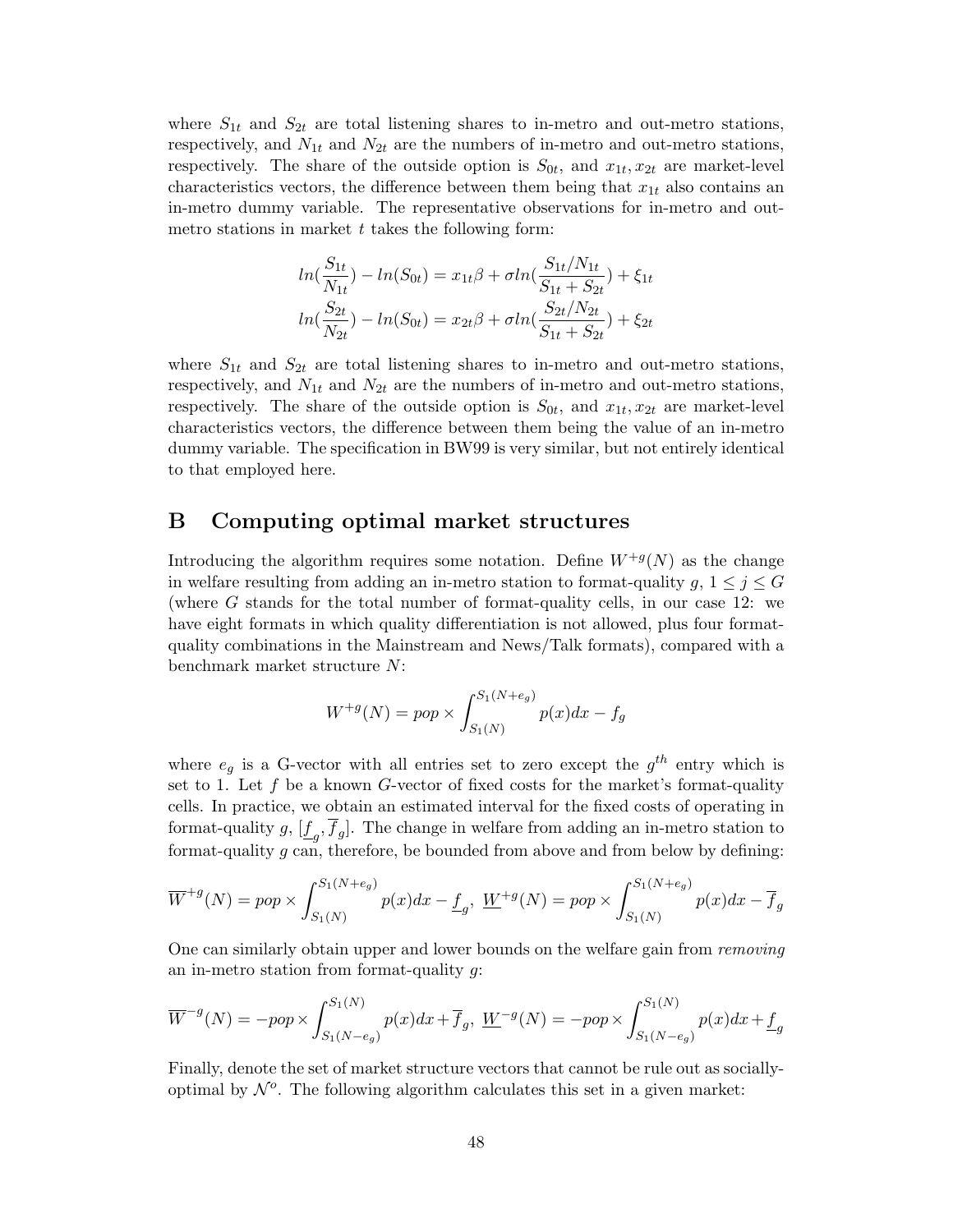1. Let  $N_\ell$  be a lower bound on the optimal number of in-metro stations in formatquality  $1 \leq \ell \leq G$  (initially set  $N_\ell = 0 \ \forall \ell$ ). Fix format-quality g,  $1 \leq g \leq G$ . We obtain an integer,  $\overline{N}_g$ , interpreted as an upper bound on the optimal number of in-metro stations in format-quality g, as follows: we set  $\overline{N}_q = 0$  if the following condition is met:

$$
\Delta \overline{W}^{+g}(\underline{N}_1, \underline{N}_2, ..., \underline{N}_{g-1}, 0, \underline{N}_{g+1}, ..., \underline{N}_G) < 0 \tag{18}
$$

Otherwise, set  $\overline{N}_g = \tilde{N}_g$  where  $\tilde{N}_g$  is the smallest positive integer that satisfies:  $34$ 

$$
\overline{W}^{+g}(\underline{N}_1, \underline{N}_2, ..., \underline{N}_{g-1}, \tilde{N}_g - 1, \underline{N}_{g+1}, ..., \underline{N}_G) \ge 0
$$
\n(19)

$$
\overline{W}^{+g}(\underline{N}_1, \underline{N}_2, ..., \underline{N}_{g-1}, \tilde{N}_g, \underline{N}_{g+1}, ..., \underline{N}_G) < 0 \tag{20}
$$

We Repeat the above for  $g = 1, ..., G$  to obtain a vector of upper bounds,  $\overline{N} = (\overline{N}_1, ..., \overline{N}_G)$ 

2. Again fix a format g. We compute a new lower bound  $\underline{N}_g$  as follows: we set  $\underline{N}_q = 0$  if the following holds:

$$
\underline{W}^{+g}(\overline{N}_1, \overline{N}_2, \dots, \overline{N}_{g-1}, 0, \overline{N}_{g+1}, \dots, \overline{N}_G) < 0 \tag{21}
$$

Otherwise, we set  $\underline{N}_g = \tilde{N}_g$  where  $\tilde{N}_g$  is the smallest positive integer that satisfies:

$$
\underline{W}^{+g}(\overline{N}_1, \overline{N}_2, ..., \overline{N}_{g-1}, \hat{N}_g - 1, \overline{N}_{g+1}, ..., \overline{N}_G) \ge 0
$$
\n(22)

$$
\underline{W}^{+g}(\overline{N}_1, \overline{N}_2, \dots, \overline{N}_{g-1}, \hat{N}_g, \overline{N}_{g+1}, \dots, \overline{N}_G) < 0 \tag{23}
$$

We repeat the above for  $j = 1, ..., G$  to obtain a vector of lower bounds,  $\underline{N}=(\underline{N}_1,...,\underline{N}_G)$ 

- 3. Repeat step 1 and step 2 for a fixed number of iterations (in our empirical application, 40 iterations). Stop the iterations (and skip step 4 below) if, at some point,  $N = \overline{N}$ . In this case, convergence to a unique optimal vector was achieved and the set  $\mathcal{N}^o$  is a singleton.
- 4. Enumerate all vectors N such that  $N \leq N \leq \overline{N}$  (this is an inequality in vector sense). For each such vector N, conclude that  $N \in \mathcal{N}^{\circ}$  if both the following conditions hold:
	- (a)  $\overline{W}^{+g}(N) \leq 0$  for each  $g = 1, ..., G$
	- (b)  $\overline{W}^{-g}(N) \leq 0$  for each  $g = 1, ..., G$

Discussion. The intuition underlying the above algorithm is the following: in steps 1 and 2 (and their iteration according to step 3), one obtains upper and lower bounds on the optimal market structure.<sup>35</sup> This provides a cost-effective way of

<sup>&</sup>lt;sup>34</sup>It is easy to prove that  $\tilde{N}_q$  exists, and is unique.

<sup>&</sup>lt;sup>35</sup>A proof that these are valid bounds is available from the authors upon request. The intuition is that, due to the nested-logit structure, the marginal welfare gain from adding a station to any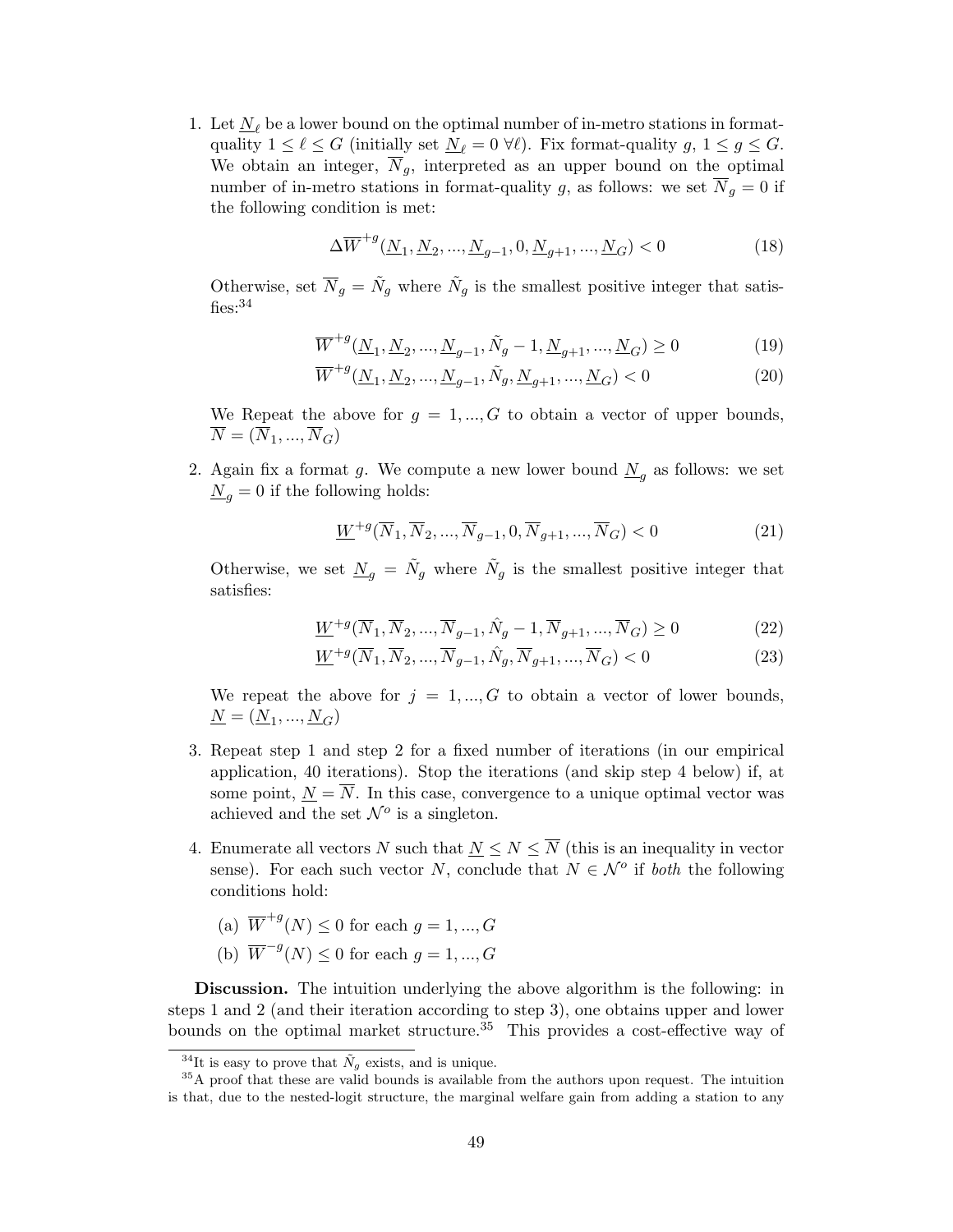limiting the space of vectors that need to be considered as candidates for sociallyoptimal market structures. In principle, these iterations may result in convergence to a unique optimal market structure. Alternatively, we are left with a set of vectors that satisfy the inequality  $N \leq N \leq \overline{N}$ . Step 4 then enumerates each of these vectors. At each such vector, we examine whether adding or removing an in-metro station from any format-quality cell is *unambiguously* welfare enhancing. Only if no such welfare improvements are possible, is the vector admitted into the set  $\mathcal{N}^o$ .

It is interesting to examine the size of the set  $\mathcal{N}^o$ , i.e., the number of vectors that have not been ruled out as optimal, over the 163 markets. In certain markets, however, this set was computed several times due to the partial identification of quality levels. So, in total, this set was computed 229 times. Over these 229 computations, the largest  $\mathcal{N}^o$  set contained 58 vectors, while the average and median sizes for this set are 5.3 and 4, respectively. Convergence to a unique optimal structure (i.e., the situation where the set  $\mathcal{N}^o$  is a singleton) obtained in 30 of the 229 markets examined. All in all, therefore, the algorithm obtains rather small sets that provide informative bounds on optimal market structures across the different markets.

# C Robustness: within-format symmetry and selection

In this section we investigate the robustness of the listening equation estimation in the case where only horizontal differentiation is allowed (Section 5.1), focusing on two issues: the symmetry assumption, and the potential selection bias.

The symmetry assumption. Our horizontal-differentiation model assumes that stations within a market-format cell are symmetric, i.e., they have the same mean utility level.<sup>36</sup> We investigate robustness by estimating a listening equation that allows for horizontal differentiation only (as in the model presented in Section 5.1) but does not impose this restriction. Dropping this assumption allows one to control for station-level variables such as an FM dummy variable, transmission power (in 100 MHz units) and Antenna height (in thousand feet above average terrain).

A comparison of the symmetric vs. non-symmetric specifications is provided in Table 13. Relaxing the symmetry assumption causes the key parameter  $\sigma$  to increase slightly, from about 0.52 to about 0.61. The regional and demographic effects appear robust, although the "home" and some of the format effects do change. In total, it appears that the symmetry assumption is reasonable, and, in particular, does not drive the excessive entry results: imposing this assumption actually reduces the value of  $\sigma$ , thus weakening the excessive entry finding.

Selection. As discussed above, three formats raise potential selection issues: "Religious," "Urban," and "Spanish". To be clear, the concern is that we may only observe an "Urban" station, say, in markets where such a format is likely to be popular. If this likelihood is affected by the unobserved  $\xi_{qt}$ , the format-market taste error, estimation of mean-utility parameters could be biased, and, in particular, the estimate of the coefficient on the "Urban" dummy variable may be expected to be biased upward.

given format-quality cell is diminishing in the number of stations already added. This marginal gain is also decreasing in the numbers of stations in the other formats.

<sup>&</sup>lt;sup>36</sup>As explained above, in practice we differentiated between in-metro and out-metro stations, and assumed that all in-metro (out-metro) stations within such data cells are symmetric.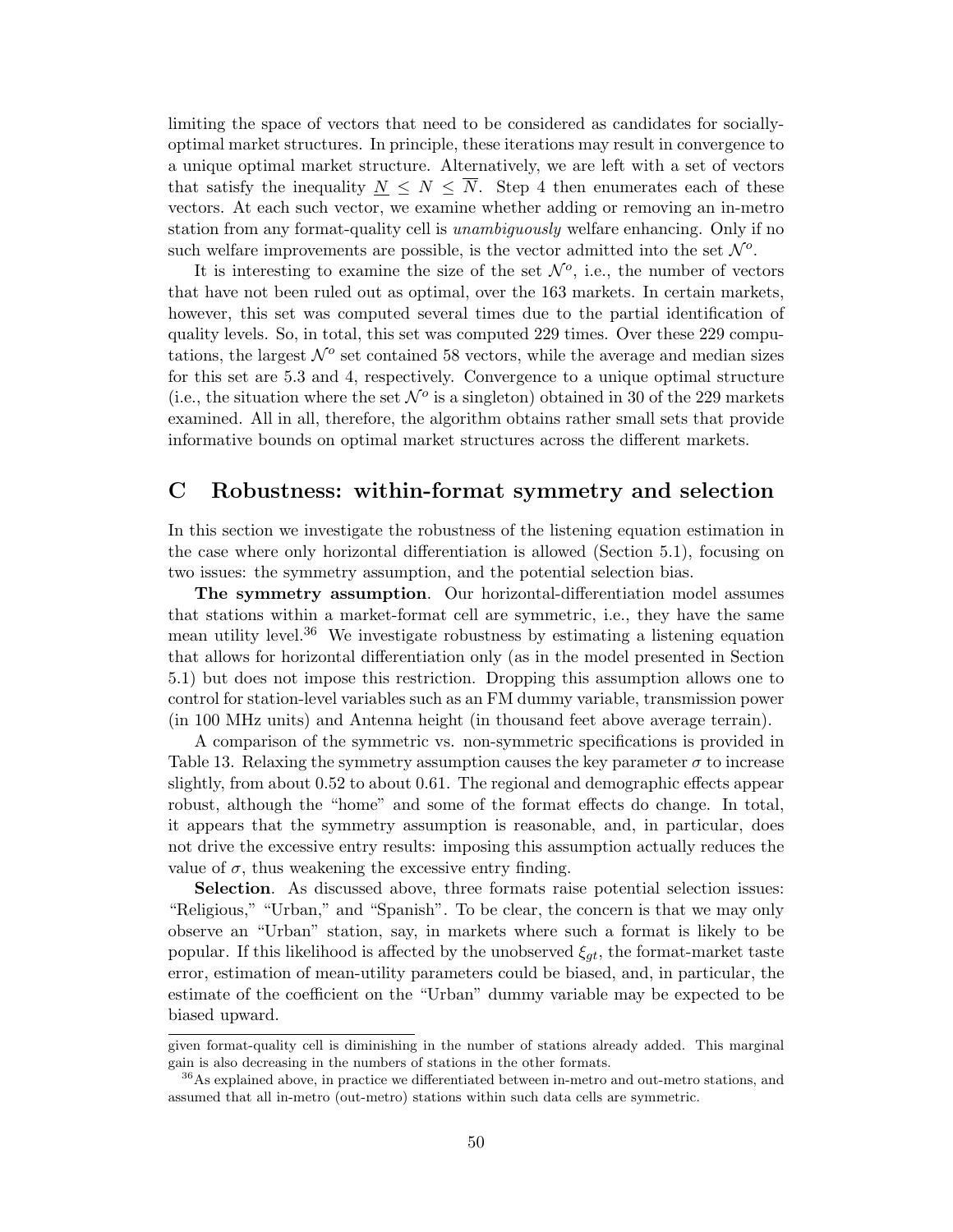|                           |            | Symmetric              | Non-Symmetric          |                    |                 | Symmetric   | Non-Symmetric |
|---------------------------|------------|------------------------|------------------------|--------------------|-----------------|-------------|---------------|
| Regional Dummies          | northeast  | $0.122***$             | $0.139***$             | Interactions       | hispXspan       | $0.352***$  | $0.286***$    |
|                           |            | (0.042)                | (0.027)                |                    |                 | (0.036)     | (0.018)       |
|                           | midwest    | $0.0974**$             | $0.100***$             |                    | blackXurban     | $0.506***$  | $0.460***$    |
|                           |            | (0.041)                | (0.026)                |                    |                 | (0.050)     | (0.029)       |
|                           | south      | $-0.0506$              | $-0.0906***$           |                    | southXreligious | $0.809***$  | $1.034***$    |
|                           |            | (0.041)                | (0.026)                |                    |                 | (0.095)     | (0.061)       |
| Demograpics               | black      | $-0.0681***$           | $-0.0467***$           |                    | southXcountry   | $0.316***$  | $0.274***$    |
|                           |            | (0.014)                | (0.0090)               |                    |                 | (0.072)     | (0.048)       |
|                           | hisp       | $-0.0233**$            | $-0.0153**$            | Correlation        | P               | $0.519***$  | $0.614***$    |
|                           |            | (0.0097)               | (0.0063)               |                    |                 | (0.063)     | (0.034)       |
|                           | income     | $-0.00258$             | $0.0233***$            | Station covariates | FМ              |             | $0.305***$    |
|                           |            | (0.017)                | (0.011)                |                    |                 |             | (0.030)       |
|                           | college    | $-0.0630**$            | $-0.0797***$           |                    | power           |             | $0.367***$    |
|                           |            | (0.027)                | (0.017)                |                    |                 |             | (0.033)       |
| Home Dummy                | home       | $0.639***$             | $0.325***$             |                    | HAAT            |             | $0.0537***$   |
|                           |            | (0.082)                | (0.031)                |                    |                 |             | (0.016)       |
| Format Dummies            | mainstream | $0.595***$             | $0.296***$             |                    | FMXnt           |             | $-0.237***$   |
|                           |            | (0.058)                | (0.039)                |                    |                 |             | (0.064)       |
|                           | dhr        | $0.431***$             | 0.0306                 |                    | Constant        | $-5.325***$ | $-5.247***$   |
|                           |            | (0.056)                | (0.038)                |                    |                 | (0.15)      | (0.094)       |
|                           | country    | $0.389***$             | $0.0939**$             |                    |                 |             |               |
|                           |            | (0.053)                | (0.038)                |                    |                 |             |               |
|                           | rock       | $0.561***$             | $0.238***$             |                    |                 |             |               |
|                           |            | (0.049)                | (0.033)                |                    |                 |             |               |
|                           | oldies     | 0.0447                 | $-0.331***$            |                    |                 |             |               |
|                           |            | (0.061)                | (0.042)                |                    |                 |             |               |
|                           | religious  | $-1.264***$            | $-1.336***$            |                    |                 |             |               |
|                           | urban      | $-0.406***$<br>(0.072) | $-0.556***$<br>(0.052) |                    |                 |             |               |
|                           |            | (0.098)                | (0.062)                |                    |                 |             |               |
|                           | spanish    | $-1.165***$            | $-1.044***$            |                    |                 |             |               |
|                           |            | (0.096)                | (0.058)                |                    |                 |             |               |
|                           | Ħ          | $0.214***$             | $0.320***$             |                    |                 |             |               |
|                           |            | (0.053)                | (0.032)                |                    |                 |             |               |
|                           |            |                        |                        |                    |                 |             |               |
| Observations<br>R-squared |            | 1919<br>0.72           | 4362<br>0.79           |                    |                 |             |               |
|                           |            |                        |                        |                    |                 |             |               |

Notes: standard errors in parentheses, \*\*\*  $p < 0.01$ , \*\*  $p < 0.05$ , \*  $p < 0.1$ . Power is in 100MHz units, HAAT is Antenna Height in 000s feet over average terrain.

Notes: standard errors in parentheses, \*\*\*  $p < 0.01$ , \*\*  $p < 0.05$ , \*  $p < 0.1$ . Power is in 100MHz units, HAAT is Antenna Height in 000s feet over average terrain.

Table 13: Comparing symmetric vs. nonsymmetric specifications Table 13: Comparing symmetric vs. nonsymmetric specifications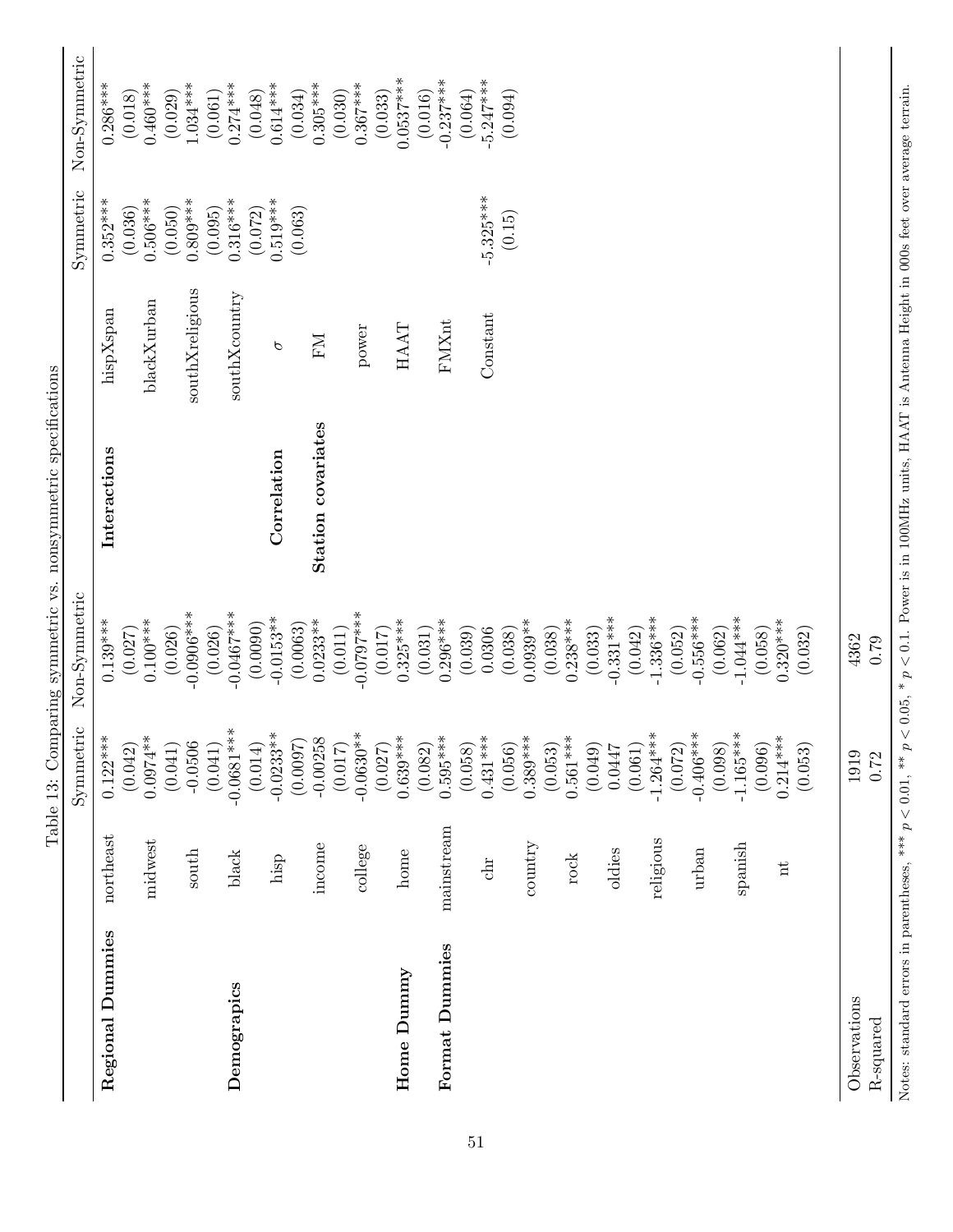To address this concern, we must look into the underlying selection mechanism that determines whether a metro would have an "Urban" (or "Spanish", or "Religious") station. Both observed (by the econometrician) factors, such as the size of the metro's Black population, and unobserved factors, such as the popularity of certain musical styles in the metro, can potentially be important determinants of whether an "Urban" station would be observed. While selection on observables would not cause a bias, selection on unobserved variables is a potential problem.

As a starting point, we estimate a probit model which relates the probability of observing the format to market characteristics. The results are presented in Table 14. The size of the metro's Black population significantly increases the probability of observing an Urban-formatted station, and the size of the Hispanic population has a similar effect on the probability of observing a Spanish station. Total population seems to have no explanatory power (for the Urban format case) or even a negative effect (for the Spanish format). Location of the metro in the South region has a positive and significant effect on the probability of observing both Urban and Spanish stations. The probability of observing a Religious-formatted station is increasing in the size of the Black population, but is not significantly affected by other characteristics. In particular, location in the "South" region has a positive, but insignificant, effect on the probability of observing a Religious station.<sup>37</sup>

| Table 14: Probit Results for Formats |             |               |            |  |
|--------------------------------------|-------------|---------------|------------|--|
|                                      | Urban       | Spanish       | Religious  |  |
| Population (000s)                    | 0.0005      | $-0.00251***$ | $-0.0003$  |  |
|                                      | (0.00088)   | (0.00069)     | (0.00047)  |  |
| income                               | $-0.121$    | $0.628*$      | 0.275      |  |
|                                      | (0.27)      | (0.35)        | (0.23)     |  |
| Black Population (000s)              | $0.0338***$ | 0.00319       | $0.0116**$ |  |
|                                      | (0.0095)    | (0.0023)      | (0.0046)   |  |
| Hispanic Population (000s)           | $-0.0022$   | $0.0741***$   | $-0.0004$  |  |
|                                      | (0.0019)    | (0.014)       | (0.0014)   |  |
| college                              | 0.0588      | $-0.501$      | $-0.367$   |  |
|                                      | (0.36)      | (0.42)        | (0.28)     |  |
| northeast                            | 0.772       | 0.934         | $-0.212$   |  |
|                                      | (0.50)      | (0.72)        | (0.43)     |  |
| midwest                              | 0.243       | $1.322*$      | $-0.394$   |  |
|                                      | (0.48)      | (0.73)        | (0.40)     |  |
| south                                | $1.348***$  | $1.866**$     | 0.369      |  |
|                                      | (0.52)      | (0.79)        | (0.41)     |  |
| Constant                             | $-0.855$    | $-4.385***$   | $-0.0618$  |  |
|                                      | (0.99)      | (1.60)        | (0.89)     |  |
| Observations                         | 163         | 163           | 163        |  |

Standard errors in parentheses, \*\*\*  $p < 0.01$ , \*\*  $p < 0.05$ , \*  $p < 0.1$ .

 $37$ Since a Religious station is observed in almost 80% of the markets, it is difficult to estimate the probit parameters with precision.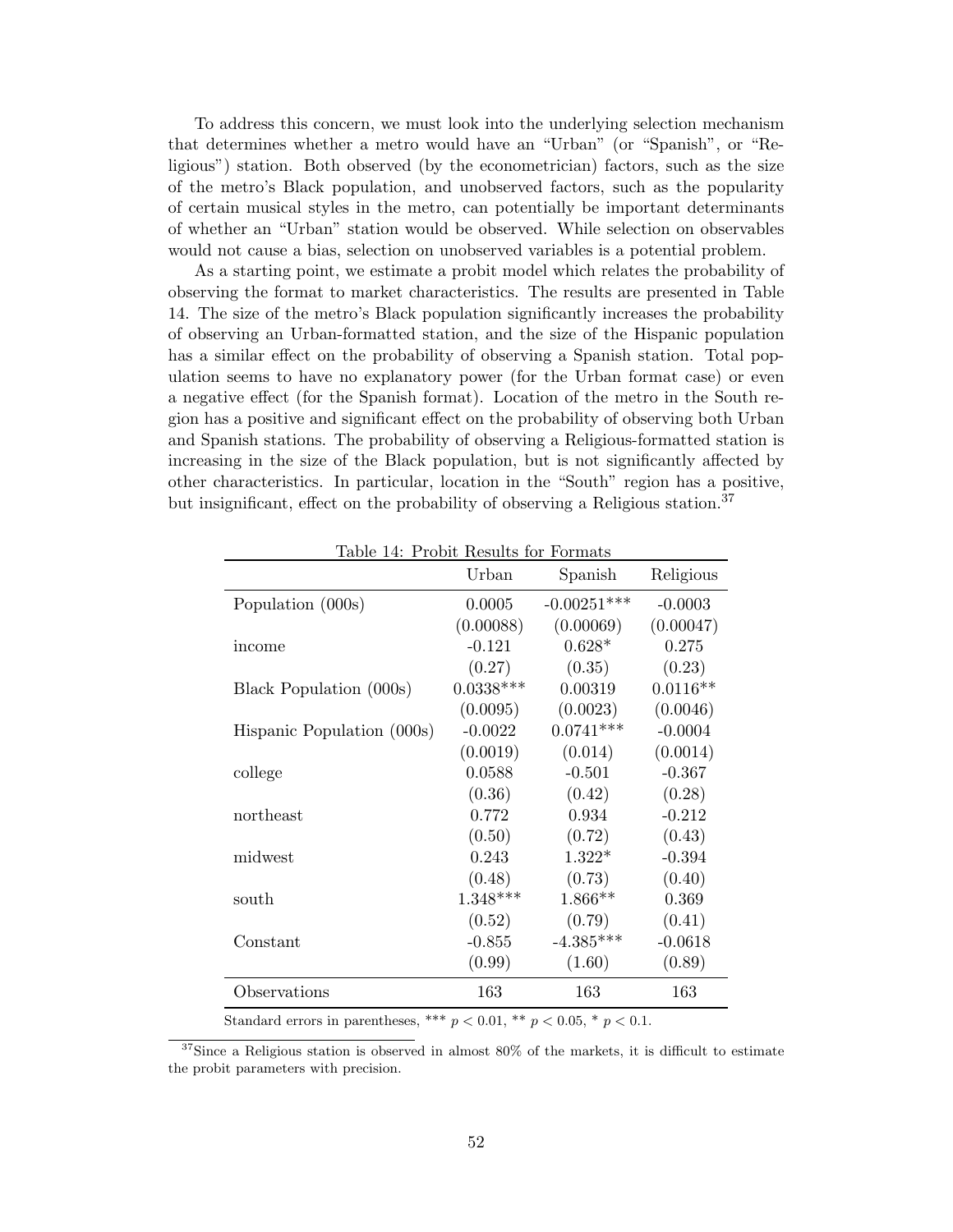A non-parametric investigation of the relationship between Black (Hispanic) population and the likelihood of observing an Urban (Spanish) station is available in Figure 2 (and 3). Figure 2 plots a dummy variable that takes the value 1 if an Urban station (either in-metro or out-metro) is broadcasting to the metro, and zero otherwise, against the metro's Black population. Figure 3 does the same for the Spanish format, and Hispanic population.<sup>38</sup>



Figure 2: Presence of Urban Station Plotted against Black Metro Population, in 1000s (NYC Excluded)

<sup>38</sup>In both cases, NYC is excluded from the graph, as it has large Black and Hispanic populations (4.2 million in the case of Black population, 3.7 Million in the Hispanic case), and so excluding it allows for a clearer plot. In Figure 3, LA is excluded on similar grounds.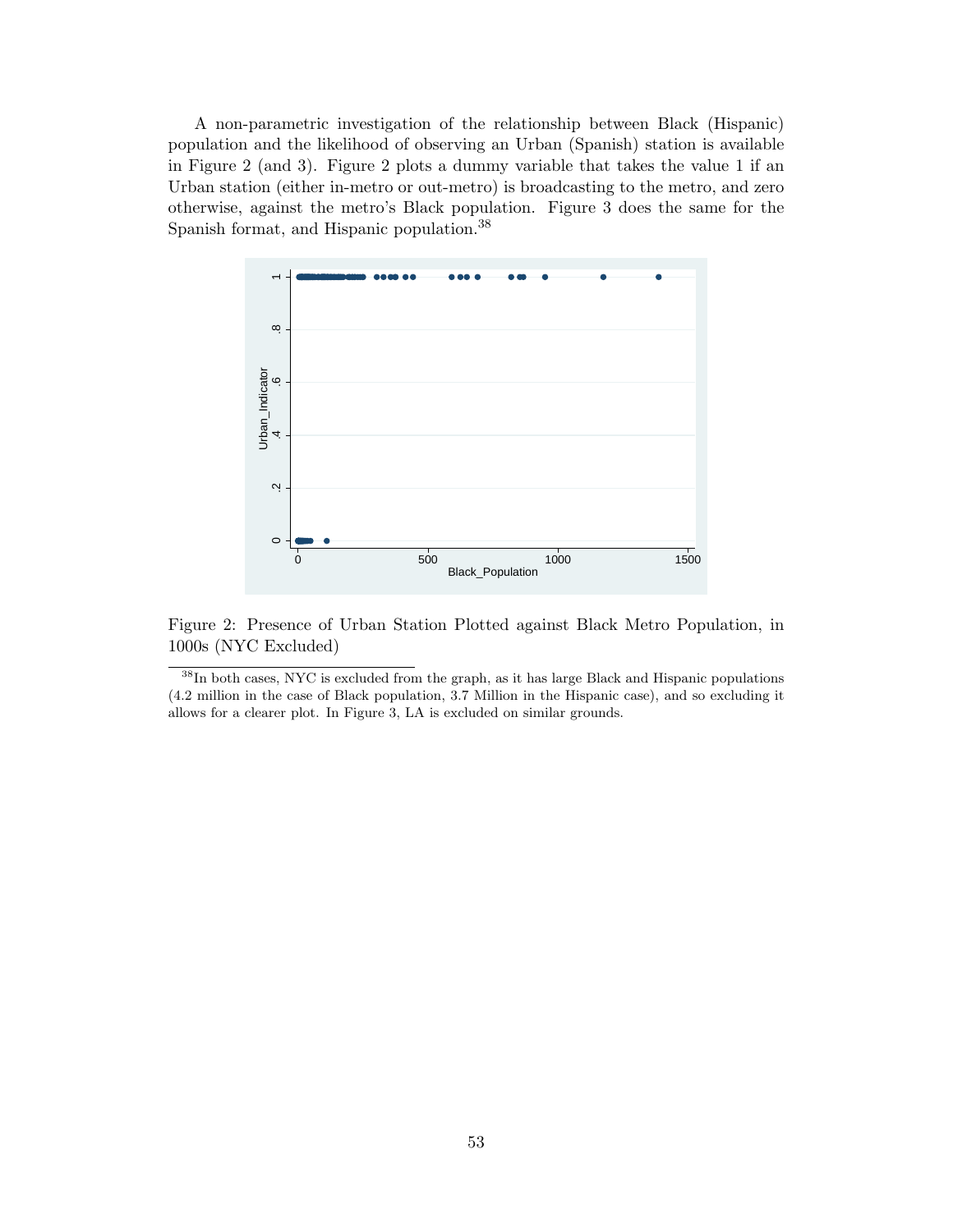

Figure 3: Presence of Spanish Station Plotted against Hispanic Metro Population, in 1000s (NYC, LA Excluded)

Figure 2 shows that, when the Black population is small, the metro may or may not have an Urban station. On the other hand, once the size of that population crosses a certain threshold, the metro always has an Urban station. This threshold can be characterized by the largest Black population in a metro that does not have an Urban station, and this happens in the city of Las Vegas, that has a Black population of about 110,000 persons. However, Las Vegas may be somewhat of an outlier, and the "true" threshold may be lower.<sup>39</sup>

A possible conclusion is that, if selection on unobservables occurs in the context of the Urban format, it is probably concentrated in those markets that have a small Black population. Figure 3 reveals similar patterns for the relationship between Hispanic population and the existence of a Spanish station, and the "threshold" population, of 129,000, is observed in Seattle-Tacoma.

The probit models of Table 14, as well as Figure 2 and 3, imply that the probability of observing an Urban (Spanish) station appears to be strongly driven by observables, i.e., the size of the main target population in the metro. For the Religious format, it is harder to locate a demographic "smoking gun" that would explain the probability of observing stations in this format, although Black population again emerges as having explanatory power.

While the evidence above is encouraging, it does not rule out selection on unobservables, and the resulting potential for selection bias. To further address this possibility, we perform a robustness check, motivated by an "Identification at infinity" approach.<sup>40</sup> The idea of this approach is to restrict attention to those markets where the probability of observing, say, an Urban station, as predicted by the probit

<sup>39</sup>Las Vegas is the most-right dot for which the "Urban Indicator" takes the value zero in Figure 2. Second-in-line is Omaha-Council Bluffs, with a Black population of about 48,000 people, and no Urban-formatted station.

<sup>40</sup>See for example Heckman and Navarro (2007).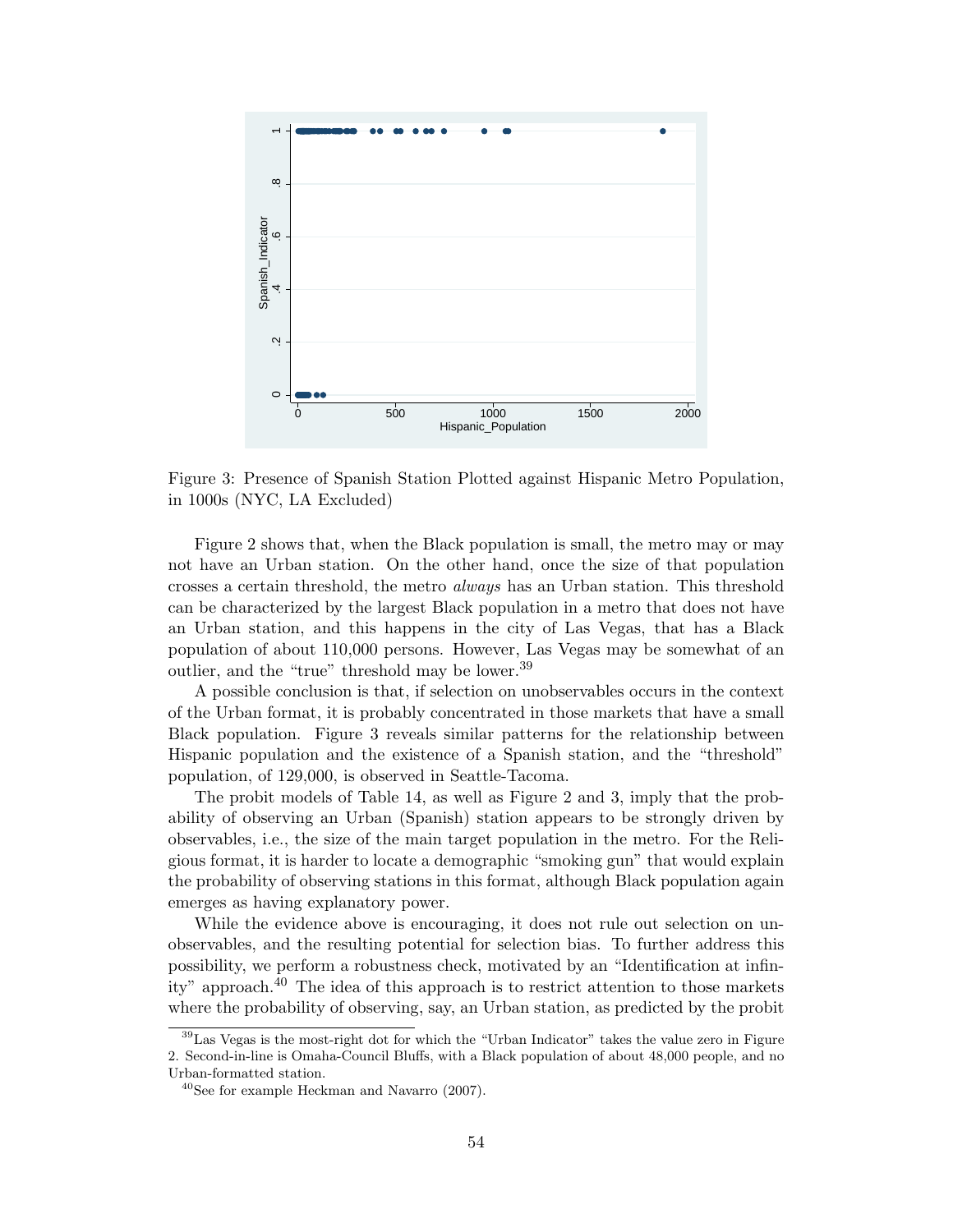specification in Table 14, is higher than, say, 99%. In this group of markets, there should be virtually no selection problem, since only a huge negative taste shock  $\xi$  could prevent an Urban station from broadcasting to this metro. As a consequence, estimating the listening model using only observations from this restricted subsample of markets should yield estimates that are robust to selection bias.

We, therefore, compare the estimates of the listening function obtained using the full sample (again referring to the horizontal-differentiation model of Section 5.1 as the base model) with those obtained from subsamples that include only those markets in which the probability of observing an Urban, Spanish, or Religious station is higher than 99%. The results are presented in Table 15. Note the estimates which appear in bold text: these are the estimates that are most likely to be biased by selection, i.e., those pertaining to the dummy variables for "Urban," "Spanish," and "Religious," as well as relevant interactions of these dummies with demographic variables. If selection bias is important, these estimated coefficients might be lower when using the restricted subsamples compared with the results obtained using the full sample.

Rather than offering a formal test, we simply examine the relevant coefficients in Table 15, and ask whether these results are consistent with selection bias. The emerging picture appears to be mixed; the estimated coefficient on the "Urban" dummy variable is (-0.40) for the full sample, and actually increases to a statistically insignificant estimate of  $(-17)$  in the "selection free" subsample. The coefficient on the interaction of "Urban" with the percentage of the market's Black population is decreasing very slightly, from 0.50 in the full sample, to 0.46 in the restricted subsample. There seems to be little evidence, therefore, that estimates concerning the Urban dummy variable are upward-biased due to selection.

In the case of the "Spanish" dummy, both the coefficient on this dummy variable itself, and on its interaction with the percentage of the market's Hispanic population, appear to drop when we shift from the full sample to the restricted subsample (from (-1.16) to (-1.37) for the dummy variable itself, and from .35 to .27 for the interaction term). This is consistent with a certain degree of sample selection bias. Finally, the results for the "Religious" format do not appear consistent with selection bias.

Summing up, for both the Urban and Spanish formats, there is both parametric and non-parametric evidence that the selection is strongly driven by observed metro characteristics, for which we control. Our robustness check does not indicate selection bias concerning the Urban or Religious formats. However, some findings are consistent with selection bias in the case of the Spanish format (remembering that this format is only present in 40% of the markets).

# D A closed-form solution for the fixed effects

The multinomial likelihood function of stations' market shares (as opposed to the likelihood of within-format shares, presented in the text), can be written as:

$$
logL(s, x; \beta, \sigma, \xi) = \sum_{t} \sum_{g} \sum_{j \in g} n_{jt} \times \left[ \frac{\delta_{jt}}{1 - \sigma} - \sigma logD_{g(j)t} - log(1 + \sum_{m} D_{mt}^{1 - \sigma}) \right]
$$

Also note that: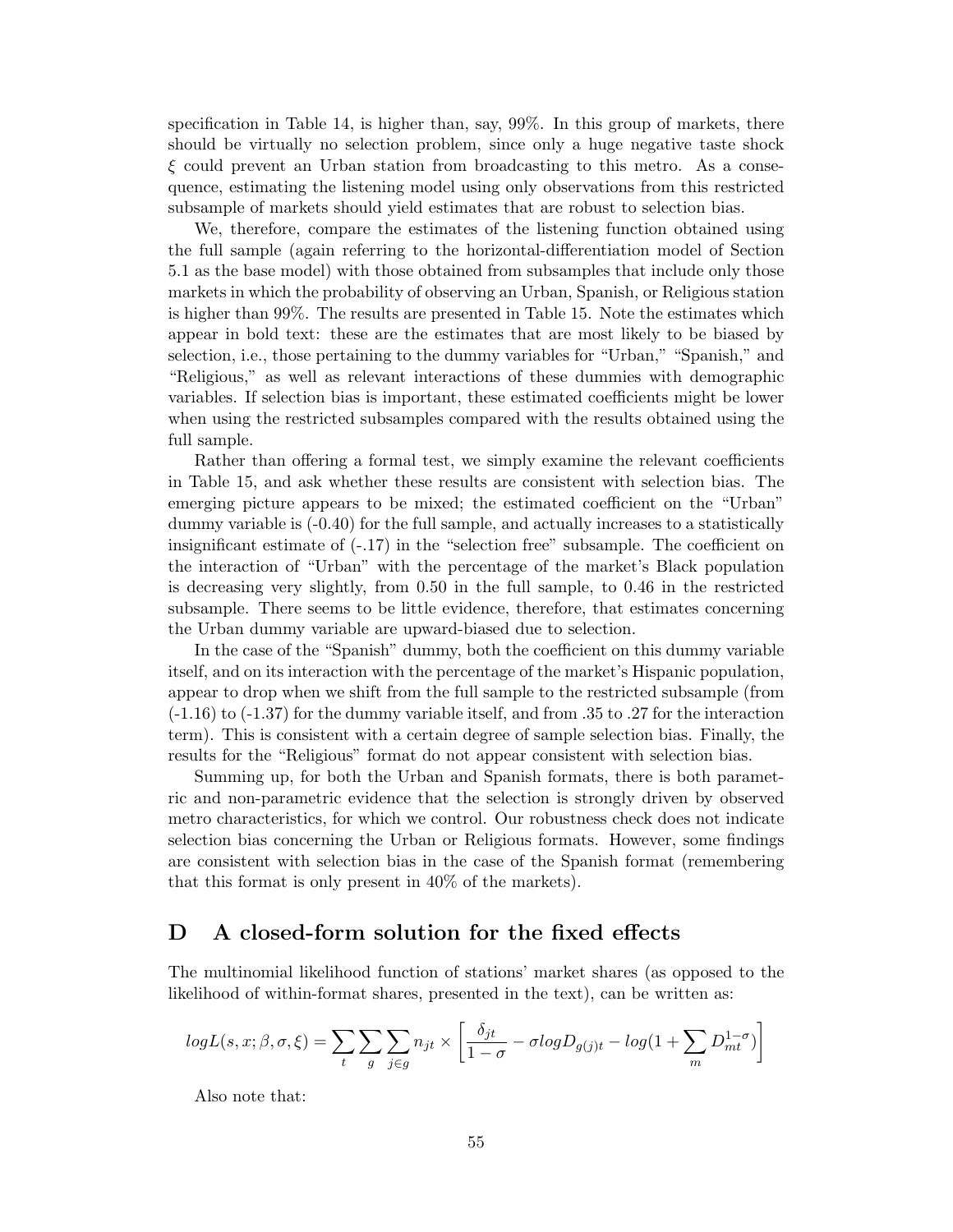|                 | Full sample  | "Urban Subsample" | "Spanish Subsample" | "Religious Subsample" |
|-----------------|--------------|-------------------|---------------------|-----------------------|
| $\sigma$        | $0.519***$   | $0.656***$        | $0.390**$           | $0.765***$            |
|                 | (0.063)      | (0.11)            | (0.17)              | (0.19)                |
| black           | $-0.0681***$ | $-0.0311$         | $-0.0767$           | $-0.0424$             |
|                 | (0.014)      | (0.024)           | (0.051)             | (0.044)               |
| hisp            | $-0.0233**$  | $-0.0287$         | $-0.0194$           | $-0.0121$             |
|                 | (0.0098)     | (0.019)           | (0.017)             | (0.025)               |
| income          | $-0.00258$   | 0.00917           | $0.0680*$           | 0.0588                |
|                 | (0.017)      | (0.026)           | (0.039)             | (0.064)               |
| college         | $-0.0630**$  | $-0.125***$       | $-0.209***$         | $-0.127$              |
|                 | (0.027)      | (0.042)           | (0.073)             | (0.12)                |
| home            | $0.639***$   | $0.432***$        | $0.699***$          | 0.328                 |
|                 | (0.083)      | (0.16)            | (0.21)              | (0.30)                |
| mainstream      | $0.595***$   | $0.803***$        | 0.150               | $0.887***$            |
|                 | (0.058)      | (0.099)           | (0.095)             | (0.17)                |
| chr             | $0.431***$   | $0.383***$        | $-0.183$            | 0.250                 |
|                 | (0.056)      | (0.084)           | (0.23)              | (0.17)                |
| country         | $0.389***$   | $0.163^{\ast}$    | $-0.323**$          | $-0.408**$            |
|                 | (0.054)      | (0.094)           | (0.15)              | (0.20)                |
| rock            | $0.561***$   | $0.635***$        | $-0.0104$           | $0.616***$            |
|                 | (0.049)      | (0.077)           | (0.097)             | (0.13)                |
| oldies          | 0.0447       | $-0.0100$         | $-0.380*$           | 0.00510               |
|                 | (0.062)      | (0.099)           | (0.22)              | (0.20)                |
| religious       | $-1.264***$  | $-1.238***$       | $-1.627***$         | $-1.244***$           |
|                 | (0.073)      | (0.11)            | (0.23)              | (0.21)                |
| urban           | $-0.406***$  | $-0.173$          | $-0.458**$          | $-0.250$              |
|                 | (0.099)      | (0.14)            | (0.23)              | (0.30)                |
| spanish         | $-1.165***$  | $-1.311***$       | $-1.369***$         | $-1.226***$           |
|                 | (0.097)      | (0.14)            | (0.17)              | (0.22)                |
| nt              | $0.214***$   | $0.494***$        | $-0.0702$           | $0.669***$            |
|                 | (0.054)      | (0.091)           | (0.096)             | (0.16)                |
| hispXspan       | $0.352***$   | $0.550***$        | $0.271***$          | $0.564***$            |
|                 | (0.036)      | (0.085)           | (0.055)             | (0.12)                |
| blackXurban     | $0.506***$   | $0.461***$        | $0.345***$          | $0.554***$            |
|                 | (0.051)      | (0.067)           | (0.13)              | (0.14)                |
| southXreligious | $0.809***$   | $0.982***$        | $-0.0883$           | $0.954***$            |
|                 | (0.095)      | (0.14)            | (0.18)              | (0.24)                |
| southXcountry   | $0.316***$   | $0.614***$        | $0.306**$           | $1.108***$            |
|                 | (0.072)      | (0.11)            | (0.14)              | (0.22)                |
| Constant        | $-5.325***$  | $-5.031***$       | $-5.195***$         | $-5.161***$           |
|                 | (0.15)       | (0.28)            | (0.46)              | (0.55)                |
| Observations    | 1919         | 846               | 444                 | 341                   |
| R-squared       | 0.72         | 0.72              | 0.73                | 0.66                  |

Table 15: Restricting Attention to "Selection-free" Sub-samples

Notes: Standard errors in parentheses, \*\*\*  $p < 0.01$ , \*\*  $p < 0.05$ , \*  $p < 0.1$ . Regional effects not reported for lack of space.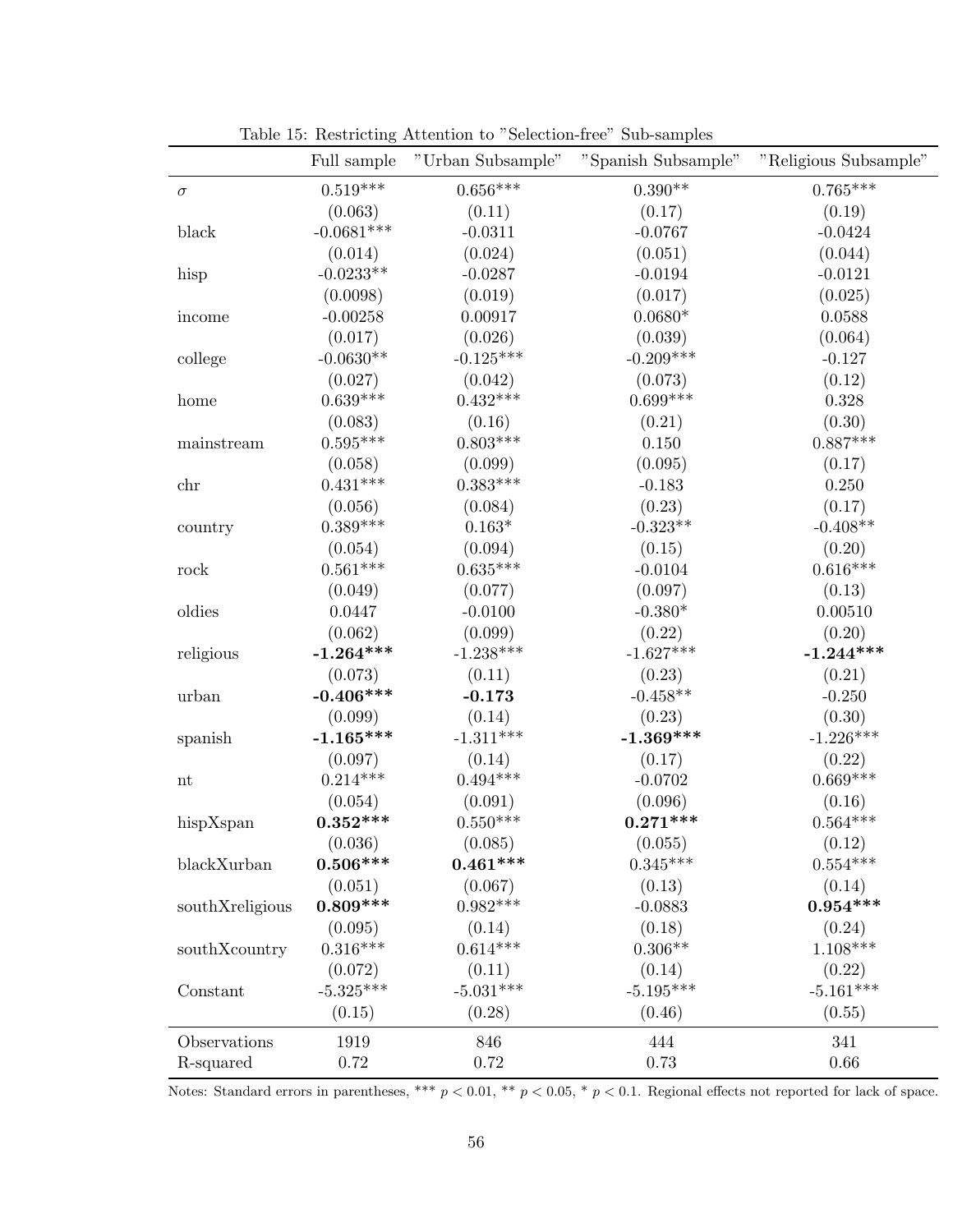$$
D_{gt} = e^{\psi_{gt}/1 - \sigma} \sum_{j \in g} e^{\kappa_1 \cdot q_{jt} + \kappa_2 \cdot h_{jt}} \Rightarrow \frac{\partial D_{gt}}{\partial \psi_{gt}} = D_{gt}/(1 - \sigma), \ \ log D_{gt} = \psi_{gt}/(1 - \sigma) + \log \Big[ \sum_{j \in g} e^{\kappa_1 \cdot q_{jt} + \kappa_2 \cdot h_{jt}} \Big]
$$

Taking the FOC of the likelihood function with respect to  $\psi_{kt}$  yields:

$$
0 = \frac{\partial \log L}{\partial \psi_{kt}} = \sum_{j \in k} n_{jt} \left[ 1 - \frac{D_{kt}^{1-\sigma}}{1 + \sum_m D_{mt}^{1-\sigma}} \right] - \sum_{g \neq k} \sum_{j \in g} n_{jt} \left[ \frac{D_{kt}^{1-\sigma}}{1 + \sum_m D_{mt}^{1-\sigma}} \right]
$$
  
= 
$$
\sum_{j \in k} n_{jt} [1 - s_{kt}] - \sum_{g} \sum_{j \in g} n_{jt} s_{kt} = \sum_{j \in k} n_{jt} - s_{kt} \times n_t \Rightarrow s_{kt} = s_{kt}
$$

where the second equality utilizes the nested-logit formula for the share of nest (format) k, and  $s_{kt}$ ,  $\mathbf{s}_{kt}$  are the observed and predicted shares of listening to format  $k$ , respectively. The above derivations show that the optimal (i.e., likelihoodmaximizing) solution for the fixed effects sets predicted and observed format shares to be equal. Taking logs on both sides of  $s_{kt} = s_{kt}$  yields:

$$
log(s_{kt}) = (1 - \sigma)log[D_{kt}] + log(s_{0t})
$$
  
\n
$$
\Rightarrow log(s_{kt}) = \psi_{kt} + (1 - \sigma)log\left[\sum_{j \in k} e^{\kappa_1 \cdot q_{jt} + \kappa_2 \cdot h_{jt}}\right] + log(s_{0t})
$$
  
\n
$$
\Rightarrow \psi_{kt} = log(s_{kt}) - log(s_{0t}) - (1 - \sigma)log\left[\sum_{j \in k} e^{\kappa_1 \cdot q_{jt} + \kappa_2 \cdot h_{jt}}\right]
$$

The last step replaced the predicted share choosing the outside option  $s_{0t}$  by its empirical counterpart  $s_{0t}$ . This is a valid replacement since all nests' predicted shares are matched to their empirical counterparts, including the nest which only element is the outside option.

# E Standard errors for the two-step estimation procedure

Standard errors for  $\kappa$  are estimated by standard MLE formulae given 4,362 observations (stations). To derive the standard errors for the remaining parameters, estimated in the second stage, we let:

$$
\theta = (\sigma, \lambda), \ \kappa = (\kappa_1, \kappa_2)
$$

$$
G_n(\theta, \kappa) = \frac{1}{1433} \sum_{i=1}^{1433} \xi_i(\theta, \kappa) \cdot Z_i
$$

where  $\xi_i$  is the unobserved market-format taste shifter satisfying  $\xi_i = \psi_i - d_i \lambda$ , and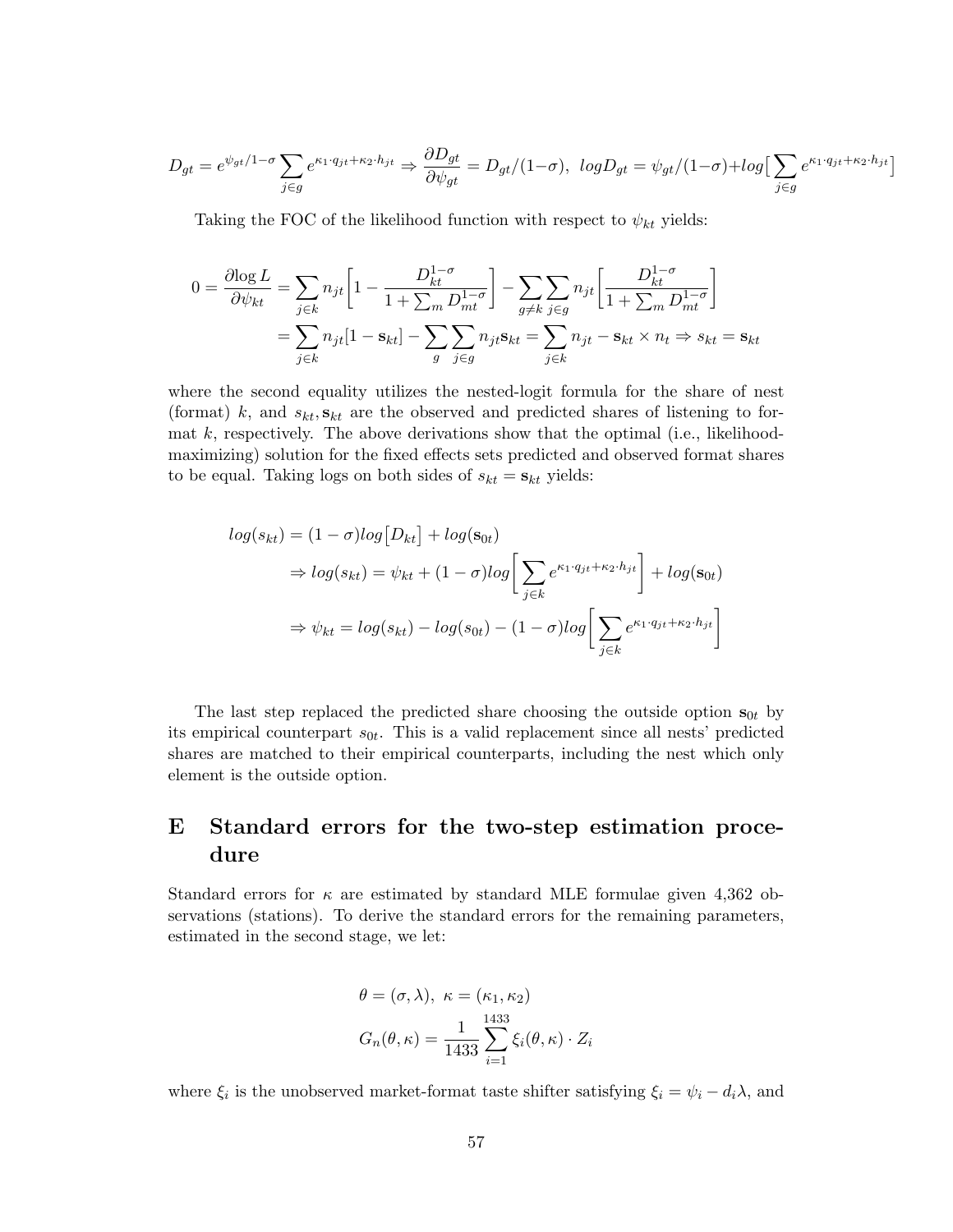$Z_i$  is a 22-vector (row) of instruments for that market-format (population, number of out-metro stations, number of out-metro stations in same format and all the 19 d covariates). The number of observations is equal to the number of market-format pairs, 1,433.

Importantly, however, we wish to allow this estimator to utilize as many observations as the ML estimator for  $\kappa$ . Therefore, we replicate each of these 1,433 observations in the following fashion: the observation pertaining to market-t, format- $g$ is replicated  $r_{gt}$  times, where  $r_{gt}$  is the number of stations in market-t, format-g. Each such observation is also divided by  $r_{qt}$ .

The two-step estimator  $\theta_n$  minimizes:

$$
Q_n(\theta) = \left[G_n(\theta, \hat{\kappa}_n)\right]'(A'_n A_n) \left[G_n(\theta, \hat{\kappa}_n)\right] / 2
$$

where  $\hat{\kappa}_n$  is the ML estimator for  $\kappa$ .  $A'_n A_n$  is the weight matrix (in our case it equals  $((1/n)Z'Z)^{-1}$ . We assume the following:

$$
\sqrt{n}\left(\begin{array}{c}G_n(\theta_0,\kappa_0)\\ \hat{\kappa}_n-\kappa_0\end{array}\right)\stackrel{d}{\rightarrow}\left(\begin{array}{c}W_1\\ W_2\end{array}\right)\sim N\left(\begin{array}{cc}0,\left(\begin{array}{cc}V_{10}&V_{20}\\ V'_{20}&V_{30}\end{array}\right)\end{array}\right)
$$

This result can be verified by applying the multivariate CLT to the GMM moments  $G_n$  and by applying a linear expansion that expresses  $\sqrt{n}(\hat{\kappa_n} - \kappa_0)$  as the sum of an asymptotically-negligible term (i.e.,  $o_p(1)$ ), and a term which multiplies the information matrix by a function of the scores. It is then possible to rewrite the above assumption as:

$$
\sqrt{n}\left(\begin{array}{c} \frac{1}{n}\sum_{i=1}^{n}\xi_{i}(\theta_{0},\kappa_{0})\cdot Z_{i} \\ \frac{1}{n}\sum_{i=1}^{n}-(I_{0})^{-1}s_{i}(w_{i},\kappa_{0})\end{array}\right)_{5\times1} \stackrel{d}{\to} N\left(\begin{array}{cc} 0, \begin{pmatrix} V_{10} & V_{20} \\ V'_{20} & V_{30} \end{pmatrix}\right)
$$

The elements  $V_{10}$ ,  $V_{20}$ ,  $V_{30}$  are therefore given as follows. To compute  $V_{10}$ , denote:

$$
g_i = \begin{bmatrix} \xi_i \cdot Z_{i1} \\ \xi_i \cdot Z_{i2} \\ \vdots \\ \xi_i \cdot Z_{i22} \end{bmatrix}
$$

We assume that (i)  $g_i$  are IID (ii)  $E(g_i) = 0$  (iii)  $Var(g_i) = \Sigma$ , where  $\Sigma$  is a 22 × 22 matrix. Then by the CLT:  $\sqrt{n}G_n \stackrel{d}{\rightarrow} N(0, \Sigma)$ , implying:  $V_{10} = \Sigma$ . In other words,  $V_{10}$  is the variance of the moments of our GMM step.

To compute  $V_{20}$ , we use the multivariate CLT to obtain:

$$
V_{20} = E\bigg[\big(g_i(w_i, \theta_0, \kappa_0) - E(g_i(w_i, \theta_0, \kappa_0))\big) \big( -(I_0)^{-1} s_i(w_i, \kappa_0) - E(-(I_0)^{-1} s_i(w_i, \kappa_0))\big)'\bigg]
$$
  
= 
$$
E\bigg[\big(g_i(w_i, \theta_0, \kappa_0)\big) \big( -(I_0)^{-1} s_i(w_i, \kappa_0)\big)'\bigg]
$$

Finally, to compute  $V_{30}$ , we obtain, by the limit variance of the ML estimator, and the Information Matrix Equality: